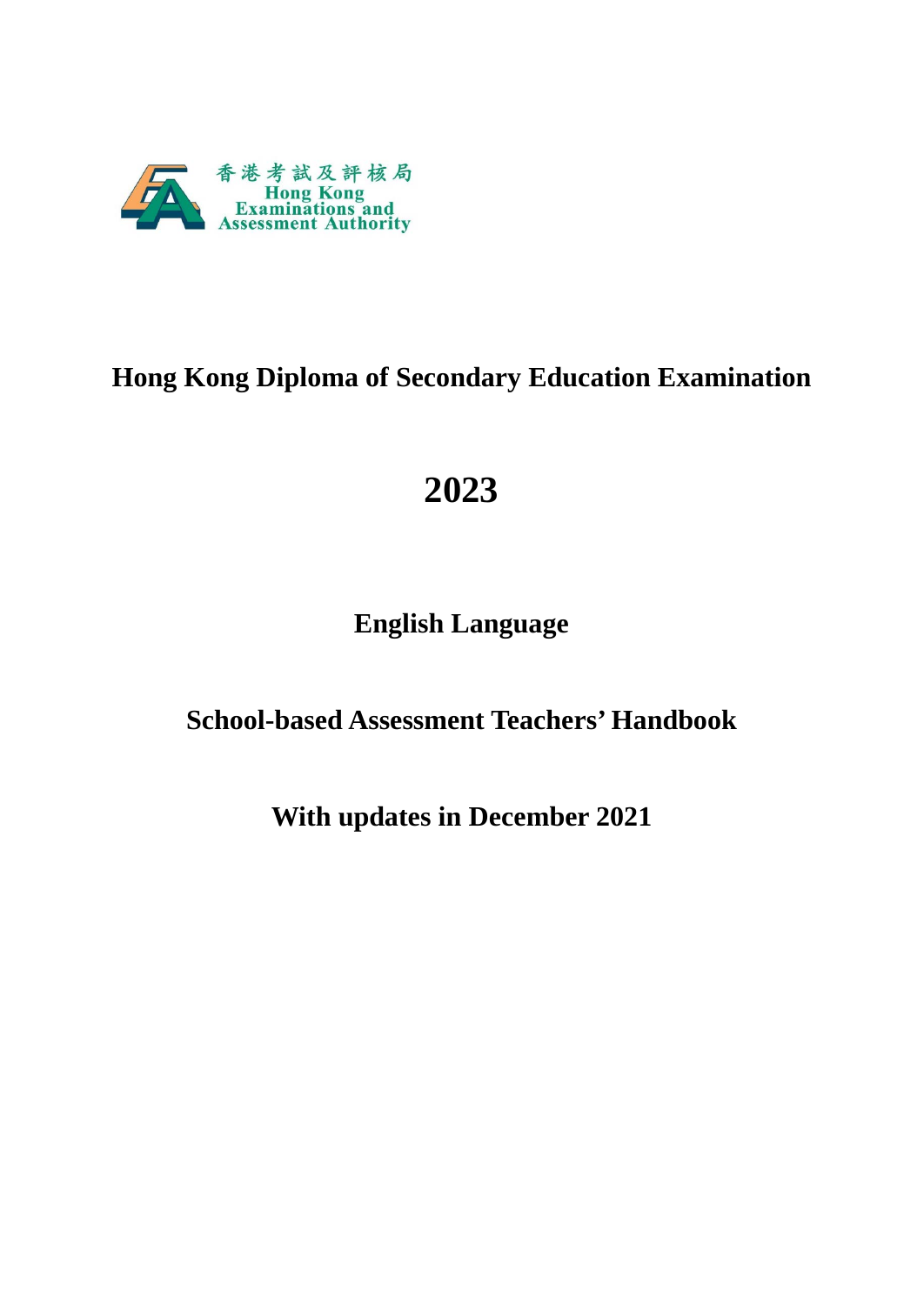# **TABLE OF CONTENTS**

| <b>Preface</b>    |                                                                                    | Page<br>1      |
|-------------------|------------------------------------------------------------------------------------|----------------|
|                   | <b>Notes on Changes to the Handbook</b>                                            | 1              |
| <b>Chapter 1</b>  | <b>Introduction</b>                                                                | $\overline{2}$ |
|                   | 1.1 Assessment Framework                                                           |                |
|                   | 1.2 Aims and Objective                                                             |                |
| <b>Chapter 2</b>  | <b>Assessment Requirements</b>                                                     | 5              |
|                   | <b>SBA</b> Requirements<br>2.1                                                     |                |
|                   | <b>Mandatory Assessment Conditions</b><br>2.2                                      |                |
|                   | <b>Setting Assessment Tasks</b><br>2.3                                             |                |
|                   | Guidance in Assessment Process<br>2.4                                              |                |
|                   | 2.5<br><b>Assessment Criteria</b>                                                  |                |
| <b>Chapter 3</b>  | <b>Guidance in the Conduct of the SBA</b>                                          | 14             |
|                   | Provision of Information to Students<br>3.1                                        |                |
|                   | <b>Guidance from Teachers</b><br>3.2                                               |                |
|                   | Authentication of Students' Work<br>3.3                                            |                |
|                   | Within-school Standardisation<br>3.4                                               |                |
|                   | 3.5<br><b>Inter-school Sharing Sessions</b>                                        |                |
|                   | 3.6<br>Handling Queries against Assessment Decisions                               |                |
|                   | Record Keeping<br>3.7                                                              |                |
| <b>Chapter 4</b>  | <b>Administrative Arrangements</b>                                                 | 18             |
|                   | 4.1 Participating in the SBA                                                       |                |
|                   | 4.2 Absence from Assessment                                                        |                |
|                   | 4.3 Students with Special Educational Needs                                        |                |
|                   | <b>Submission of SBA Marks</b><br>4.4                                              |                |
|                   | 4.5 Declaration Requirements                                                       |                |
| <b>Chapter 5</b>  | <b>Moderation of SBA Marks</b>                                                     | 21             |
|                   | Rationale for Moderation of SBA Marks<br>5.1                                       |                |
|                   | <b>Moderation Mechanism</b><br>5.2                                                 |                |
| <b>Chapter 6</b>  | <b>Malpractice</b>                                                                 | 22             |
|                   | 6.1 How to Handle Malpractice                                                      |                |
|                   | 6.2 Prevention of Malpractice                                                      |                |
| <b>Appendices</b> | Roles and Responsibilities of the HKEAA, EDB, Schools and<br>A.<br><b>Students</b> | 25             |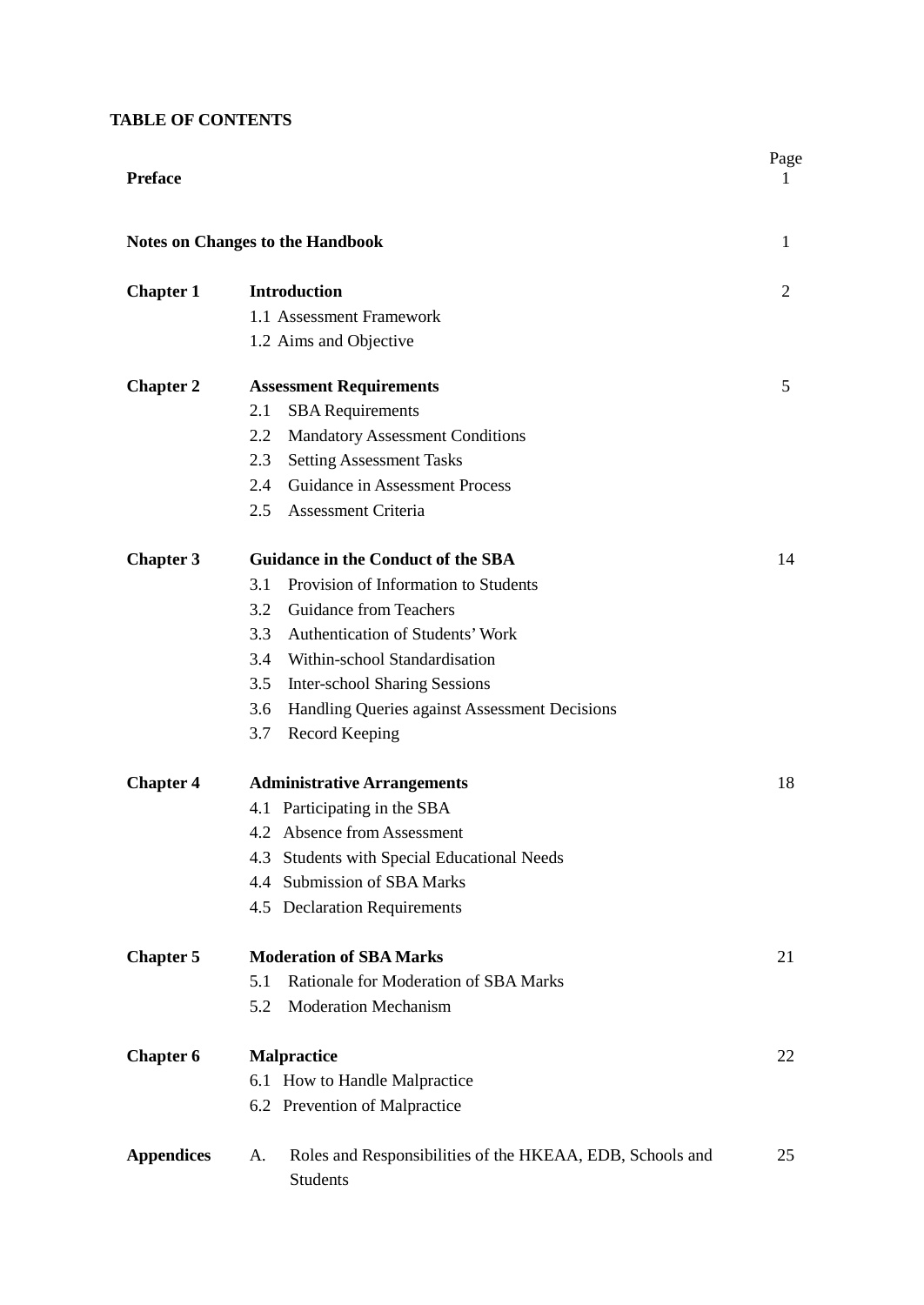| B. | Roles and Responsibilities of Supervisor, District Coordinators |    |
|----|-----------------------------------------------------------------|----|
|    | and School Coordinators                                         |    |
| C. | <b>Calendar of Events</b>                                       | 29 |
| D. | <b>Channels of Communication</b>                                | 31 |
| Е. | <b>Student Declaration Form</b>                                 | 32 |
| F. | Plagiarism Report in School-based Assessment (SBA)              | 33 |
| G. | <b>Assessment Record Forms</b>                                  | 35 |
| Н. | <b>Framework of Guiding Questions</b>                           | 39 |
| Ι. | Summary of the Teaching and Assessment Process                  | 40 |
| J. | Recommended SBA Practice                                        | 41 |
| К. | Teachers' Guidelines for Student-oriented Criteria              | 44 |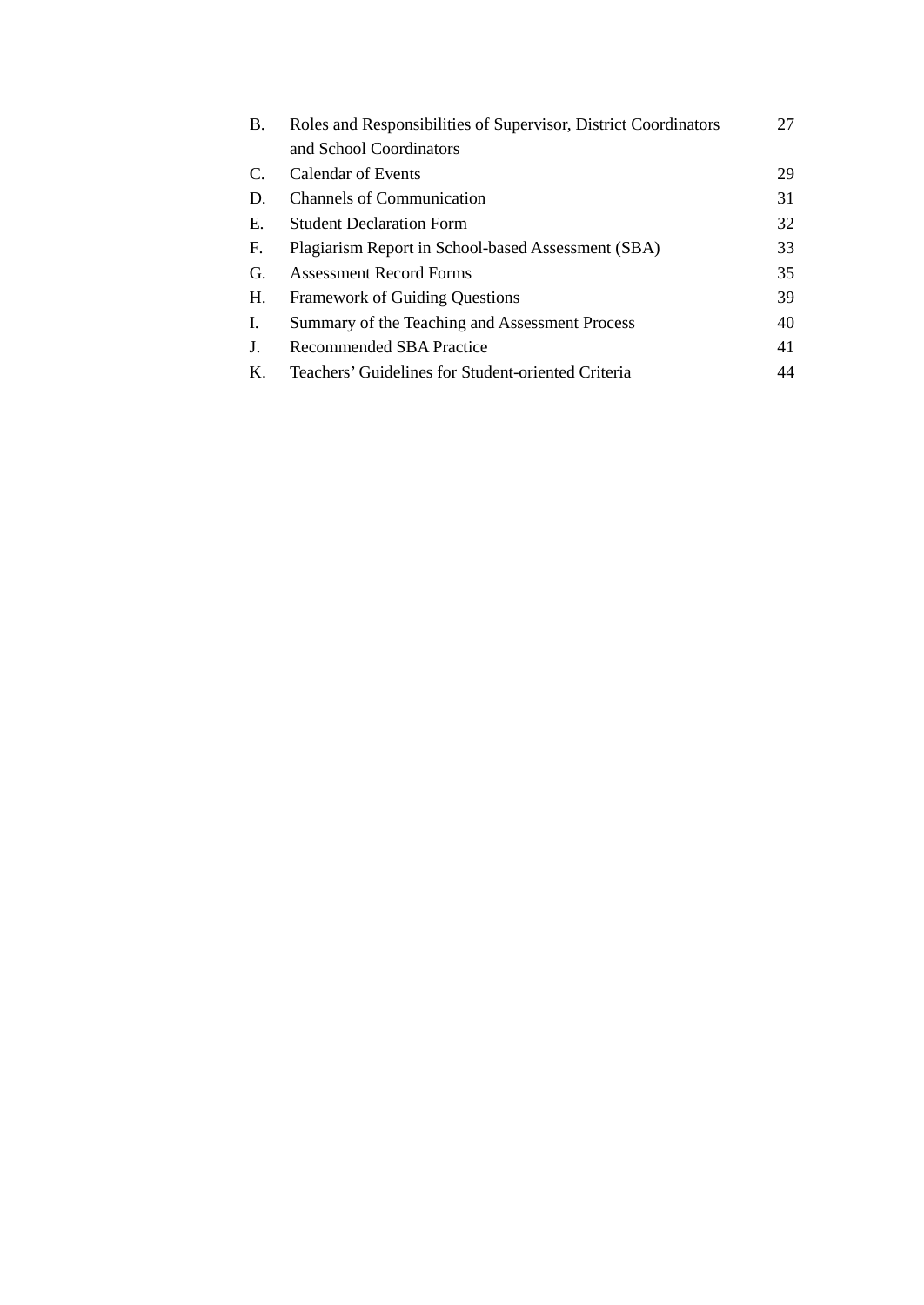# **Preface**

This Handbook serves as a guide to schools and subject teachers for administering school-based assessment (SBA) for English Language at their schools for the Hong Kong Diploma of Secondary Education (HKDSE) Examination. Teachers are expected to comply with the requirements and procedures stipulated in this Handbook when conducting the related assessment activities.

# **Notes on Changes to the Handbook**

Due to the impact of the Novel Coronavirus (COVID-19) infection, the SBA requirements for students entering for the 2023 HKDSE have been streamlined to facilitate schools to complete the SBA in time. This streamlining is one-off and applicable to the cohort taking the 2023 HKDSE only. The following paragraph has been revised and the changes are highlighted in this Handbook for teachers' easy reference.

| Paragraph 2.1 | <b>SBA Requirements for English Language</b> |
|---------------|----------------------------------------------|
|---------------|----------------------------------------------|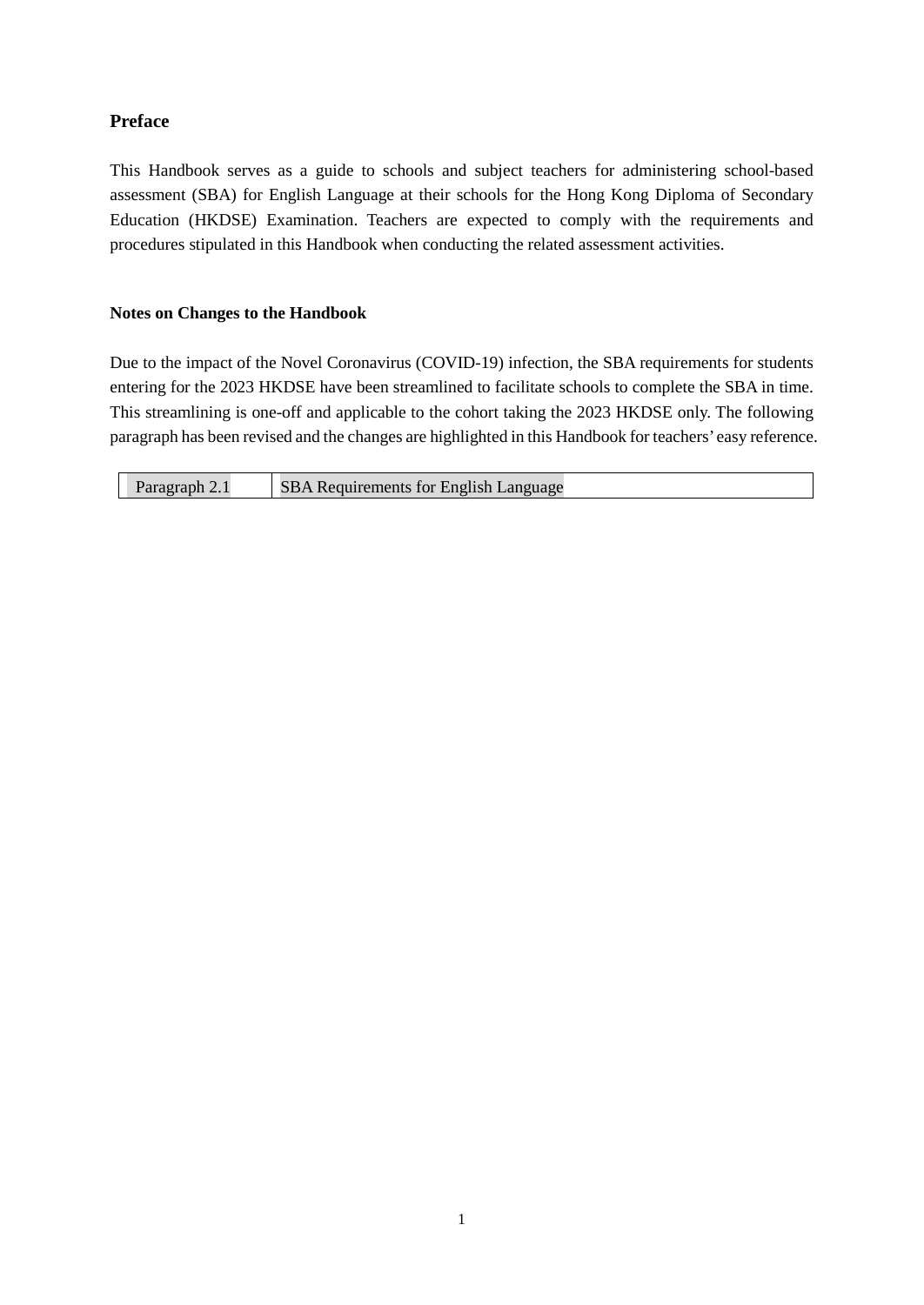# **Chapter 1 Introduction**

# **1.1 Assessment Framework**

The public assessment of this subject is based on the *English Language Curriculum and Assessment Guide (Secondary 4 – 6)* jointly prepared by the Curriculum Development Council and the Hong Kong Examinations and Assessment Authority (HKEAA). It will consist of a public examination component and an SBA component as outlined in the following table:

| <b>Component</b>                                     |         |                               | <b>Weighting</b> | <b>Duration</b>      |
|------------------------------------------------------|---------|-------------------------------|------------------|----------------------|
| Public<br>Examination                                | Paper 1 | Reading                       | 20%              | $1\frac{1}{2}$ hours |
|                                                      | Paper 2 | Writing                       | 25%              | 2 hours              |
|                                                      | Paper 3 | Listening & Integrated Skills | 30%              | About 2 hours        |
|                                                      | Paper 4 | Speaking                      | 10%              | About 20 minutes     |
| School-based Assessment (for school candidates only) |         |                               | 15%              |                      |

# **1.2 Aims and Objectives**

The rationale for introducing the SBA component to the HKDSE English Language Examination is summarised below:

- It provides a more balanced and trustworthy assessment system, increasing the range and diversity of assessment collection points, task types and assessors.
- It improves the validity of oral language assessment in particular by including aspects that cannot be assessed in public exam settings.
- It improves the reliability of oral language assessment because judgements will be based on many observations of the student over an extended period of time.
- There is beneficial washback on teaching and learning, particularly in relation to the development of speaking and extensive reading skills, but also on teaching and assessment practices more generally.
- It empowers teachers to become part of the assessment process and enhances collaboration and sharing of expertise within and across schools.
- It has a professional development function, building up practical skills in teacher assessment which can then be transferred to other areas of the curriculum.

The distinctive characteristics of SBA (and its strengths as *one* relatively small component of a coherent assessment system) have implications for its design and implementation, in particular the nature of the assessment tasks and role of the teacher standardisation procedures. These implications are summarised as follows:

• the assessment process should be linked to and be a logical outcome of the normal teaching programme, as teaching, learning and assessment should be complementary parts of the whole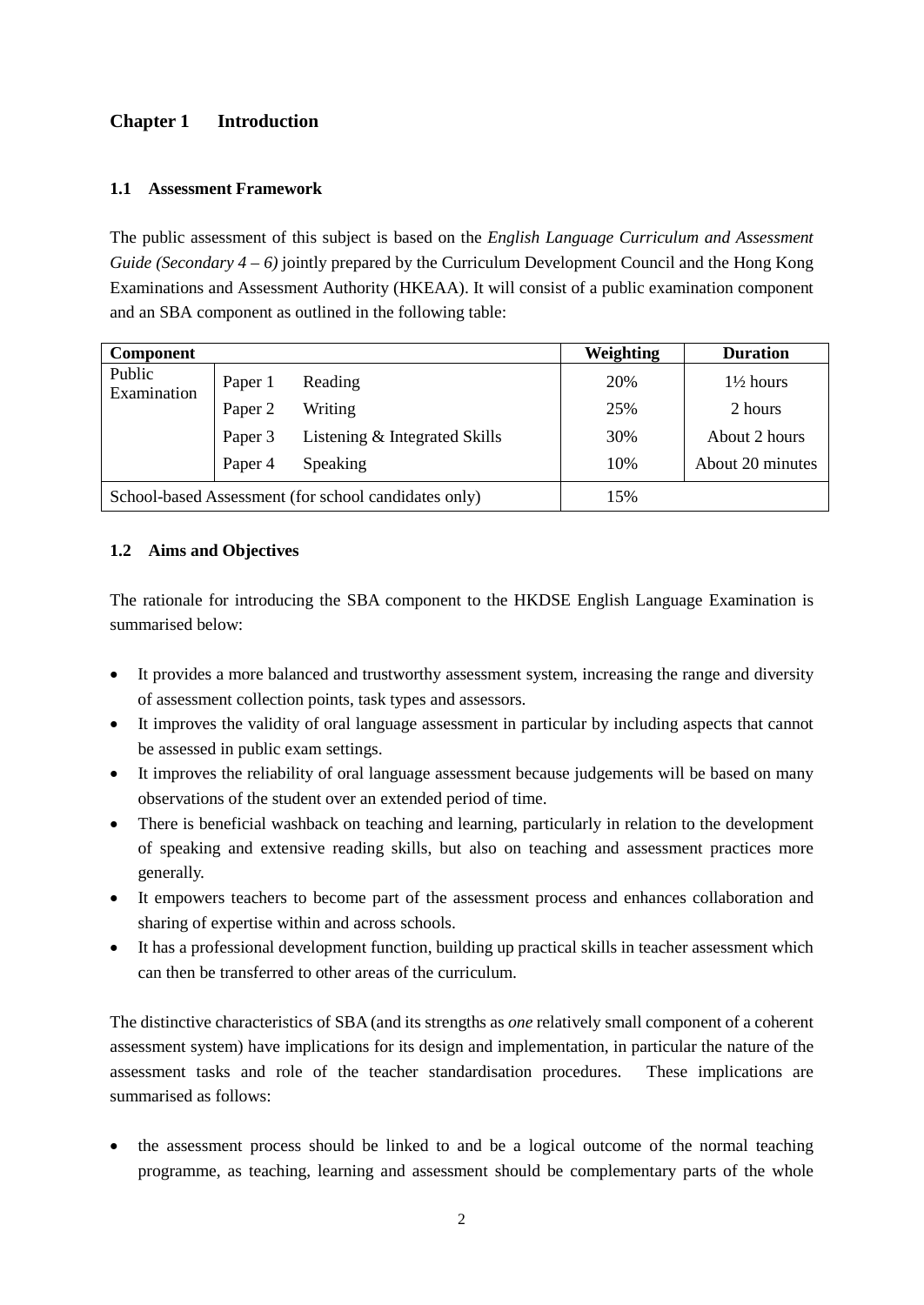educational experience (i.e. the SBA component is *not* a separate one-off activity that can be timetabled or prepared for as if it were a separate element of the curriculum);

- the assessment process should provide a richer picture of what learners can do (with oral language) than the external examination (Paper 4) by taking more samples over a longer period of time and by more closely approximating real-life and low stress conditions (i.e. the SBA component is *not* a oneoff activity done under pseudo-exam conditions with unfamiliar assessors);
- the focus of the assessment tasks should be on the speaking ability of the students, including their ability to discuss issues in depth and to convey their ideas clearly and concisely (i.e. the SBA component is *not* an assessment of the students' memorisation skills, nor of their ability to provide highly specific factual details about what they have read or viewed, nor of their ability to conduct literary analysis of the texts);
- the nature and number of the assessment tasks need to remain somewhat flexible so that there can be congruence between the learning and assessment activities and more than one opportunity to collect assessment samples (i.e. the SBA component is *not* a single rigid highly standardised prescribed task which can be rehearsed and prepared for, then assessed, as if an external exam);
- the Framework of Guiding Questions (see Appendix H) should be used flexibly to ensure that students have the opportunity to show the full range of their responses, hence achieving the most valid 'true' judgement of students' ability (i.e. the SBA component is *not* designed around a set of standardised questions with the same questions asked of all students; 'fairness' is achieved in a different way to traditional approaches to testing which assume all students must be treated the same);
- the formative/summative distinction exists in SBA but is much less rigid and fixed than in a testing culture, i.e. students should receive constructive feedback and have opportunities to ask questions about specific aspects of their progress after each planned SBA assessment activity, which will both enhance language development and help students prepare for the final oral external examination (i.e. the SBA component is *not* a purely summative assessment);
- the marking criteria and standards will be explicit and publicly available to all, albeit in different forms for different audiences, e.g. students, parents, teachers and employers (i.e. the SBA component does *not* rely on impressionistic marking or implicit judgements);
- the marking criteria and standards should be regularly discussed with students and actively used by them, albeit in adapted form, as part of self and peer assessment for formative purposes throughout S4 to S6, not just when they are being formally assessed, so students can monitor their own progress and standing over the three years (i.e. the SBA component does *not* assume that the marking criteria are only useful for teachers and for summative assessment);
- the assessment tasks are designed as formal moments in the teaching programme at which the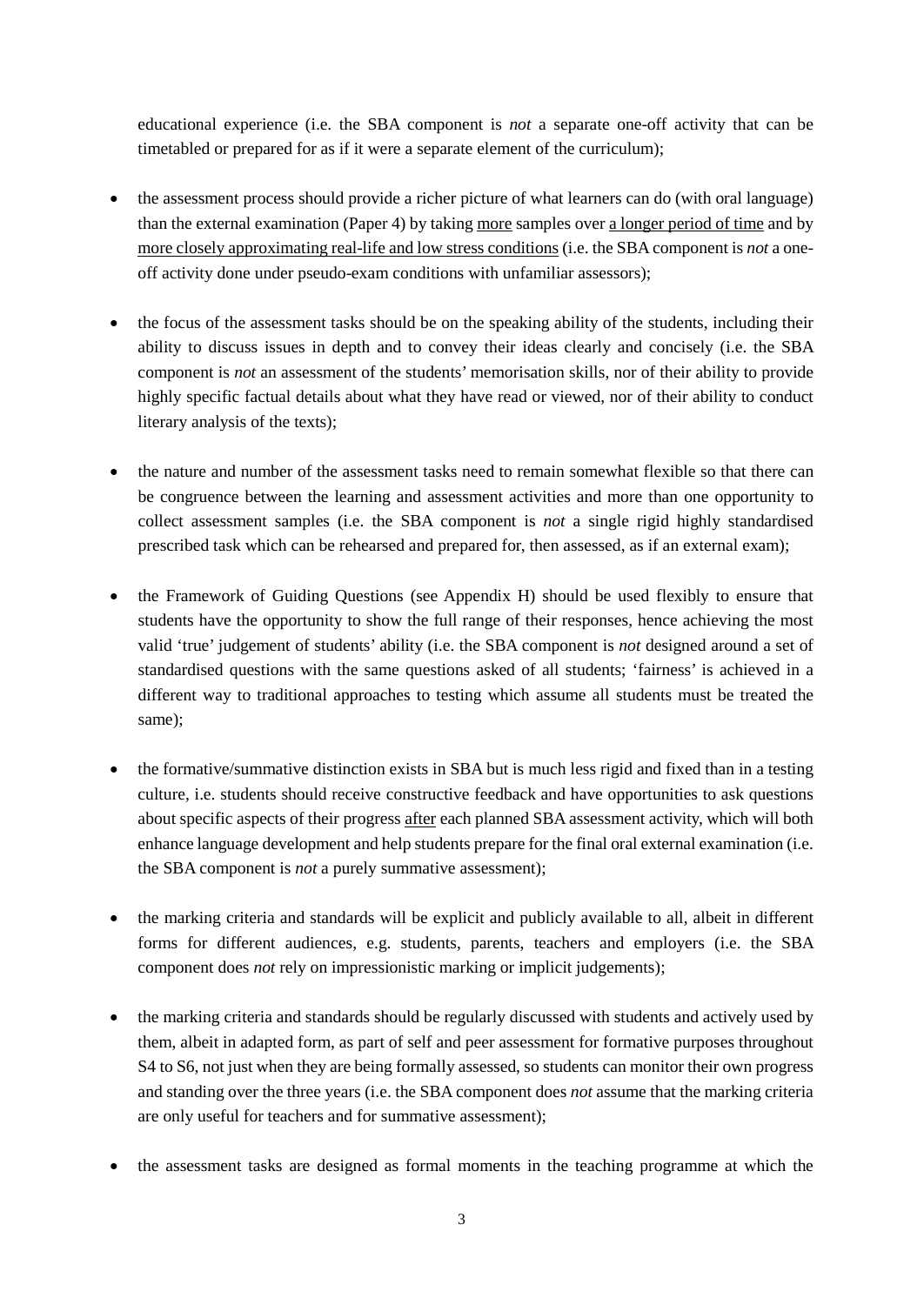teacher can stand back and reflect on their implicit or explicit assumptions about individual students' capacities, compare those assumptions with careful analysis of examples of students' real performance, and then subject their judgements to explicit scrutiny and challenge or confirmation by others (i.e. the SBA component does *not* assume that the teacher is totally objective and/or has no preconceived ideas or assumptions about a student's level, rather it seeks to make such assumptions explicit and open to discussion with fellow teachers);

- a range of student samples of oral language are collected and subjected to systematic and critical scrutiny in order to verify individual teachers' judgements of individual students' standards (i.e. the reliability of the SBA component is *not* dependent on video-records of every assessment of every student, although schools will need to retain relevant evidence of students' progress and performance to address any formal complaints and queries);
- the SBA process, to be effective, has to be highly contextualised, dialogic and sensitive to student needs (i.e. the SBA component is *not* and cannot be treated as identical to an external exam in which texts, tasks and task conditions are totally standardised and all contextual variables controlled; to attempt to do so would be to negate the very rationale for SBA, hence schools and teachers must be granted a certain degree of trust and autonomy in the design, implementation and specific timing of the assessment tasks ).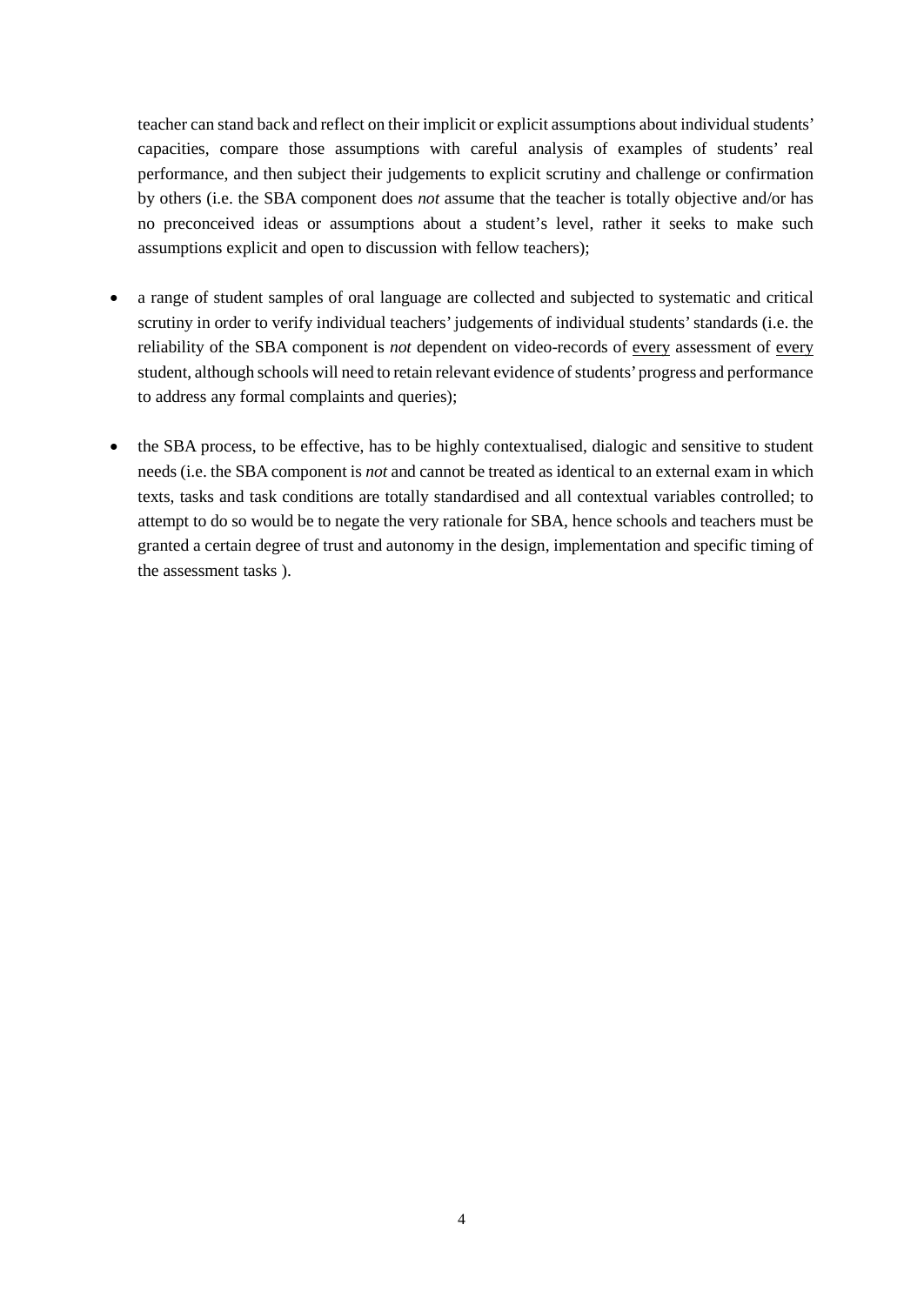# **Chapter 2 Assessment Requirements**

### **2.1 SBA Requirements**

A school-based assessment component was first introduced into the 2007 CE English Language Examination. According to the *English Language Curriculum and Assessment Guide (Secondary 4-6)* jointly prepared by the Curriculum Development Council and the Hong Kong Examinations and Assessment Authority, the School-based Assessment will be part of the public assessment of the HKDSE English Language Examination. The SBA component seeks to provide a more comprehensive appraisal of learners' achievement by assessing those learning objectives which cannot be easily assessed in public examinations whilst at the same time enhancing the capacity for student self-evaluation and life-long learning. The SBA, like the rest of the new HKDSE English Language public exam, adopts a standards-referenced reporting system which seeks to recognise and report on the full range of educational achievement in Hong Kong schools.

The SBA component can and should be developed as an integrated part of the curriculum, not as a 'separate' paper. Students should be encouraged to keep copies of the records of their own assessments and regularly review their progress. Teachers should use the assessment activities not only to make judgements about student standards (a snapshot of students' achievement to date), but also to give feedback to students about specific aspects of their oral language skills so that they can improve for the next assessment. The SBA component will be valuable preparation for students for their external public examination as many of the skills required are the same.

The SBA component is worth 15% of the total subject mark. In the 2023 HKDSE, students are required to complete either Part A or Part B of the SBA component. Part A is a reading/viewing programme in which students read/view four texts ('texts' encompass print, non-print, fiction and non-fiction material) over the course of three years, keep a log book of comments/personal reflections, and then take part in a discussion with classmates or make an individual presentation on the books/videos/films that they have read/viewed, and respond to questions from their teacher, which will be derived from the student's written notes/personal responses/comments in their logbook. The assessment will be based on the student's oral performance, that is, the reading/viewing/writing will only serve as the means to this end and the specific content of the texts (i.e. names and places, story lines, other factual information etc.) will not be directly assessed as such, so it is not necessary for teachers to have a comprehensive and detailed knowledge of every text read by their students.

For Part A, teachers need to conduct one assessment, either a group interaction or an individual presentation, between the second term of S5 and anytime during S6. One mark for this part should be reported at the end of S6.

Part B will consist of a group interaction *or* an individual presentation based on the modules in the Elective Part of the curriculum. The focus will be on the ability of students to reflect on, make use of and speak about the knowledge, skills and experience gained in the Elective Module(s). The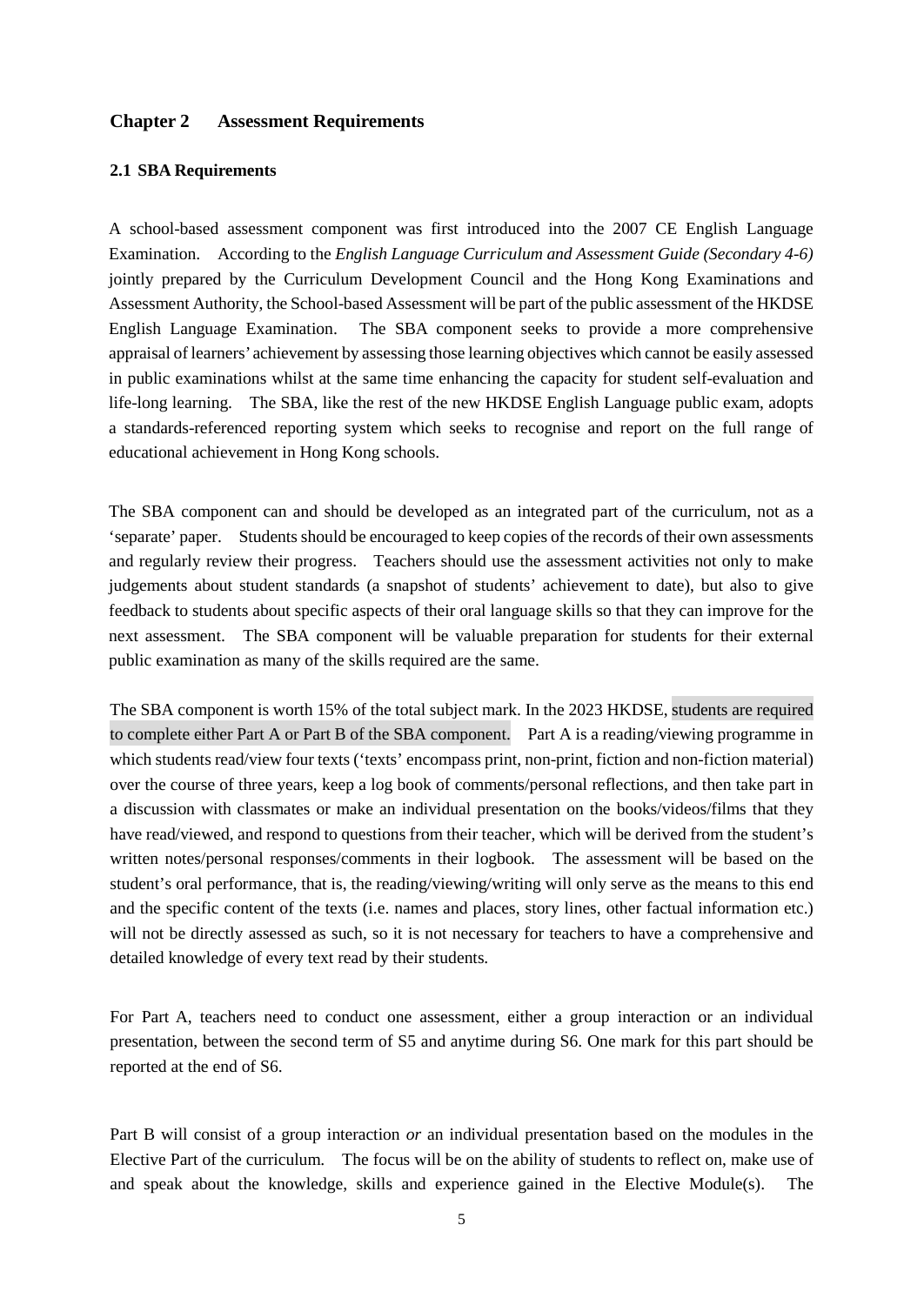assessment will be based on the student's oral performance.

The assessment for Part B can be conducted in the second term of S5 *or* anytime during S6. The mark for this part should be reported at the end of S6.

The mark reported can be based on either a group interaction or an individual presentation.

The requirements are summarised in Table 1.

**Table 1: SBA Requirements** 

| <b>Requirements</b>                                                                 | <b>S4</b>               | S <sub>5</sub>                                                                                                                                | S6                      | <b>Total</b>                                                                                                                                                                            |
|-------------------------------------------------------------------------------------|-------------------------|-----------------------------------------------------------------------------------------------------------------------------------------------|-------------------------|-----------------------------------------------------------------------------------------------------------------------------------------------------------------------------------------|
| Number and<br>type of texts<br>to be read /<br>viewed                               | <b>One or Two texts</b> | <b>One or Two texts</b>                                                                                                                       | <b>One or Two texts</b> | Four texts, one each<br>the following<br>from<br>four categories (print<br>fiction, print non-fiction,<br>non-print fiction, non-<br>print non-fiction) in the<br>course of three years |
| Number, %<br>and timing of<br>assessment<br>tasks to be<br>undertaken<br>for Part A |                         | *One task, group interaction or<br>individual presentation, to be<br>undertaken during the second term of<br>S5 or anytime during S6; $(15%)$ |                         | <b>One</b> tasks, based on the<br>reading and viewing<br>programme; $(15%)$                                                                                                             |
| Number, %<br>and timing of<br>assessment<br>tasks to be<br>undertaken<br>for Part B |                         | *One task, group interaction or<br>individual presentation, to be<br>undertaken during the second term of<br>S5 or anytime during S6; $(15%)$ |                         | <b>One</b> task, based on the<br>Elective Module(s)<br>taught; $(15%)$                                                                                                                  |
| Number, %<br>and timing of<br>marks to be<br>reported                               |                         |                                                                                                                                               |                         | <b>One</b> mark, based on<br>either Part A or Part B,<br>15% of total English<br>mark, reported at the end<br>of S6                                                                     |

\* The mark reported can be based on either a group interaction or an individual presentation.

† The assessment task for Part B can be based on an individual Elective Module or a combination of Elective Modules taught.

### **Requirements for Repeaters and Transfer Students**

School repeaters are candidates who have sat the HKDSE Examination in previous year(s) and are currently enrolled as S6 students in a school to retake the examination as school candidates.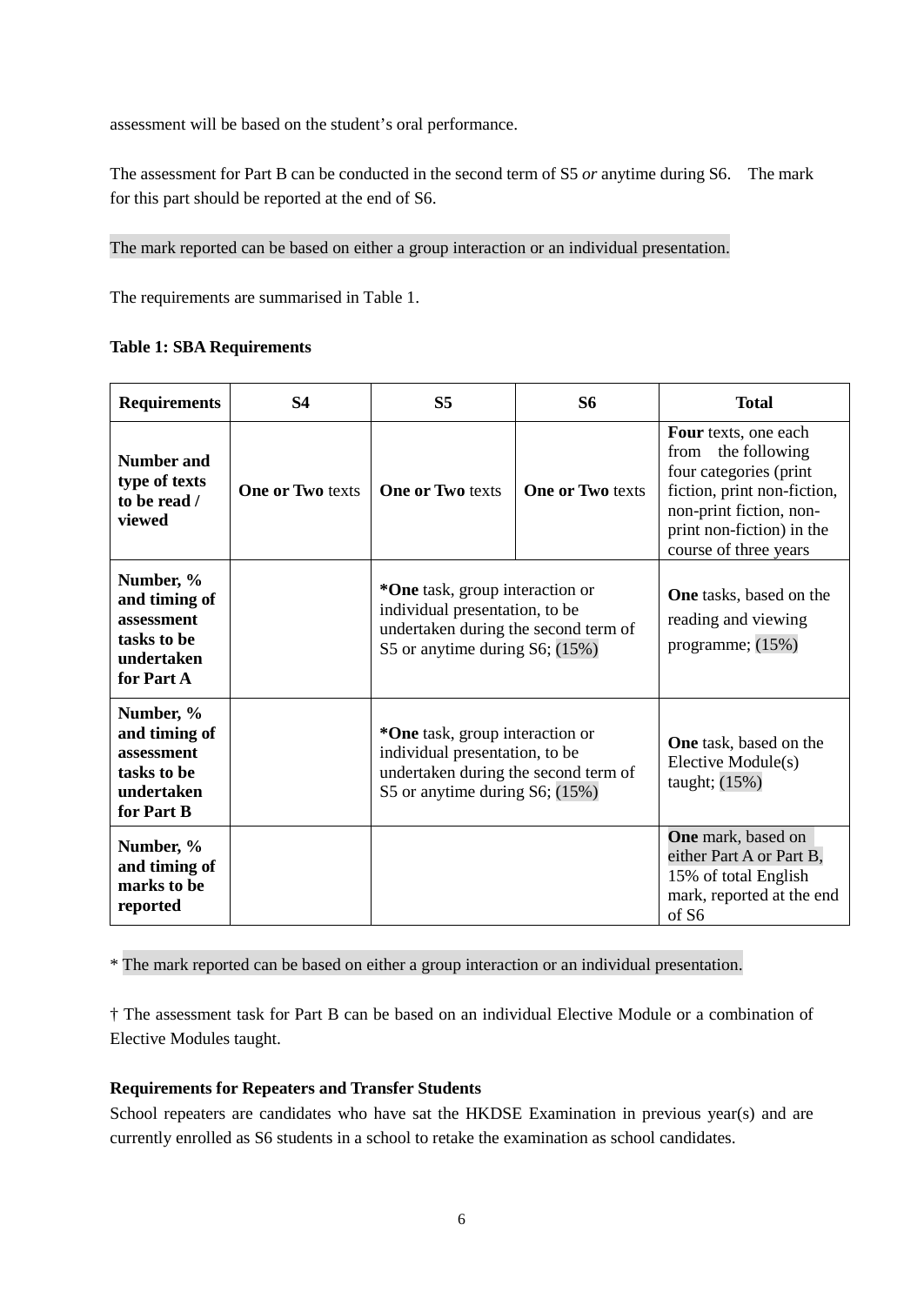Generally speaking, SBA is compulsory for school repeaters. For English Language, repeaters have to be re-assessed in S6 and meet the SBA requirements (one assessment from either Part A or Part B). Their SBA results obtained in previous examinations will not be counted.

Transfer students are S6 students sitting the examination for the first time, but who have transferred from one school to another after S5. Transfer students will need to submit one SBA mark from either Part A or Part B. Their SBA results obtained in S5 in the former school will not be counted.

Transfer students should provide information to their new school about the school in which they attended the S5 English Language course and the assessments completed there for their teachers' reference.

# **Private Candidates**

Private candidates will not be required to complete the SBA component. Their subject mark will be based entirely on their public examination results.

# **2.2 Mandatory Assessment Conditions**

The main aim of establishing certain conditions for school-based assessment is to ensure that students have the opportunity to demonstrate their best possible oral language use. Students will not give of their best if the assessment task is unfamiliar; if they are too stressed and nervous to speak; if the teacher is intimidating, unfamiliar, or makes the task seem too much like an exam; or if the students are 'rehearsed' (which will lead to very stilted and unnatural oral language use, which will not score high marks). The teacher and the school must be sure that the oral language produced is not the result of memorisation without understanding. Hence, the following conditions must be met for a task to qualify as an *assessment task* for the purpose of SBA:

- a. The type of *task* (i.e. communicative purpose, grouping arrangement etc.) and the type of *text* used for assessment must be familiar to students, i.e. the planned assessment task should not be the first time the students are faced by this type of task or text (but see g. below).
- b. The task must not expect students to take on the role of an unfamiliar character, act out a role in a story or play, read aloud poems or short stories, engage in formal stage debates, sport commentary, job interviews etc, i.e. specific background knowledge and skills in drama, poem or debating, etc are not to be included in the assessment. However, such activities are very useful learning and teaching activities, e.g. to develop intonation and voice projection. Formal SBA assessments need to be constructed with the aim of eliciting natural and authentic spoken language which conforms to the broad task-types of group interaction and individual presentation.
- c. The task must be undertaken with the student's English teacher as the assessor and in the presence of at least one fellow student. The other student(s) can take part in the interaction or be the audience for a presentation.
- d. Tasks used to elicit an individual presentation must provide students with the opportunity to make an extended individual presentation (about 3-5 minutes). Note this is a guide only, as some students may take longer than others.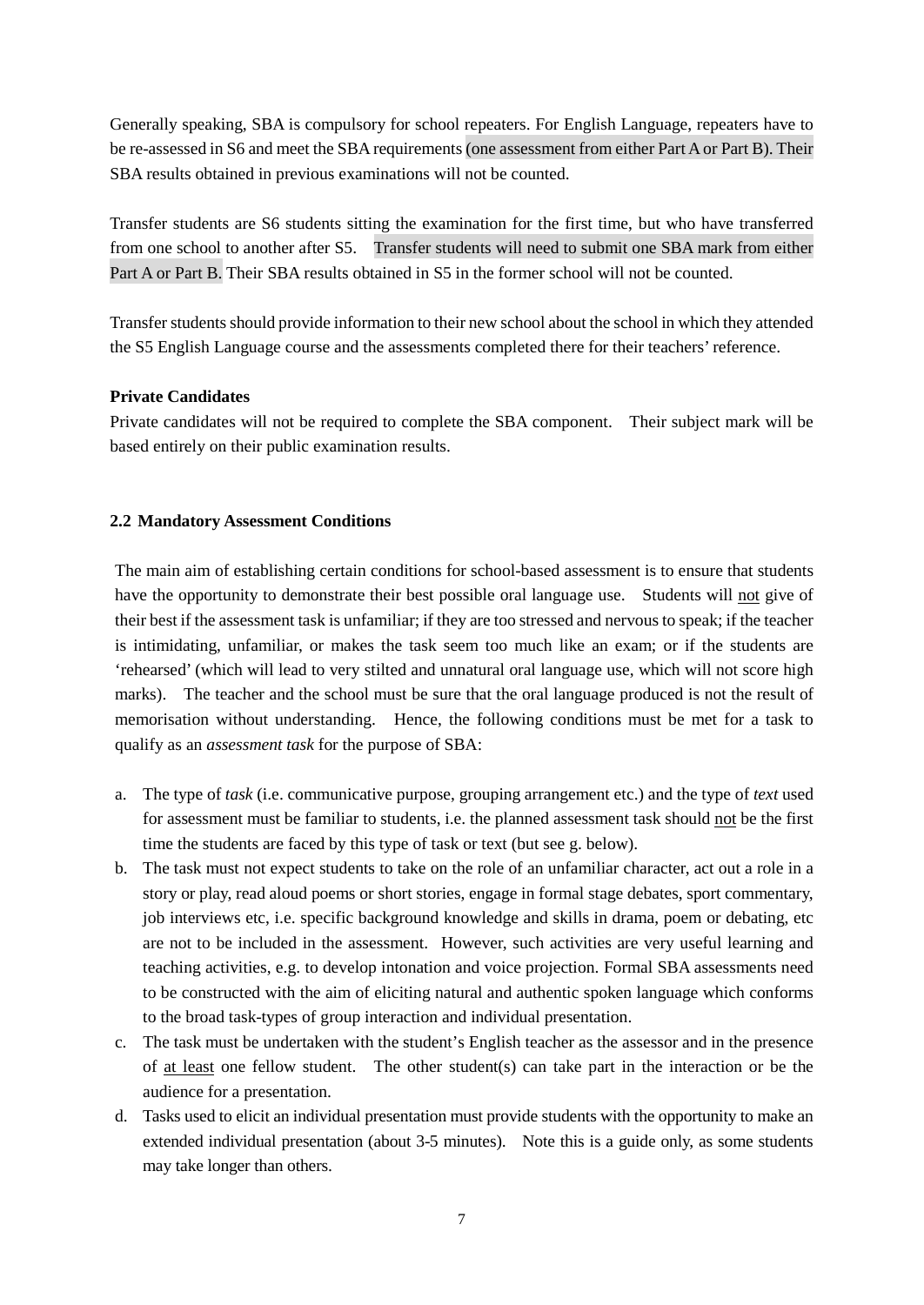- e. Tasks used to elicit interaction must provide students with multiple opportunities to demonstrate appropriate interaction skills and make a balanced contribution without either dominating the discussion or being too reticent. Again some students may need more time than others and/or may need to be prompted by the teacher to demonstrate their best (see h. below).
- f. Students must not read aloud or take notes during the assessment activity. Students are only permitted to refer to brief notes or prompts during the assessment activity (maximum of one 4x6 note card) or PowerPoints in point form only during an individual presentation. These notes or PowerPoints are not part of the formal assessment and should not be taken into account in making a judgement about students' oral language levels.
- g. Individual students can be given more than the minimum number of assessments, especially if it results in an improvement in their oral standards, but they are not permitted to repeat (i.e. retake) the same assessment task without any change in input, nor should they engage in extensive rehearsal for any task inside or outside school as this may undermine the authenticity of their oral language use.
- h. In any task the teacher-assessor may, if they wish, interact individually with a student at any time to ask specific question(s) to clarify and/or extend the student's ideas, to help prompt and/or scaffold the student's oral interaction and to probe the range and depth of their oral language skills (see Appendix H Framework of Guiding Questions). This will be particularly important in the case of students who are very shy or lacking confidence or whose oral skills are very weak. The teacher-assessor needs to take into account the amount and nature of teacher support required and the specific contextual conditions of the assessment task when making their assessment. The contextual information needs to be clearly recorded and communicated to the student and fellow teacher-assessors.

*Note: There are no restrictions on the maximum number of tasks that can be used for assessment in any one year, but teachers are reminded that the SBA component is only a relatively small part of the overall public assessment and over-assessment should be avoided.*

# **2.3 Setting Assessment Tasks**

### **2.3.1 Nature of Oral Text-types to be Assessed**

In the SBA component an important distinction is made between two kinds of oral text-types, designated for HKDSE purposes as an *individual presentation* and a *group interaction*:

- An *individual presentation*, which may be quite informal, is defined as a single piece of oral text in which an individual speaker presents some ideas or information over a sustained period (3-5 minutes), with the expectation that they will not be interrupted. An individual presentation requires comparatively long turns, hence generally needs more pre-planning and a more explicit structure to ensure coherence. A presentation may be followed by questions or comments from the audience, but this exchange is not mandatory for the assessment for the individual presentation.
- A *group interaction* is defined as an exchange of short turns or dialogue with more than one speaker on a common topic. An interaction is jointly constructed by two or more speakers, hence generally needs less explicit structuring but more attention to turn-taking skills and more planning of how to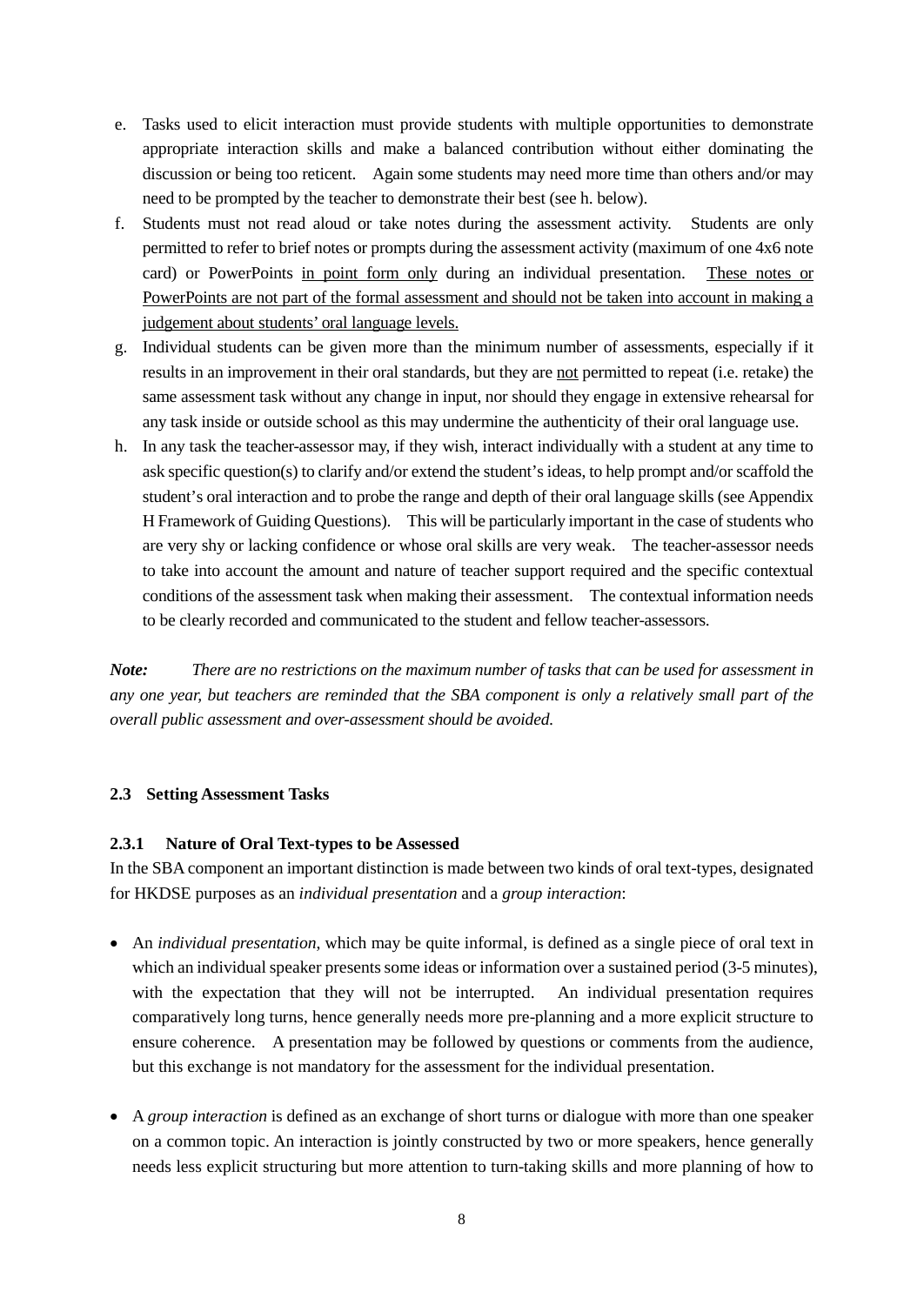initiate, maintain and/or control the interaction by making suggestions, asking for clarification, supporting and/or developing each other's views, disagreeing and/or offering alternatives.

Both individual presentations and group interactions require the capacity to speak intelligibly and reasonably fluently, with suitable intonation, volume and stress, using pauses and body language such as eye contact appropriately and effectively. They also require a range of vocabulary and language patterns that are accurate and varied. Some use of formulaic language may be appropriate to help structure long or short turns but the over-use or inappropriate use of set phrases should be discouraged. Above all, the oral language elicited should be natural and interactive, not memorised or read aloud.

It is important to emphasise the interrelationship between the quality of ideas and information, and the linguistic features of these oral texts. The more complex and unfamiliar the ideas being discussed, the more likely there will be some loss of fluency and more false starts, hesitations and dysfluencies. Greater cognitive demands in terms of content (for example, moving from recounting a story at the literal level to interpretation and critique) may also result initially in more use of non-specific vocabulary and some grammatical mistakes, even amongst highly competent speakers of English. This interrelationship needs to be taken into account in designing all SBA assessment tasks and in making the actual assessments (see *Paragraph 2.2 h* for advice on how teachers can ask questions to prompt students and/or extend oral language use).

When setting tasks for Part B of the SBA component, it should be noted that the tasks should be based on the teaching of the Elective Modules. The assessment task for this part can be based on an individual Elective Module or a combination of Elective Modules taught. If the assessment task is based on a text, the text should be different from the ones used in Part A of the SBA component. For this part of the assessment, students can be asked to do an individual presentation *or* a group interaction based on the Elective Module(s) taught.

The process of selecting appropriate assessment tasks should be undertaken collaboratively, taking into account students' backgrounds, interest and skills as well as the school's available resources. One of the exciting aspects of school-based assessment is the opportunities it gives to teachers to develop their own assessment tasks to suit their own teaching goals and their students' needs. It is likely that the same task would not work equally well with students of different abilities. SBA lets teachers modify tasks and design new ones that will work for them and their class – whether they prefer something more traditional or are keen to experiment with new ideas and techniques.

Grouping arrangements are a particularly important consideration. Initially it may be easiest for students and teachers to put students into friendship groupings. However, teachers should also experiment. Diversity can be a resource, not a problem. If students have different levels of oral language skills, this can create an authentic information gap – a need to communicate. However, highly structured assessment tasks, including jigsaw activities that require the transfer of information, are better for such groupings than more open-ended tasks which require students to discuss or share ideas without a clear focus.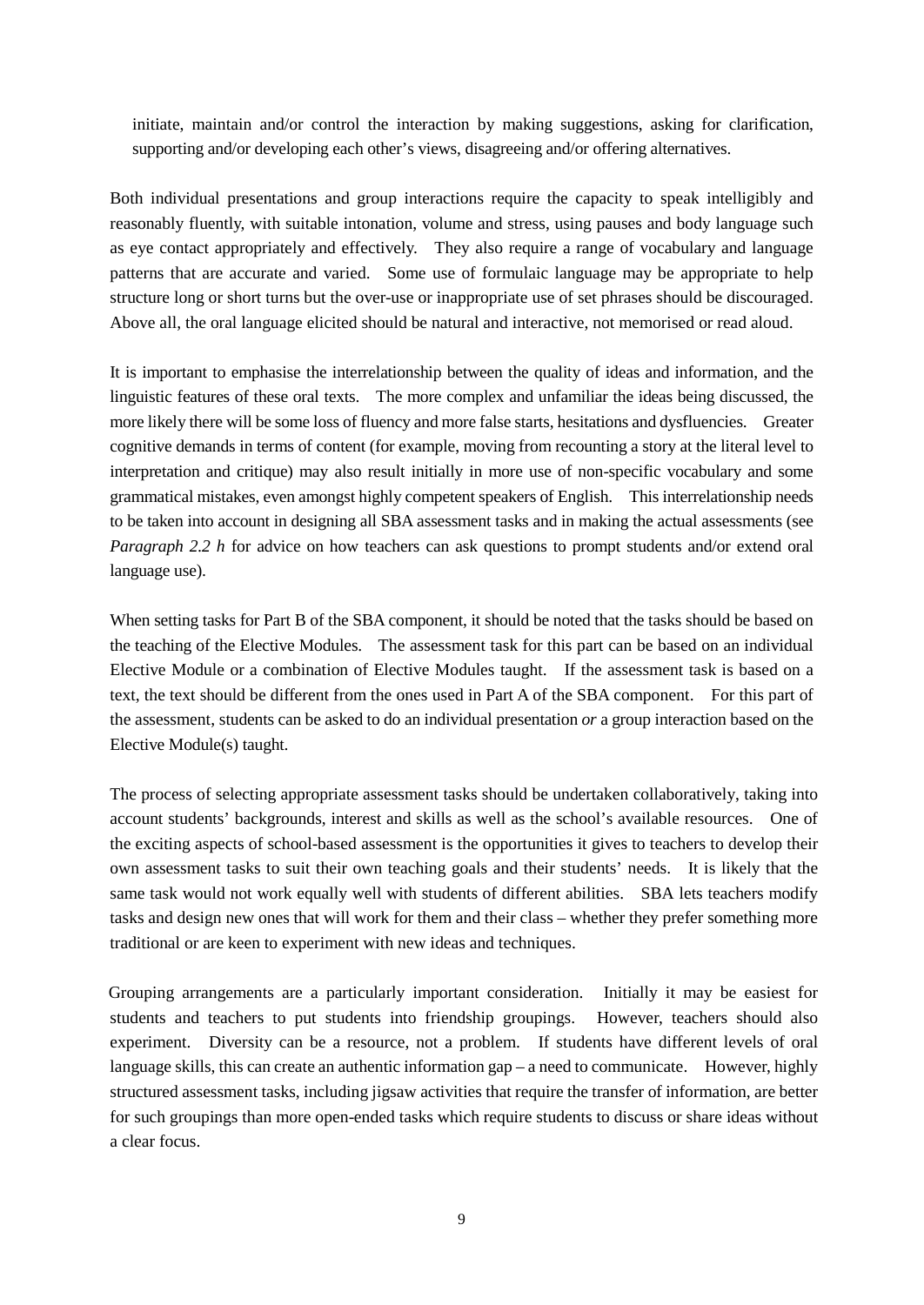### **2.3.2 Range of Possible Assessment Task-types**

A variety of assessment task-types may be used to elicit the required kinds of oral language from students. Assessment tasks will vary in length and complexity according to their *communicative function* (e.g. comparing, classifying, describing, arguing etc.). Task demands will also vary according to the *number of people* involved (e.g. pairs, small groups, split classes, whole classes, the whole school etc.), their *position and status* (e.g. fellow students, younger/older students, teachers, parents etc.), their *roles* (e.g. giving non-verbal responses only, asking questions, making comments, interacting with no limitations etc.), and their *familiarity* to the student being assessed.

This diversity of assessment tasks enables schools to provide students with appropriate, multiple and varied opportunities to demonstrate their oral language abilities. Individual schools and teachers are encouraged to choose the kinds of assessment tasks which best suit their students' English language level and interests. Some schools may choose to adopt a portfolio system where students collect video recordings of their oral language assessments over the year and then choose the best assessment results to report to the HKEAA. Other schools may prefer to incorporate the planned assessment tasks into their existing internal assessment programme. Again, flexibility and sensitivity to student and teacher needs is essential. Teachers are reminded that the ability of a student will be measured not by the accuracy or speed of the completion of the task itself, but by the quality and range of the oral language produced for assessment, including both fluency and accuracy.

### **2.4 Guidance in Assessment Process**

Teachers should ensure students have read and understood the Assessment Criteria and have extensive experience using it for self and peer assessment in informal situations before conducting a planned assessment activity. Teachers should also have used these criteria for informal assessment and teaching purposes before they conduct any formal assessments so that they are very familiar with the criteria and the assessment process.

Only teachers who are familiar with the SBA process, and authorised by the school as assessors, are permitted to conduct SBA assessments. For more information about student-oriented criteria, please refer to Appendix K.

When using the criteria for formal assessment, teachers should focus on one student at a time. They should ensure they have heard enough oral language from the student to make a sound judgement. It is not necessary to stop students mid-sentence or give every student the exact same number of minutes for their 'turn'. Some students may need a little more time to warm up or to get involved in a group interaction than others. Teachers should use their professional judgement to set reasonable time limits, but at the same time create a very supportive and low-stress environment.

Teachers should record their judgement of the student's oral language level in each of the four main domains directly onto the student's Assessment Record. They should then convert their judgements to a total score out of 24. The Assessment Record is then signed by the student and the teacher to certify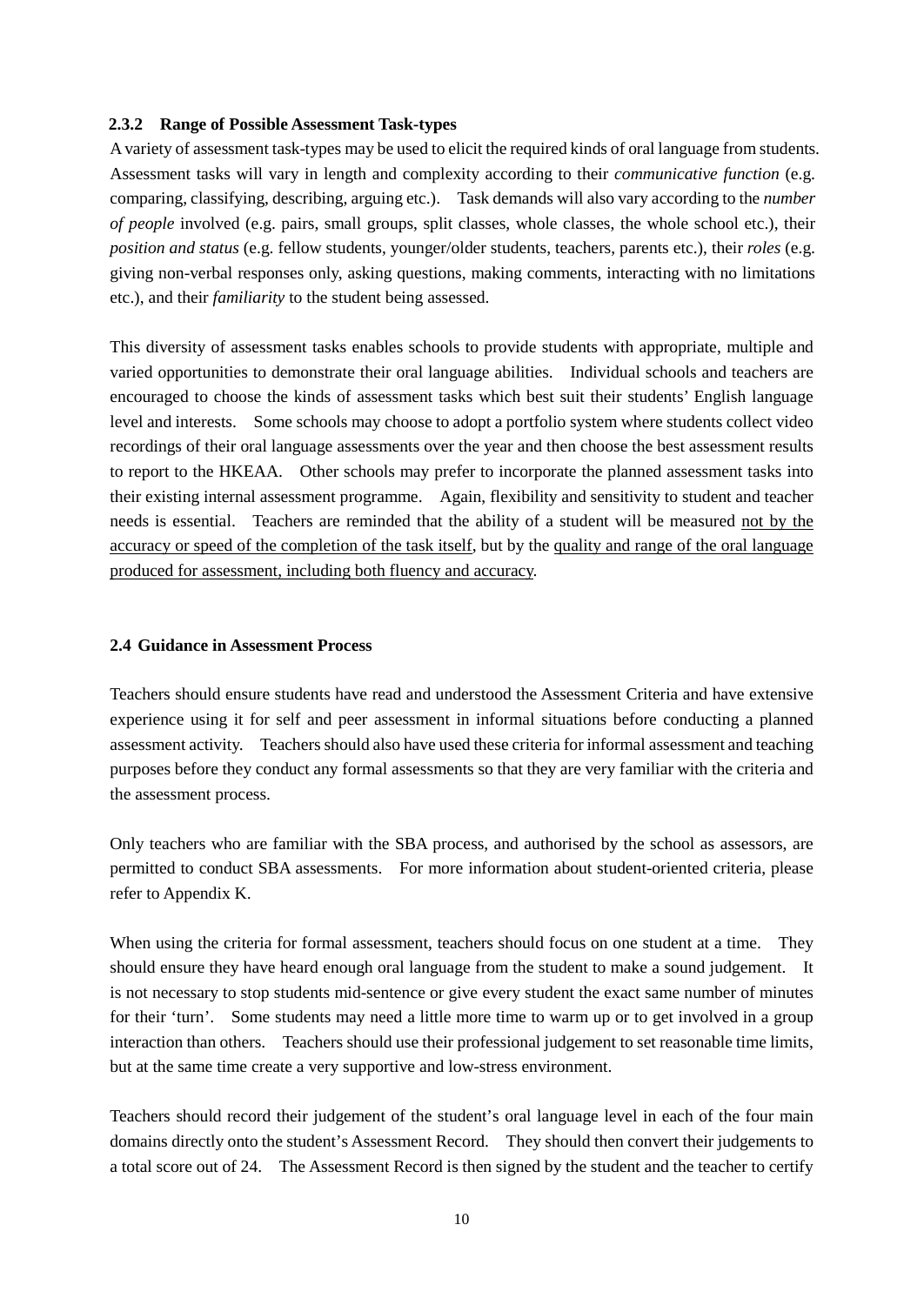that the oral text produced is the student's own work and complies with all the conditions listed above.

After each teacher has completed the classroom-based SBA for her/his students, and completed all the Assessment Records, the standardisation process begins.Teachers are encouraged to meet informally with at least one colleague teaching English at the same level to look at a range of video-recordings and to compare judgements. As a result of watching to samples from other classes and talking together about how well students have met certain standards, the teachers may then decide to adjust their marks. This first, informal standardisation may be repeated as often as teachers think it necessary until they feel satisfied that they are very clear about how the oral texts their own students have produced fit with the system expectations and criteria of the SBA. The teachers should consult the School Coordinator in their school if they feel they need help with this process.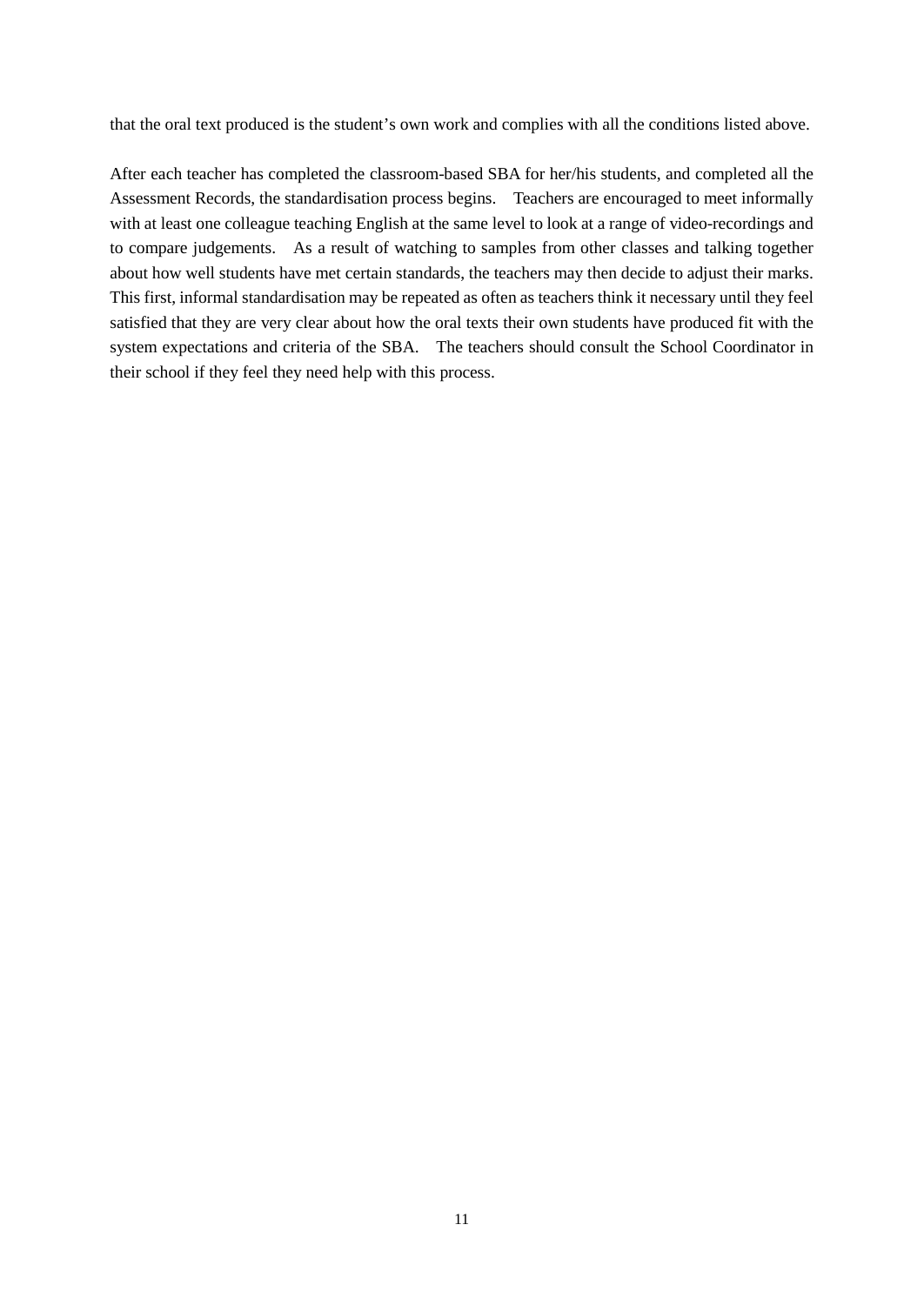# **2.5 Assessment Criteria**

# **2.5.1 SBA Assessment Criteria for Group Interaction (GI)**

|                  | I. Pronunciation & Delivery                                                                                                                                                                                                                                                                                                                                                                                                     | <b>II. Communication Strategies</b>                                                                                                                                                                                                                                                                                                                                                                                             | III. Vocabulary & Language<br><b>Patterns</b>                                                                                                                                                                                                                                                                                                        | IV. Ideas & Organisation                                                                                                                                                                                                                                                                                                                                                                                                                       |
|------------------|---------------------------------------------------------------------------------------------------------------------------------------------------------------------------------------------------------------------------------------------------------------------------------------------------------------------------------------------------------------------------------------------------------------------------------|---------------------------------------------------------------------------------------------------------------------------------------------------------------------------------------------------------------------------------------------------------------------------------------------------------------------------------------------------------------------------------------------------------------------------------|------------------------------------------------------------------------------------------------------------------------------------------------------------------------------------------------------------------------------------------------------------------------------------------------------------------------------------------------------|------------------------------------------------------------------------------------------------------------------------------------------------------------------------------------------------------------------------------------------------------------------------------------------------------------------------------------------------------------------------------------------------------------------------------------------------|
| 6                | Can project the voice appropriately for<br>the context without artificial aids.<br>Can pronounce all sounds/sound<br>clusters and words clearly and<br>accurately.<br>Can speak fluently and naturally, with<br>very little hesitation, while using<br>suitable intonation to enhance<br>communication.                                                                                                                         | Can use appropriate body language to<br>display and encourage interest.<br>Can use a full range of turn-taking<br>strategies to initiate and maintain<br>appropriate interaction, and can draw<br>others into the interaction (e.g. by<br>summarising for weaker students'<br>benefit, or by redirecting a<br>conversation to a quiet student)<br><b>Can</b> interact without the use of<br>narrowly-formulaic expressions.     | Can use a wide range of accurate and<br>appropriate vocabulary.<br>Can use varied, appropriate, and highly<br>accurate language patterns; minor slips<br>do not impede communication.<br>Can self-correct effectively.<br>May occasionally glance at notes but<br>is clearly not dependent on them.                                                  | Can express a wide range of relevant<br>information and ideas without any<br>signs of difficulty and without the use<br>of notes.<br>Can consistently respond effectively<br>to others, sustaining and extending a<br>conversational exchange.<br>Can use the full range of questioning<br>and response levels (see Framework of<br>Guiding Questions) to engage with<br>peers.                                                                |
| 5                | Can project the voice appropriately for<br>the context without artificial aids.<br>Can pronounce all sounds/sound<br>clusters clearly and almost all words<br>accurately.<br>Can speak fluently using intonation to<br>enhance communication, with only<br>occasional hesitation, giving an overall<br>sense of natural non-native language.                                                                                    | Can use appropriate body language to<br>display and encourage interest.<br>Can use a good range of turn-taking<br>strategies to initiate and maintain<br>appropriate interaction and can help<br>draw others into the interaction (e.g. by<br>encouraging contributions, asking for<br>opinions, or by responding to group<br>members' questions).<br>Can mostly interact without the use of<br>narrowly-formulaic expressions. | Can use varied and almost always<br>appropriate vocabulary.<br>Can use almost entirely accurate and<br>appropriate language patterns.<br>Can usually self-correct effectively.<br>May occasionally refer to a note<br>card.                                                                                                                          | Can express relevant information and<br>ideas clearly and fluently, perhaps with<br>occasional, unobtrusive, reference to a<br>notecard.<br>Can respond appropriately to others to<br>sustain and extend a conversational<br>exchange.<br>Can use a good variety of questioning<br>and response levels (see Framework of<br>Guiding Questions).                                                                                                |
| $\overline{4}$   | Can project the voice mostly<br>satisfactorily without artificial aids.<br>Can pronounce most sounds/sound<br>clusters and all common words clearly<br>and accurately; less common words can<br>be understood although there may be<br>articulation errors (e.g. dropping final<br>consonants).<br>Can speak at a deliberate pace, with<br>some hesitation but using sufficient<br>intonation conventions to convey<br>meaning. | Can use some features of appropriate<br>body language encourage to and<br>display interest.<br>Can use a range of appropriate turn-<br>taking strategies to participate in<br>interaction (e.g. by making suggestions<br>in a group discussion), and can<br>sometimes help draw others in (e.g., by<br>asking for their views).<br>Can interact using a mixture of mainly<br>natural language and formulaic<br>expressions.     | Can use mostly appropriate<br>vocabulary.<br>Can use language patterns that are<br>usually accurate, and without errors<br>that impede communication.<br>Can self-correct when concentrating<br>carefully, or when asked to do so.<br>May refer to a note card but is not<br>dependent on notes.                                                     | Can present relevant literal ideas<br>clearly in a well-organised structure,<br>perhaps with occasional reference to a<br>notecard.<br>Can often respond appropriately to<br>others; can sustain and may extend<br>some conversational exchanges<br>However: Can do these things less<br>well when attempting to respond to<br>interpretive or critical questions, or<br>when trying to interpret information<br>and present elaborated ideas. |
| 3                | Volume may be a problem without<br>artificial aids.<br>Can pronounce all simple sounds<br>clearly but some errors with sound<br>clusters; less common words may be<br>misunderstood unless supported by<br>contextual meaning.<br>Can speak at a careful pace and use<br>sufficient basic intonation conventions<br>to be understood by a familiar and<br>supportive listener; hesitation is<br>present.                        | Can use appropriate body language to<br>display interest in the interaction.<br>Can use appropriate but simple turn-<br>taking strategies to participate in, and<br>occasionally initiate, interaction (e.g.<br>by requesting repetition and<br>clarification, or by offering agreement).<br>Can use mainly formulaic expressions<br>as communication strategies.                                                               | Can use simple vocabulary and<br>language patterns appropriately, and<br>with errors that only occasionally<br>impede communication.<br>Can sometimes self-correct simple<br>errors.<br>May suggest a level of proficiency<br>above 3 but has provided too limited<br>a sample, OR<br>Cannot be scored accurately because<br>of dependence on notes. | Can present some relevant ideas<br>sequentially with some links among<br>own ideas and with those presented by<br>others.<br>Can respond to some simple questions<br>and may be able to expand these<br>responses when addressed directly.                                                                                                                                                                                                     |
| $\overline{c}$   | Volume may be a problem without<br>artificial aids.<br>Can pronounce simple sounds/sound<br>clusters well enough to be understood<br>most of the time; common words can<br>usually be understood within overall<br>context<br>Can produce familiar stretches of<br>language with sufficiently appropriate<br>pacing and intonation to help listener's<br>understanding.                                                         | Can use appropriate body language<br>when especially interested in the group<br>discussion or when prompted to<br>respond by a group member.<br>Can use simple but heavily formulaic<br>expressions to respond to others (e.g.<br>by offering greetings or apologies).                                                                                                                                                          | Can appropriately use vocabulary<br>drawn from a limited and very familiar<br>range.<br>Can use some very basic language<br>patterns accurately in brief exchanges.<br>Can identify some errors but may be<br>unable to self-correct.<br>Provides a limited language sample,<br><b>OR</b><br>A sample wholly spoken from notes.                      | Can express some simple relevant<br>information and ideas, sometimes<br>successfully, and may expand some<br>responses briefly.<br>Can make some contribution to a<br>conversation when prompted.                                                                                                                                                                                                                                              |
| $\mathbf{1}$     | Volume is likely to be a problem.<br>Can pronounce some simple sounds<br>and common words accurately enough<br>to be understood.<br>Can use appropriate intonation in the<br>most familiar of words and phrases;<br>hesitant speech makes the listener's<br>task difficult.                                                                                                                                                     | Can use restricted features of body<br>language when required to respond to<br>peers.<br>Can use only simple and narrowly-<br>restricted formulaic expressions, and<br>only to respond to others.                                                                                                                                                                                                                               | Can produce a narrow range of simple<br>vocabulary.<br>Can use a narrow range of language<br>patterns in very short and rehearsed<br>utterances.<br>The language sample is too limited<br>for a full assessment of proficiency.                                                                                                                      | Can occasionally produce brief<br>information and ideas relevant to the<br>topic.<br>Can make some brief responses or<br>statements made when prompted.                                                                                                                                                                                                                                                                                        |
| $\boldsymbol{0}$ | Does not produce any comprehensible<br>English speech.                                                                                                                                                                                                                                                                                                                                                                          | Does not use any interactional<br>strategies.                                                                                                                                                                                                                                                                                                                                                                                   | Does not produce any recognizable<br>words or sequences.                                                                                                                                                                                                                                                                                             | Does not produce any appropriate,<br>relevant material.                                                                                                                                                                                                                                                                                                                                                                                        |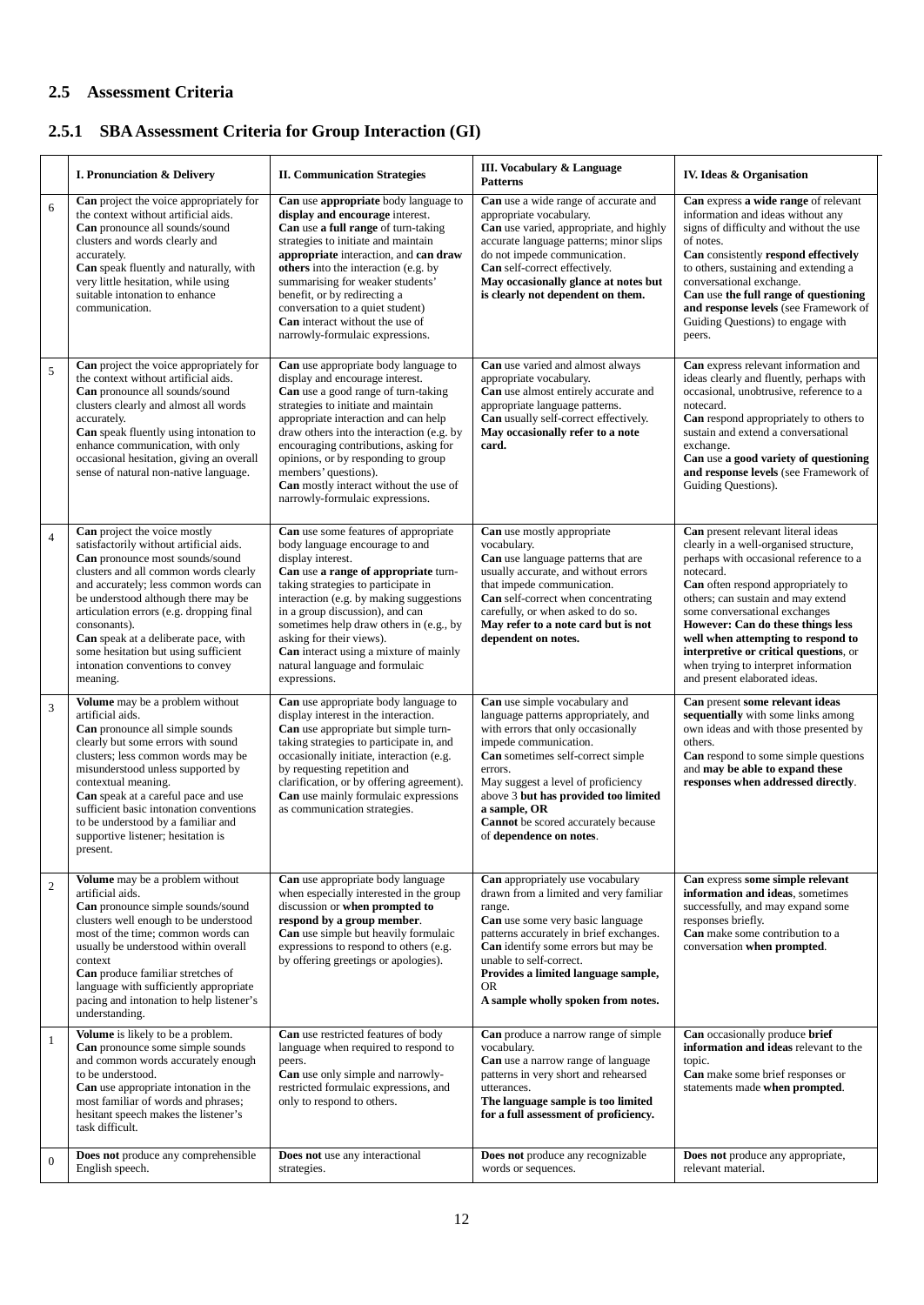# **2.5.2 SBA Assessment Criteria for Individual Presentation (IP)**

|                  | I. Pronunciation & Delivery                                                                                                                                                                                                                                                                                                                                                                                                     | <b>II. Communication Strategies</b>                                                                                                                                                                                                                                                                                                                                    | III. Vocabulary & Language Patterns                                                                                                                                                                                                                                                                                                                                                                                                                                                                                                                                                      | IV. Ideas & Organisation                                                                                                                                                                                                                                                                                                                                             |
|------------------|---------------------------------------------------------------------------------------------------------------------------------------------------------------------------------------------------------------------------------------------------------------------------------------------------------------------------------------------------------------------------------------------------------------------------------|------------------------------------------------------------------------------------------------------------------------------------------------------------------------------------------------------------------------------------------------------------------------------------------------------------------------------------------------------------------------|------------------------------------------------------------------------------------------------------------------------------------------------------------------------------------------------------------------------------------------------------------------------------------------------------------------------------------------------------------------------------------------------------------------------------------------------------------------------------------------------------------------------------------------------------------------------------------------|----------------------------------------------------------------------------------------------------------------------------------------------------------------------------------------------------------------------------------------------------------------------------------------------------------------------------------------------------------------------|
| $\epsilon$       | Can project the voice appropriately for<br>the context without artificial aids.<br>Can pronounce all sounds/sound<br>clusters and words clearly and<br>accurately.<br>Can speak fluently and naturally, with<br>very little hesitation, while using<br>suitable intonation to enhance<br>communication.                                                                                                                         | Can use appropriate body language to<br>show focus on audience and to engage<br>interest.<br>Can judge timing in order to complete<br>the presentation.<br>Can confidently invite and respond to<br>questions if this is required by the task.                                                                                                                         | Can use a wide range of accurate and<br>appropriate vocabulary.<br>Can use varied, appropriate, and<br>highly accurate language patterns;<br>minor slips do not impede<br>communication.<br>Can choose appropriate content and<br>level of language to enable audience to<br>follow.<br>Can self-correct effectively.<br>Can present without use of notes, but<br>may glance at a note card<br>occasionally.                                                                                                                                                                             | Can convey relevant information and<br>ideas clearly and fluently without<br>referring to notes.<br>Can elaborate in detail on some<br>appropriate aspects of the topic, and can<br>consistently link main points with<br>support and development.<br>Can be followed easily and with<br>interest.<br><b>Can</b> reformulate a point if the audience<br>is unclear.  |
| 5                | <b>Can</b> project the voice appropriately for<br>the context without artificial aids.<br>Can pronounce all sounds/sound<br>clusters clearly and almost all words<br>accurately.<br>Can speak fluently using intonation to<br>enhance communication, with only<br>occasional hesitation, giving an overall<br>sense of natural nonnative language.                                                                              | Can use appropriate body language to<br>show focus on audience and to engage<br>interest.<br>Can judge timing sufficiently to cover<br>all essential points of the topic.<br>Can appropriately invite and respond<br>to questions or comments when<br>required for the task.                                                                                           | Can use varied and almost always<br>appropriate vocabulary.<br>Can use almost entirely accurate and<br>appropriate language patterns.<br>Can choose content and level of<br>language that the audience can follow,<br>with little or no dependence on notes.<br>Can usually self-correct effectively.<br>May occasionally refer to a note<br>card.                                                                                                                                                                                                                                       | Can convey relevant information and<br>ideas clearly and well, perhaps with<br>occasional, unobtrusive, reference to a<br>note card.<br>Can elaborate on some appropriate<br>aspects of the topic, and can link main<br>points with support and development.<br>Can be followed easily.<br><b>Can</b> explain a point if the audience is<br>unclear.                 |
| $\overline{4}$   | Can project the voice mostly<br>satisfactorily without artificial aids.<br>Can pronounce most sounds/sound<br>clusters and all common words clearly<br>and accurately; less common words can<br>be understood although there may be<br>articulation errors (e.g. dropping final<br>consonants).<br>Can speak at a deliberate pace, with<br>some hesitation but using sufficient<br>intonation conventions to convey<br>meaning. | Can use appropriate body language to<br>display audience awareness and to<br>engage interest, but this is not<br>consistently demonstrated.<br><b>Can</b> use the available time to<br>adequately cover all the most essential<br>points of the topic.<br>Can respond to any well-formulated<br>questions if these are required by and<br>directly related to the task | Can use mostly appropriate<br>vocabulary.<br>Can use language patterns that are<br>usually accurate, and without errors<br>that impede communication.<br>Can choose mostly appropriate content<br>and level of language to enable<br>audience to follow.<br>Can self-correct when concentrating<br>carefully, or when asked to do so.<br>May refer to a note card but is not<br>dependent on notes.                                                                                                                                                                                      | Can present relevant literal ideas<br>clearly in a well-organised structure,<br>perhaps with occasional reference to a<br>note card.<br>Can expand on some appropriate<br>aspects of the topic with additional<br>detail or explanation, and can<br>sometimes link these main points and<br>expansions together effectively.<br>Can be followed without much effort. |
| 3                | Volume may be a problem without<br>artificial aids.<br>Can pronounce all simple sounds<br>clearly but some errors with sound<br>clusters; less common words may be<br>misunderstood unless supported by<br>contextual meaning.<br>Can speak at a careful pace and use<br>sufficient basic intonation conventions<br>to be understood by a familiar and<br>supportive listener; hesitation is<br>present.                        | Can use some appropriate body<br>language, displaying occasional<br>audience awareness and providing<br>some degree of interest.<br>Can present basic relevant points but<br>has difficulty sustaining a presentation<br>mode.<br>Can respond to any relevant,<br>cognitively simple, well-formulated<br>questions required by the task.                               | Can use simple vocabulary and language<br>patterns appropriately, and with errors<br>that only occasionally impede<br>communication, but reliance on<br>memorised materials or written notes<br>makes language and vocabulary use<br>seem more like written text spoken<br>aloud.<br>Can choose a level of content and<br>language that enables audience to follow<br>a main point, but needs to refer to notes.<br>Can sometimes self-correct simple<br>errors,<br>May suggest a level of proficiency<br>above 3, but cannot be scored<br>accurately because of dependence on<br>notes. | Can present some relevant literal ideas<br>clearly, and can sometimes provide<br>some simple supporting ideas.<br>Can sometimes link main and<br>supporting points together.<br>May appear dependent on notes.                                                                                                                                                       |
| $\sqrt{2}$       | Volume may be a problem without<br>artificial aids.<br>Can pronounce simple sounds/sound<br>clusters well enough to be understood<br>most of the time; common words can<br>usually be understood within overall<br>context.<br><b>Can</b> produce familiar stretches of<br>language with sufficiently appropriate<br>pacing and intonation to help listener's<br>understanding.                                                 | Can use a restricted range of features<br>of body language, but the overall<br>impression is stilted.<br>Can present very basic points but does<br>not demonstrate use of a presentation<br>mode and is dependent on notes.<br>Audience awareness is very limited.                                                                                                     | Can appropriately use vocabulary and<br>language patterns drawn from a limited<br>and very familiar range.<br>Can read notes aloud but with<br>difficulty.<br>Can identify some errors but may be<br>unable to self-correct.<br>Provides a limited language sample,<br><b>OR</b><br>A sample wholly spoken from notes.                                                                                                                                                                                                                                                                   | Can make an attempt to express simple<br>relevant information and ideas,<br>sometimes successfully, and Can<br>attempt to expand on one or two points.<br>Can link the key information<br>sequentially.<br>May be dependent on notes.                                                                                                                                |
| $\mathbf{1}$     | Volume is likely to be a problem.<br>Can pronounce some simple sounds<br>and common words accurately enough<br>to be understood.<br>Can use appropriate intonation in the<br>most familiar of words and phrases;<br>hesitant speech makes the listener's<br>task difficult.                                                                                                                                                     | Body language may be intermittently<br>present, but communication strategies<br>appropriate to delivering a presentation<br>are absent. There is no evident<br>audience awareness.                                                                                                                                                                                     | <b>Can</b> produce a narrow range of simple<br>vocabulary.<br>Can use a narrow range of language<br>patterns in very short and rehearsed<br>utterances.<br>Insufficient sample to assess<br>vocabulary and language patterns.                                                                                                                                                                                                                                                                                                                                                            | Can express a main point or make a<br>brief statement when prompted, in a<br>way that is partially understandable.<br>The presentation is wholly dependent<br>on notes or a written text.                                                                                                                                                                            |
| $\boldsymbol{0}$ | Does not produce any comprehensible<br>English speech.                                                                                                                                                                                                                                                                                                                                                                          | <b>Does not</b> attempt a presentation.                                                                                                                                                                                                                                                                                                                                | Does not produce any recognizable<br>words or sequences.                                                                                                                                                                                                                                                                                                                                                                                                                                                                                                                                 | Does not express any relevant or<br>understandable information.                                                                                                                                                                                                                                                                                                      |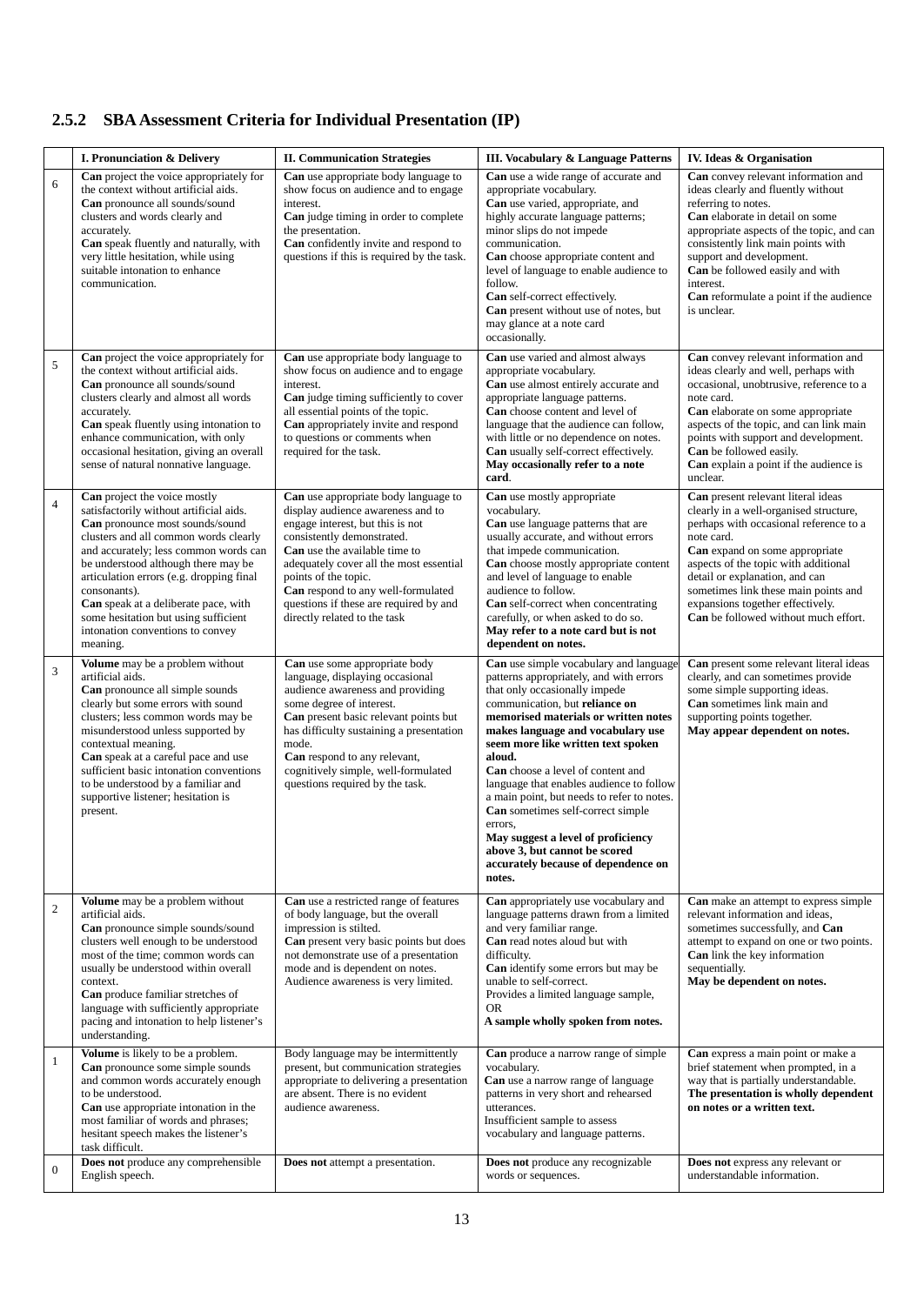# **Chapter 3 Guidance in the Conduct of the SBA**

### **3.1 Provision of Information to Students**

Students should be informed clearly at the beginning of the course of the various requirements and regulations of the SBA component, including:

- task requirements and assessment criteria:
- schedule of assessment and critical deadlines;
- the school's regulations and administrative procedures for conducting SBA;
- the importance of academic honesty and proper conduct in SBA;
- guidance on how to quote and acknowledge sources properly in their SBA work; and
- record-keeping requirements.

Students should be asked to sign a declaration form regarding proper conduct in SBA at the beginning of each school year in which SBA is undertaken. *(Please refer to Paragraph 3.3 for details.)*

After the completion of the marking, teachers should provide feedback to students, including their marks or grades on individual assessment tasks. Other appropriate feedback may include students' strengths and weaknesses as revealed in the assessments, and advice on how improvements can be made. Students should also be informed that the SBA marks awarded by the school are subject to moderation by the HKEAA and hence their marks may change after the moderation process. Details of the moderation mechanism are provided in Paragraph 5.2.

Quality feedback from the teacher is also a very important part of SBA. Teachers can use the assessment activities not only to make judgements about student standards (a *summative* snapshot of students' achievement to date), but also to give *feedback* to students about specific aspects of their oral language skills so that they can improve for the next assessment.

Feedback should be constructive and specific, i.e. related to the Assessment Criteria. It is better to describe the strengths and weaknesses of the performances first, and the ways to improve, before giving the marks. If marks are given first, students (and parents) are much less likely to listen closely to the descriptions. If students can also ask questions about specific aspects of their progress after each planned SBA assessment activity, they will understand more clearly how to improve their oral language skills.

#### **3.2 Guidance from Teachers**

Teachers should provide appropriate guidance to assist students in preparing for the completion of the work. It is understandable that teachers' guidance is most valuable to students in the learning and teaching process. However, it must be emphasised that undue assistance should not be provided to students while undertaking assessments that will be counted towards their public assessment results. As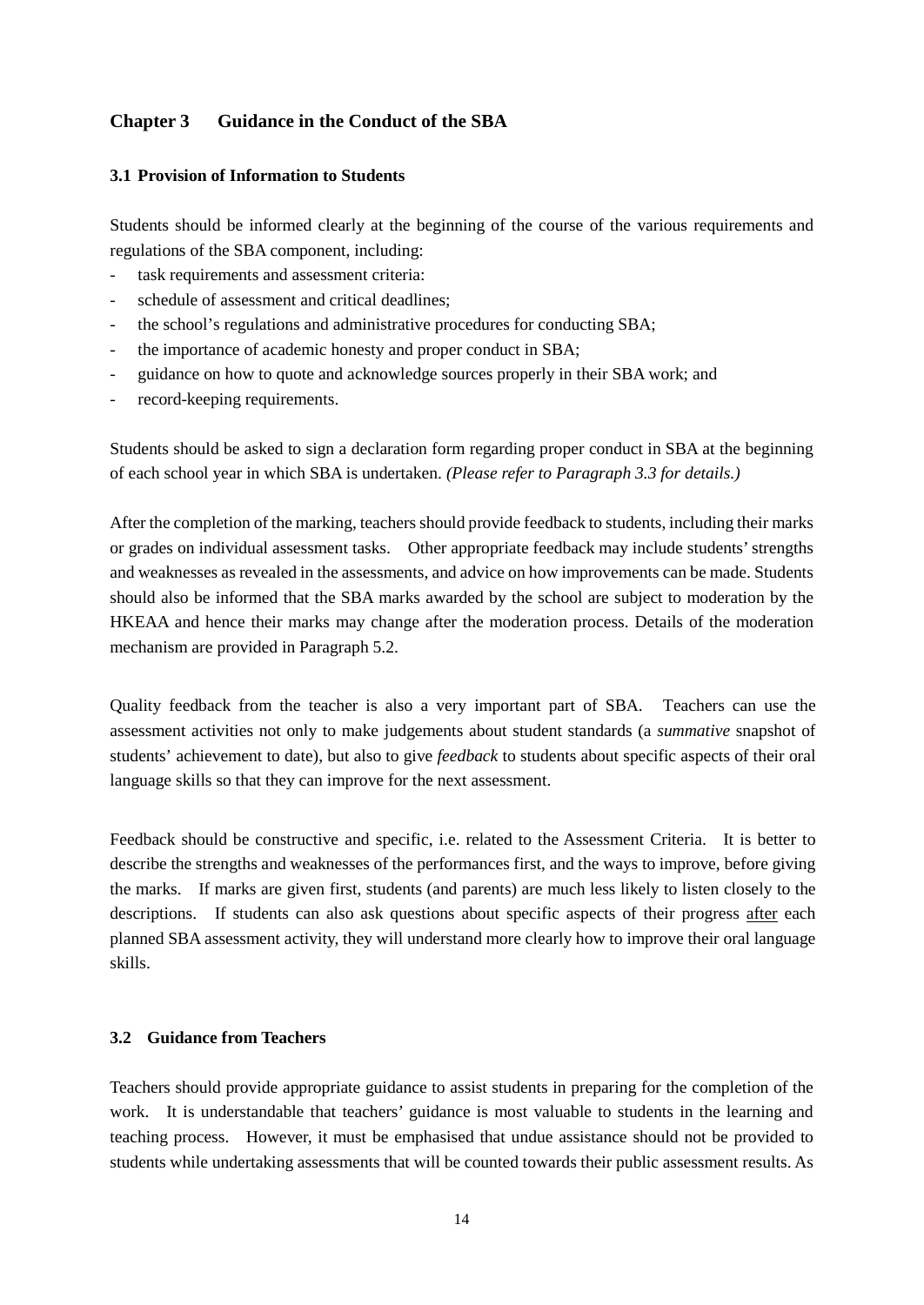a general rule of thumb, the guiding principle should be that the ability of an individual student is fairly assessed and that the work submitted for assessment is the student's original work. Teachers should also avoid rehearsing the assessment with the students. In the event of any additional assistance being given to a student who experiences genuine difficulty in completing the tasks, this should be taken into consideration by the teacher such that the marks awarded represents the student's own achievement. Details of the kinds of assistance offered should be documented in the student's assessment record. It should be noted that for the actual assessment tasks, teachers should *not* provide a detailed outline or specific suggestions to help students to prepare for the assessment and rewrite the content of their work for students (also see *Paragraph 2.2*).

### **3.3 Authentication of Students' Work**

Schools may consider adopting suitable measures to ensure authentication of students' work. This may include:

- changing topics/tasks across years;
- developing new tasks to replace old ones;
- adopting sufficient range of topics within class so as to enable teachers to distinguish individual students' work.

In order to strengthen the message to students about academic honesty and proper conduct in SBA, schools should ask their students to complete and sign a declaration form *(see Appendix E)* at the beginning of each school year in which SBA is undertaken to declare that all SBA tasks/assignments completed are their own and to agree to adhere to a code of honour in completing the SBA for all subjects. The declaration form is available on the HKEAA website (http://www.hkeaa.edu.hk/en/sba/).

In addition to Appendix E, students have to sign a declaration form on the Assessment Record Forms to confirm that the work they produce is their own (see *Appendix G*) for the English Language SBA programme. When submitting the SBA marks online, teachers are expected to confirm that, to the best of their knowledge, the work presented for assessment is the student's own work. School principals are required to confirm that the SBA is conducted in accordance with the requirements of the HKEAA.

Students should be asked to keep a proper and complete record of their work.

### **3.4 Within-school Standardisation**

The moderation of SBA marks submitted by schools to the HKEAA is conducted on a school basis, i.e. taking each individual school as a moderation unit. If there is more than one subject teacher teaching the subject to the same cohort of students in the school, it is necessary for the teachers involved to agree on the criteria for awarding marks so that the same standard of assessment is applied to all students.

The within-school standardisation meeting is chaired by the School Coordinator. The teachers of the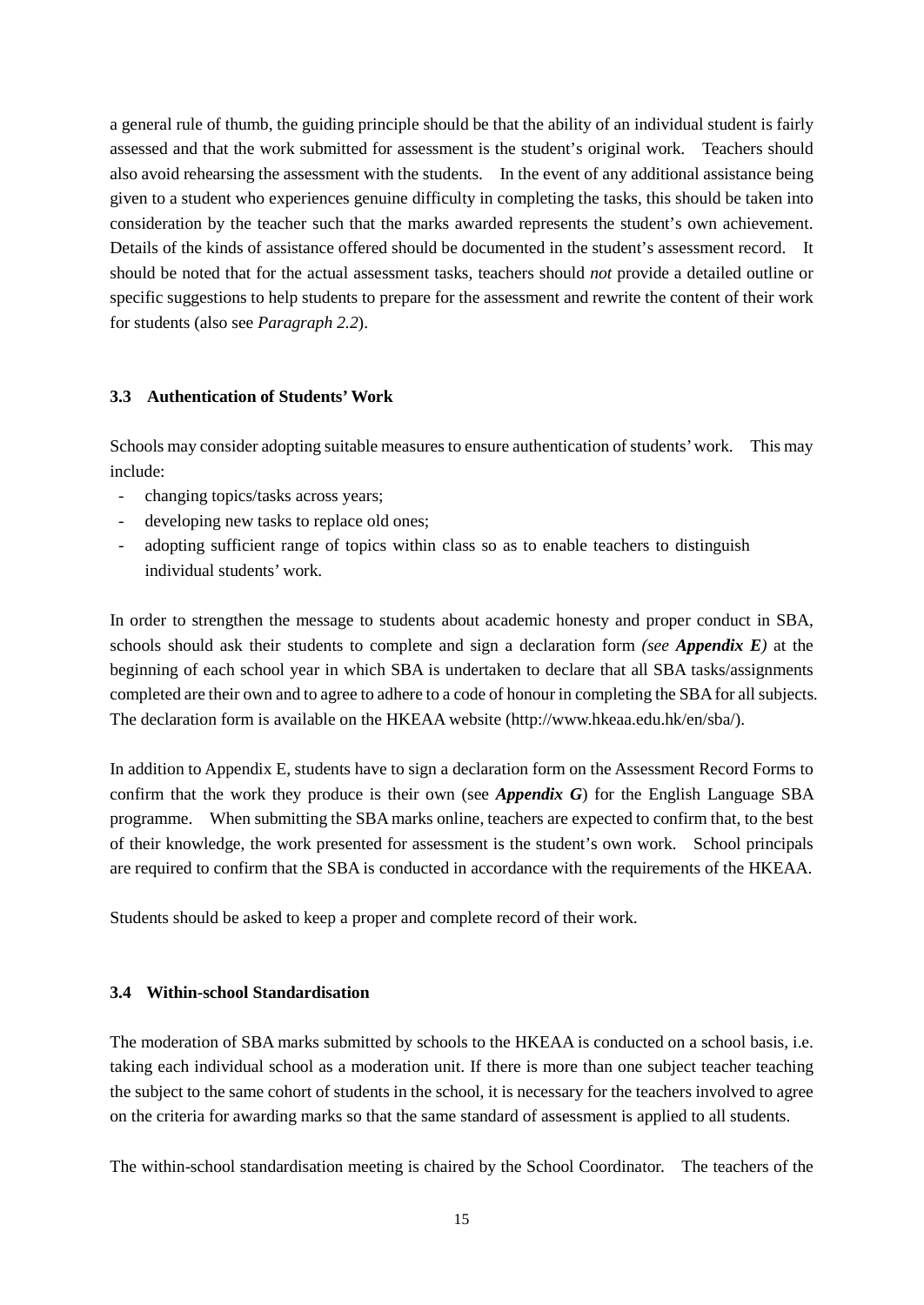same form will need to bring a sample of the video-recorded oral texts (e.g. the three highest and the three lowest assessments and three at the mid-point) and their accompanying Assessment Records, as well as the draft Class Records (CRs) to the meeting. During the meeting, some of these examples will be shown and discussed in relation to the Assessment Criteria. They can be used for professional development and induction of new S4 teachers into the assessment process. They are also very useful for providing feedback to students – for evaluating students' strengths and weaknesses and identifying areas for improvement.

In some schools, the discussions at this meeting may lead to adjustments to marks, and, following review of the Class Records, adjustments to scores across classes. This school-level standardisation ensures that all the teachers involved in SBA have a clear understanding of the shared expectations of what students at these levels should be able to do in order to achieve a certain score. Meetings like this usually last 2-3 hours, and careful records of the materials presented, the discussions, and any alterations to marks are kept.

#### **3.5 Inter-school Sharing Session**

At the end of the school year, the SBA District Coordinator will organise an inter-school meeting for professional sharing among the schools within the group. The School Coordinator should take the CRs, and a sample of video-recordings and Assessment Records to this inter-school meeting. The purpose of this meeting is for professional sharing of different schools' assessment processes and student samples in order to help teachers better interpret the standards. Samples of student performance from different schools will be viewed and discussed with reference to the Assessment Criteria. Scores need not be changed at these inter-school meetings, but School Coordinators will be asked to report back to the team in their own school. If it is apparent that a particular school's scores are markedly higher or lower as a whole than those from the other schools as a whole, the school team may wish to review their scores.

This process of systematic, participatory and reflective professional sharing is critical to ensuring the reliability and validity of the whole SBA process. Maintaining careful records of these processes and the discussions and decisions enable every school to show parents and the public that it has applied the SBA consistently and fairly. If any adjustments are made as a result of the inter-school meetings, the School Coordinator have to make sure the scores are updated on the School-based Assessment System (SBAS), the online mark submission system. The scores should be endorsed by the subject teacher, the panel chairperson/School Coordinator and the school principal before they are submitted to the HKEAA for statistical moderation. The School Coordinator is also responsible for ensuring that all records are maintained in the school for quality assurance purposes.

#### **3.6 Handling Queries on Assessment Decisions**

In general, schools already have procedures to handle any queries from their students regarding internal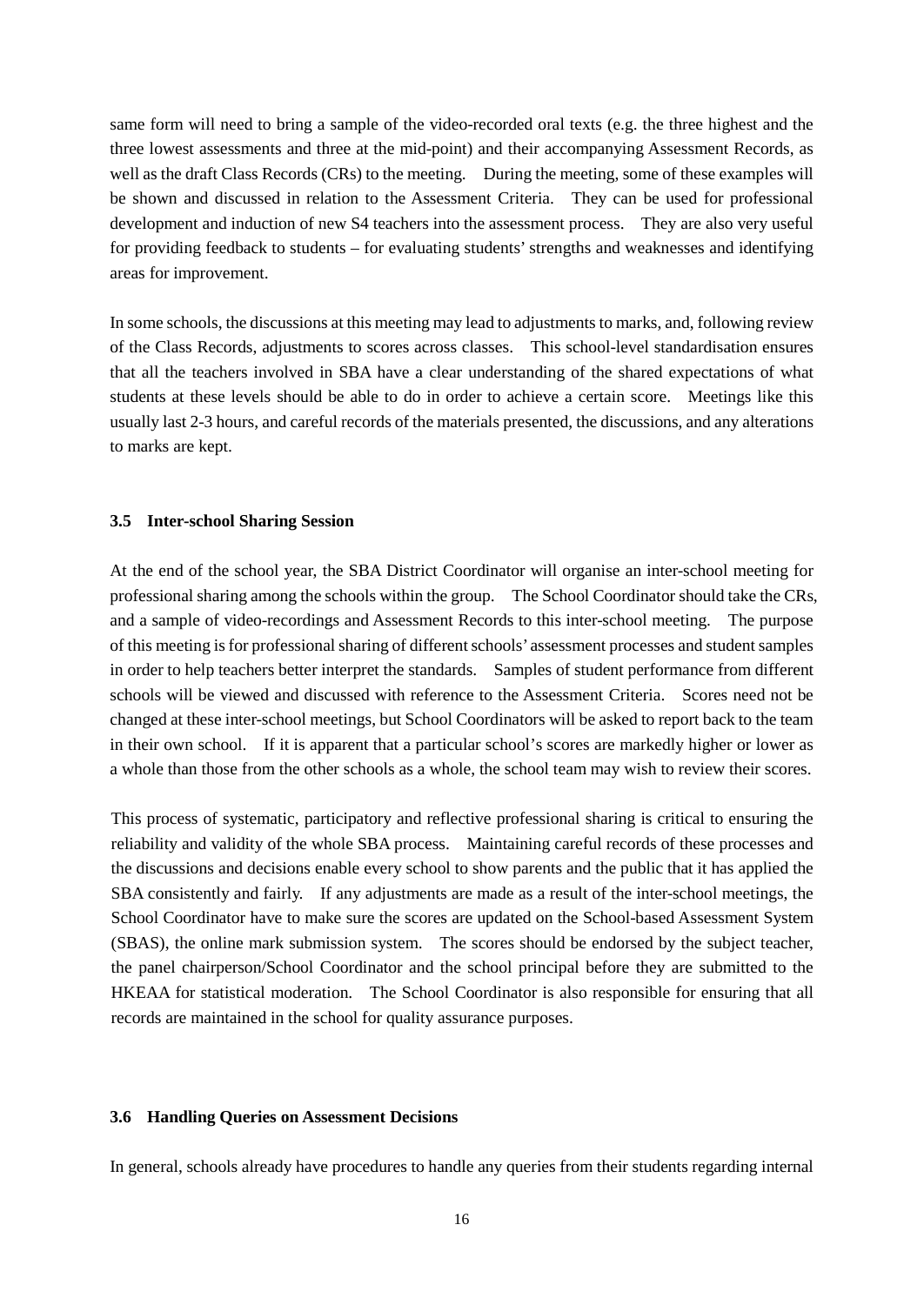assessment results and can continue with their existing practice for handling SBA results. Some schools may consider setting up a panel to handle those queries that cannot be resolved by the subject teacher (to whom students should first address any queries). The panel may consist of the principal or his/her designate, and the panel head. The panel will adopt appropriate procedures to investigate the case, such as

- listening to the points raised by the student;
- listening to the views and justifications provided by the subject teacher;
- assigning the panel head or another teacher to serve as a third-party to re-assess the student's work;
- asking the student to complete a task of a similar nature for verification.

Based on the investigation of the panel, the school will make a judgement as to whether the students' query is valid or not. The students will be informed of the result within a reasonable period of time in accordance with the school's procedures.

Schools are expected to resolve students' queries before submitting SBA marks to the HKEAA. After the release of public assessment results, candidates may submit an application to the HKEAA for rechecking of results, including the SBA component. However, they cannot appeal for a re-assessment of their performance in SBA.

# **3.7 Record Keeping**

Schools are required to keep a proper record of the following until the end of the examination cycle, which normally means the completion of the appeal process after the release of public assessment results:

- SBA assessment tasks and activities administered:
- students' SBA marks and relevant assessment records; and
- documentation of any special or irregularity cases and the actions taken.

The keeping of a proper record of assessment will enable another teacher to take over from a predecessor who leaves the school during the course. To ensure a smooth handover of SBA duties to the succeeding teacher, schools are expected to arrange for the leaving teacher to hand over the relevant mark records and documents to the panel head (or other responsible person in the school).

Schools are encouraged to keep samples of students' performance at different levels as archive material, which may be useful for future reference as well as maintaining assessment standards across years.

The HKEAA will conduct sample inspections of schools' records, including the video recordings, assessment records and class records. Schools should ensure that these records are available for inspection or audit by personnel appointed by the HKEAA. Schools will be informed in advance about the details of the sample inspection.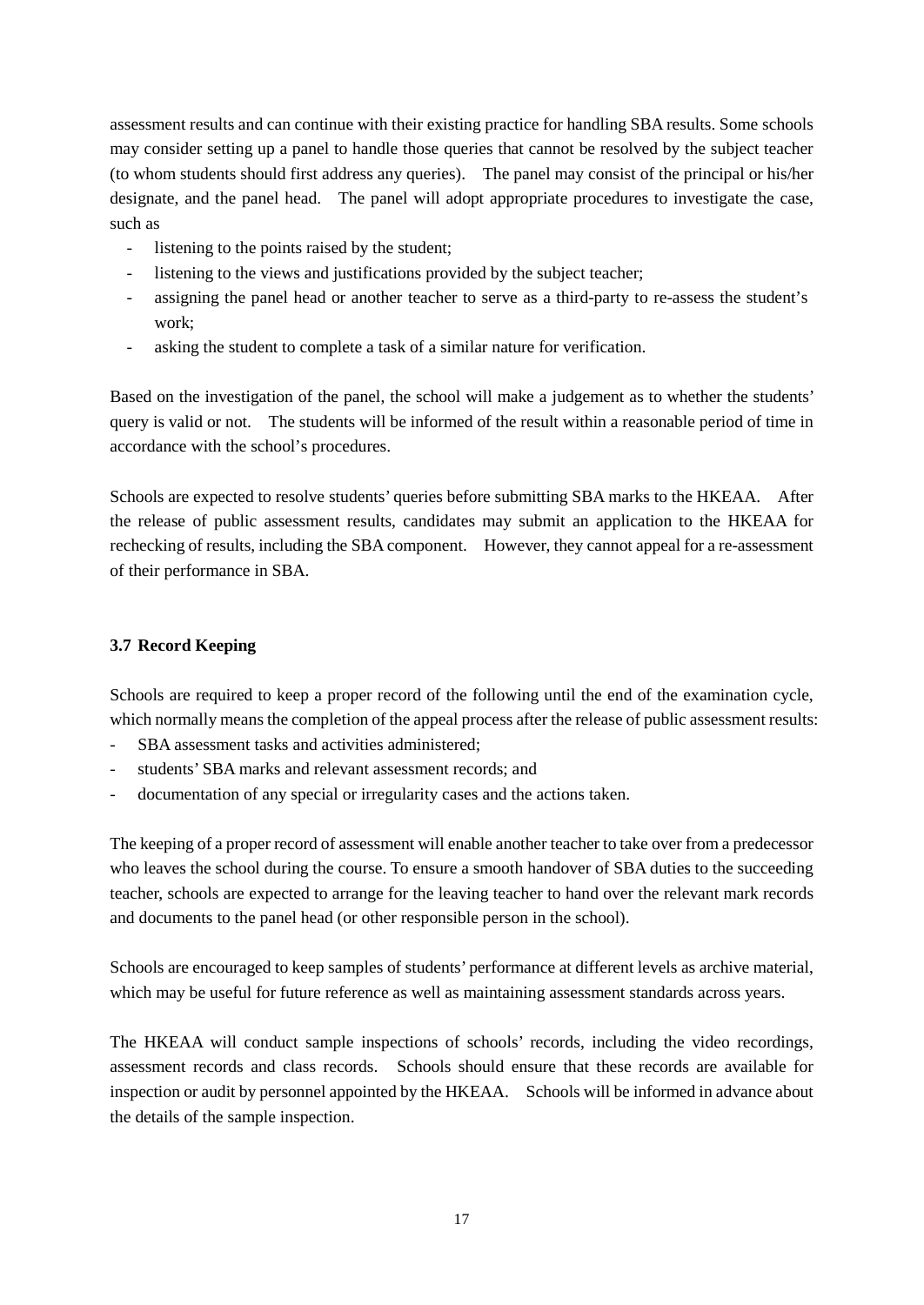# **Chapter 4 Administrative Arrangements**

### **4.1 Participating in SBA**

SBA is compulsory for all school candidates. Schools which cannot comply with the requirements specified in this Handbook will not be eligible to present candidates to enter for the subject in the examination. Schools may refer to the HKDSE Examination Regulations regarding the procedures for applying to participate in the examination.

Permission for schools to continue with the SBA in a particular subject will be automatically renewed unless the SBA Supervisor's recommendation is to the contrary. In cases where the HKEAA considers that a particular school does not meet the stipulated requirements for the implementation of SBA, the HKEAA may consider taking the following action(s) as appropriate to remedy the situation:

- providing further guidance to the school or teachers concerned;
- issuing a warning letter to the school concerned and granting a grace period for the school to meet the requirements;
- barring the school from entering candidates for the subject in subsequent examinations until the school is able to demonstrate compliance with the stipulated requirements of the SBA component.

### **4.2 Absence from Assessment**

If a student is absent on the day of the assessment, another assessment should be arranged on another day. At least one more opportunity should be given to students.

Students failing to attend the assessment for legitimate reasons should give those reasons and provide relevant supporting documents (e.g. medical certificates) to the HKEAA via their schools for special consideration, which will be given for medical and other legitimate reasons.

Students failing to participate in assessment without legitimate reasons will get zero marks in the assessment(s) concerned. Schools may consider issuing a warning letter to the student concerned to remind him/her of the consequences of absence from assessment.

#### **4.3 Students with Special Educational Needs**

Students with special educational needs will not be deprived of their right to the HKDSE school-based assessment. When conducting SBA tasks, schools have the autonomy to provide special arrangements to these students depending on the nature and severity of their disabilities. The provision of such arrangements allows these students to be equitably assessed under suitable conditions without having an unfair advantage. Examples of such arrangements may include:

extension of preparation time;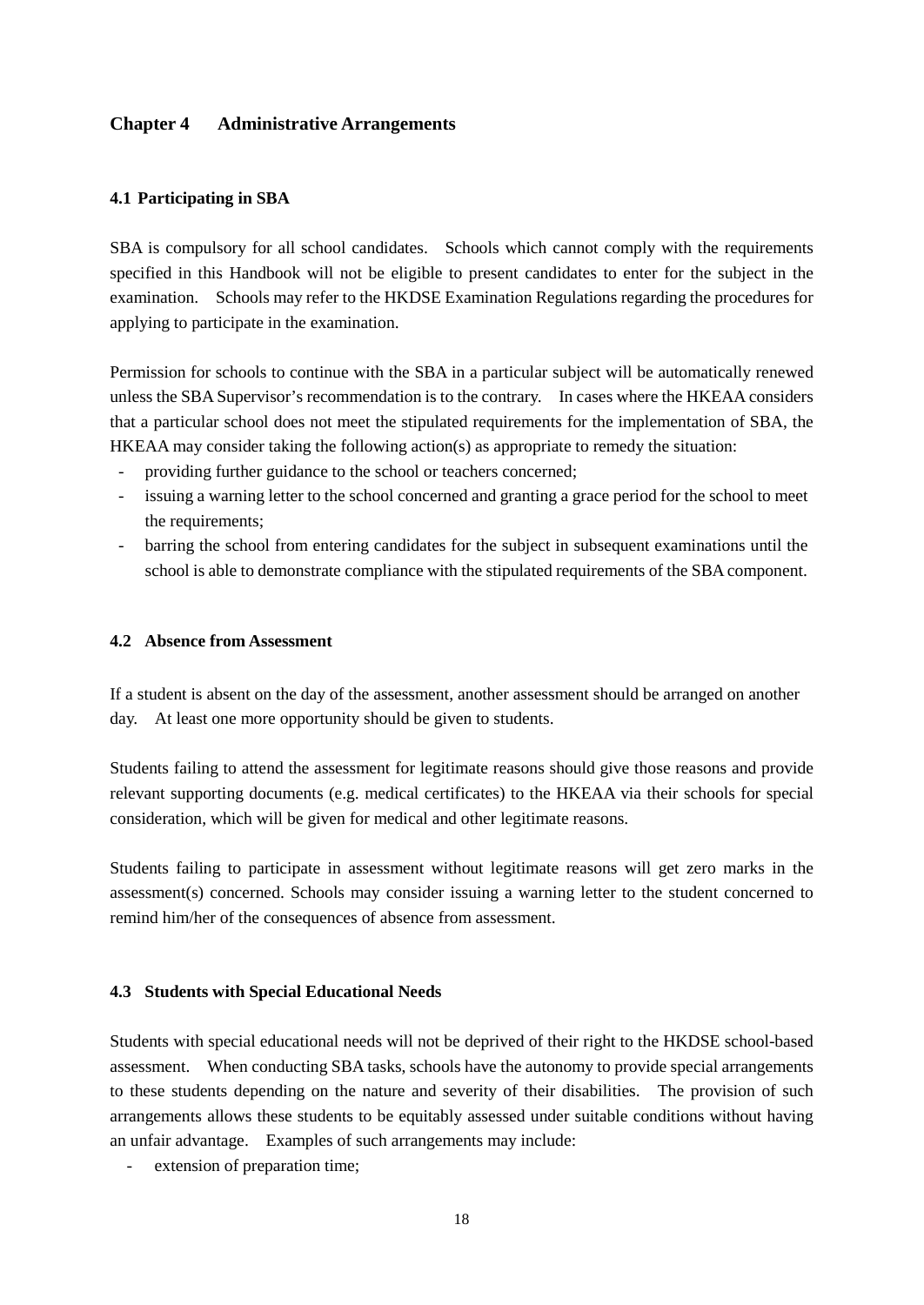- extension of assessment time;
- provision of ancillary aids; and
- provision of special assistance during the conduct of the assessment etc.

Blind students can read texts in Braille and/or listen to audio books instead of viewing non-print texts.

In cases where a school cannot provide special arrangements for a particular student, the matter should be brought to the attention of the HKEAA in writing by the principal of the school for HKEAA's special consideration at the beginning of the school year. Such cases, once approved, may include exemption from part or whole of the SBA tasks.

# **4.4 Submission of SBA marks**

The HKEAA will coordinate the deadlines of mark submission for different subjects. At the beginning of the course, the HKEAA will inform schools of these deadlines so that subject teachers can plan their SBA schedule for the year. Teachers should also inform students of these deadlines and set specific dates for students to complete their SBA work in accordance with their schools' schedule.

It must be emphasised that the submission deadlines do not mean deadlines for students to complete their work, as ample time should be left for finalising the assessment results and records as well as following up on any irregularities so that marks can be submitted to the HKEAA on time. Schools are advised to coordinate the timing for students to complete SBA tasks across subjects, taking into account the workload of students and teachers, so that students' work for assessment is not concentrated into one or two critical months but spread out over two years.

All schools have to submit the SBA marks using the online School-based Assessment System. A user manual for the system will be available and training sessions provided to help teachers to become familiar with the system before they need to submit SBA marks. Before the school principal endorses the marks for submission to the HKEAA, teachers have to check carefully the marks entered in the system to ensure the marks awarded to each student are correct.

In order to streamline the administrative procedures, schools are only required to **submit all S5 and S6 SBA marks to the HKEAA in one go in S6**. Regarding the adoption of this 'One-off Submission', the following points should be noted:

- (a) There is no change to the SBA requirements and how SBA is conducted in school. SBA should continue to be conducted in S5 and S6 according to the stipulated SBA requirements and schools' internal schedule.
- (b) The S5 SBA marks should be properly kept by the school for submission in S6. To facilitate schools to store the S5 SBA marks, the HKEAA will provide SBA mark sheet templates (in the format of MS Excel files) for teachers to input the SBA marks for internal record-keeping. The mark sheet templates will be provided to schools around March each year.
- (c) A list of frequently-asked questions concerning this measure can be found at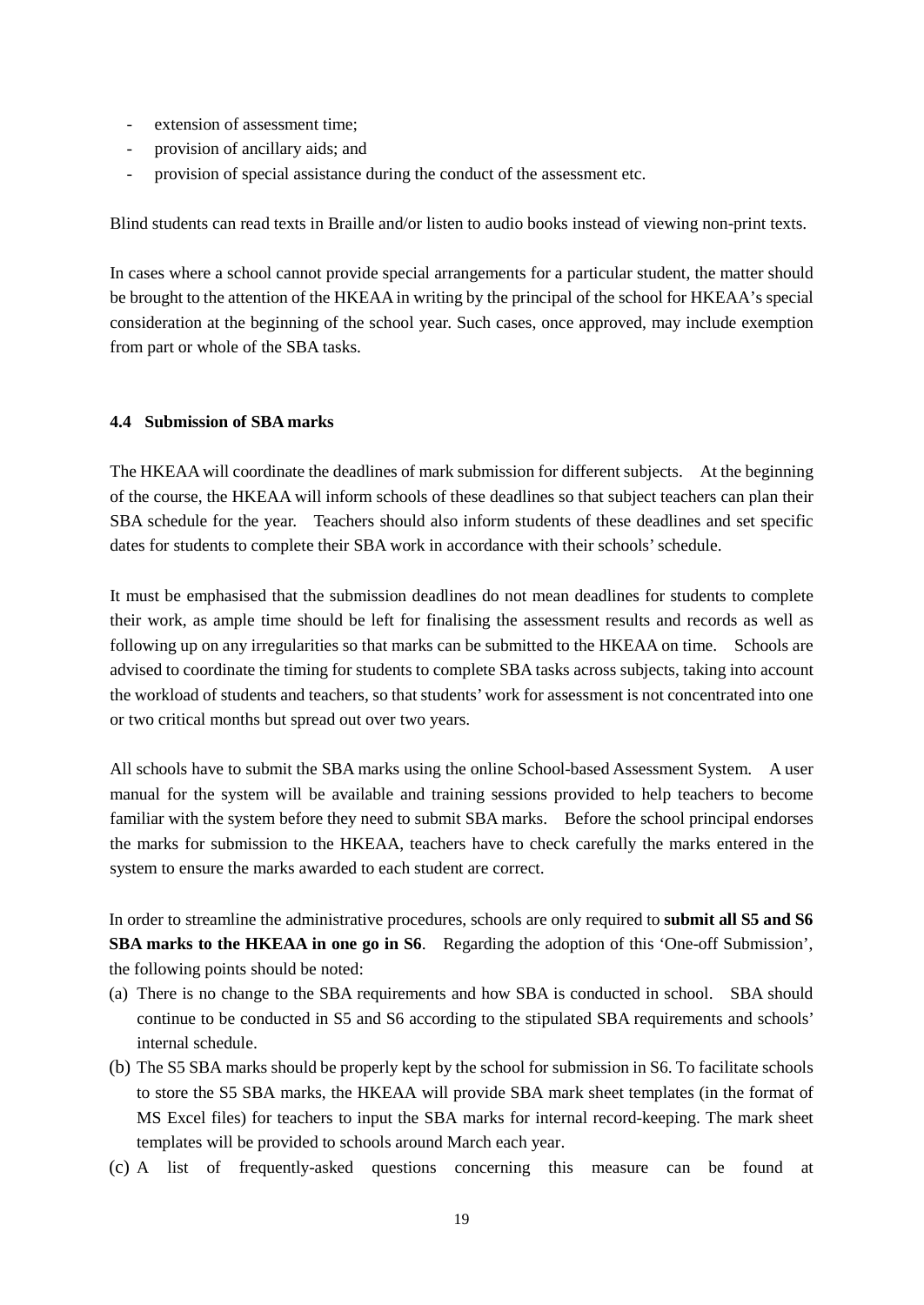www.hkdse.hkeaa.edu.hk > SBA-FAQs for one-off submission of S5 and S6 SBA Marks.

### **4.5 Declaration Requirements**

To prevent potential / perceived conflicts of interest, teachers conducting SBA have to declare whether the students they are assessing are their relatives (relatives include children, brothers and sisters, nephews and nieces, cousins and others living in the same home). The declaration records should be submitted to the HKEAA through the School-based Assessment System.

Apart from the provision of the declaration records to the HKEAA, school leaders are also expected to establish an internal system for directing teachers to make formal declaration of conflict of interest at the beginning of the school year in regard to their personal relationship with the students they teach, and to take appropriate actions to mitigate the declared interest, e.g. redeployment of teachers to avoid their conducting the assessments for the student(s) concerned, where applicable.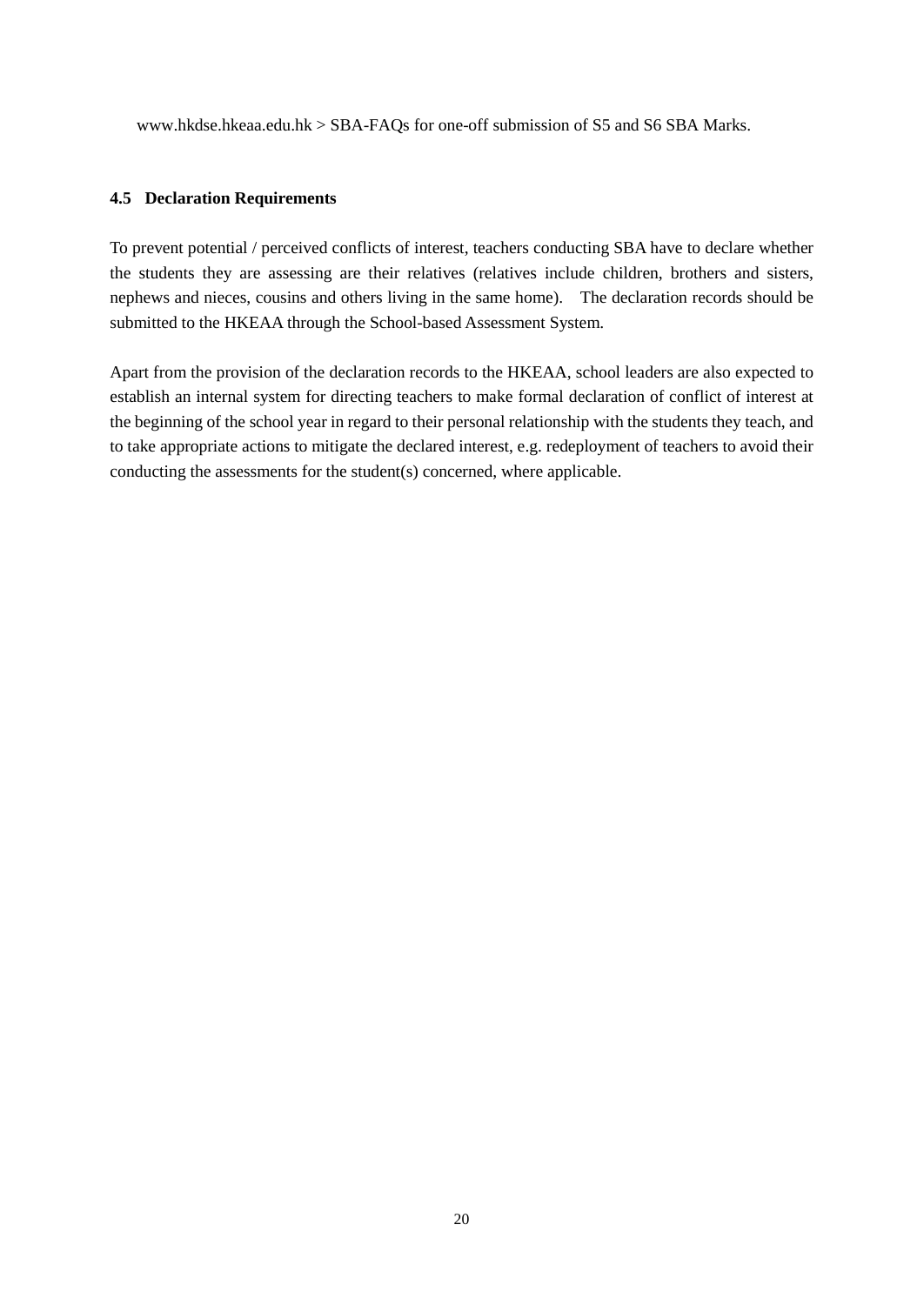# **Chapter 5 Moderation of SBA Marks**

### **5.1 Rationale for Moderation of SBA Marks**

The main reason for having moderation is to ensure the fairness of SBA. Teachers know their students well and thus are best placed to judge their performance. In consultation with their colleagues, they can reliably judge the performance of all students within the school in a given subject. However, they are not necessarily aware of the standards of performance across all schools. Despite training in carrying out SBA, and even given that teachers will assess students on the same tasks and using the same assessment criteria, teachers in one school may be harsher or more lenient in their judgements than teachers in other schools. They may also vary in the awarded mark ranges.

To address these potential problems, the HKEAA (like most other examination authorities) makes use of various methods for 'moderating' assessments submitted by different schools, with an aim to ensuring the comparability of SBA scores across schools.

#### **5.2 Moderation Mechanism**

In HKDSE English Language, a statistical moderation method will be adopted in moderating the SBA scores submitted by schools. This is done by adjusting the average and the spread of SBA scores of students in a given school with reference to the public examination scores of the same group of students, supplemented with review of samples of students' work. The statistical moderation results will be compared to the results from the sample review. If the two are broadly comparable with each other, the statistical moderation results will be adopted. If the difference between the two is significant, HKEAA will follow up with these outlier cases. If necessary, adjustments will be made to the statistical moderation results so that the final moderated scores of these schools can properly reflect the performance of their students in the SBA. During the moderation process, students' SBA marks may be adjusted but the rank order determined by the school will remain unchanged.

Details of the moderation mechanism are provided in the booklet '*Moderation of School-based Assessment Scores in the HKDSE*', which is available on the HKEAA website (http://www.hkeaa.edu.hk/en/sba/ ).

The moderation is conducted on a school basis, i.e. taking each individual school as a moderation unit. If there is more than one subject teacher teaching the subject to the same cohort of students in the school, it is necessary for the teachers involved to agree in advance on the criteria for awarding marks, so that the same standard of assessment is applied to all students. Teachers may refer to *Paragraph 3.4* for some recommended practices on within-school standardisation.

After the examination each year, SBA moderation reports will be sent to schools for their reference. The report will specify the extent of adjustment made to the marks submitted by schools.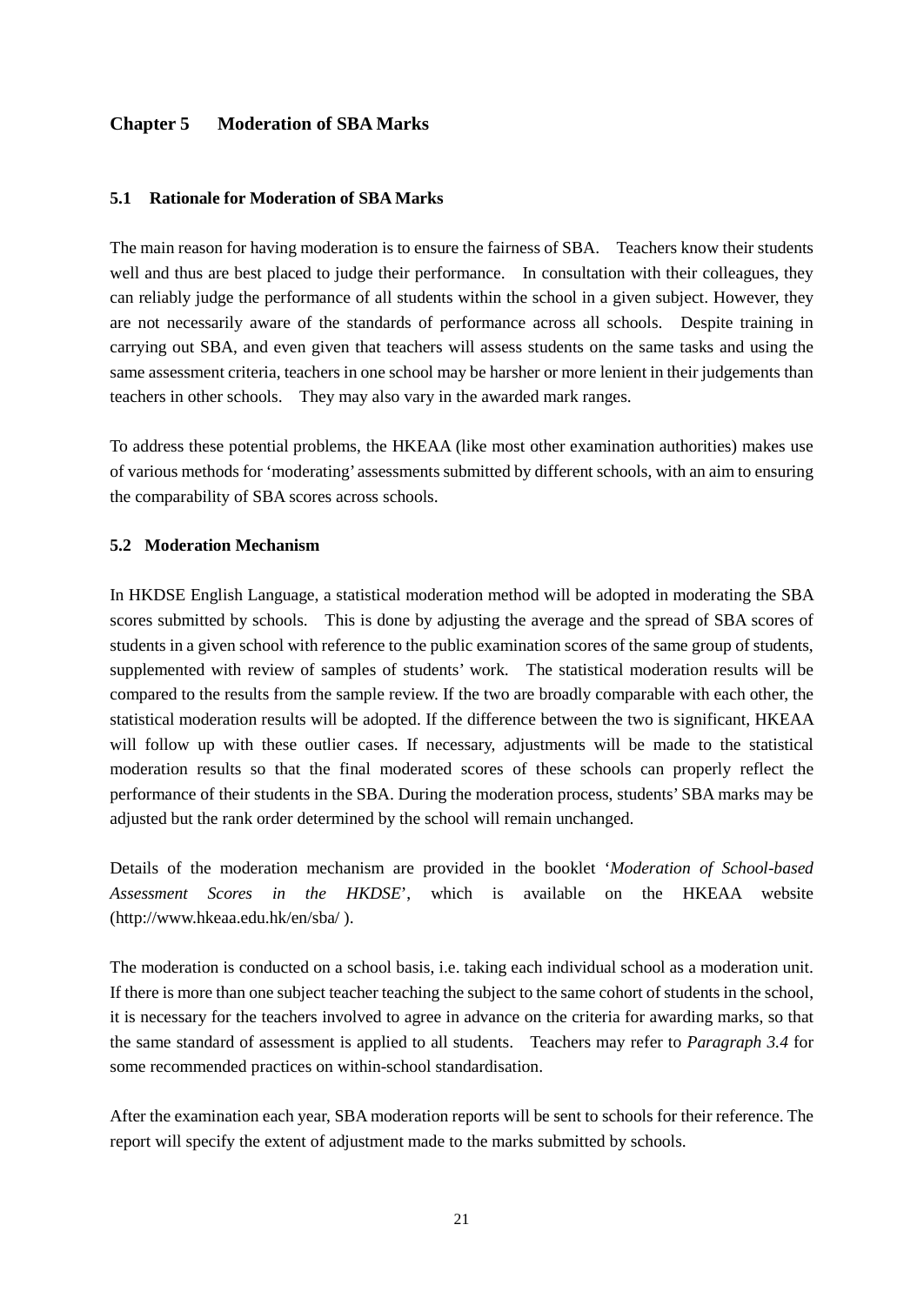# **Chapter 6 Malpractice**

Malpractice refers to any activities that allow a student to gain an undue advantage over others, examples of which include, but are not limited to:

- presenting work completed by others, in part or in whole, as one's own work;
- including material copied directly, in part or in whole, from books, newspapers, magazines, CDs, the Internet or other sources without proper acknowledgement.

These behaviours are generally referred to as plagiarism.

# **6.1 How to Handle Malpractice**

Students are forbidden to indulge in any malpractice when completing their assessment activities. Teachers are expected to provide sufficient supervision to ensure that the work which is assessed is that of the student concerned (see *Paragraph 3.3 Authentication of Students' Work* for details.) Teachers know their students well and hence should be able to detect plagiarism and other malpractices through a close monitoring of students' work.

Schools should establish procedures for handling suspected malpractice cases. These procedures may include investigating suspected cases and determining appropriate action for proven incidents of malpractice. During the investigation, students may be required to:

- provide evidence of the development of their work;
- discuss the content of the work with teachers and answer questions to demonstrate their knowledge and understanding of the work submitted;
- complete, under supervision, a supplementary assessment task related to the original task; and
- attend an interview or complete a test to demonstrate the work submitted is their own.

# **Plagiarism**

Plagiarism in SBA is to be handled as described below, depending on the severity of the offence:

| Category                                                                                                                                                                                    | <b>Method of handling</b>                     |
|---------------------------------------------------------------------------------------------------------------------------------------------------------------------------------------------|-----------------------------------------------|
| Serious plagiarism cases (P cases):<br>Serious cases in which nearly the whole or the whole SBA<br>task/assignment is plagiarised, with very little or no<br>contribution from the student. | To be forwarded to the<br>HKEAA for follow up |
| Other plagiarism cases:                                                                                                                                                                     | To be handled by schools                      |
| Less serious cases, including                                                                                                                                                               |                                               |
| minor infringement identified in students' SBA work, or                                                                                                                                     |                                               |
| part of the student's SBA work copied from source(s)<br>without proper acknowledgement, but the student has<br>made some contribution to the work.                                          |                                               |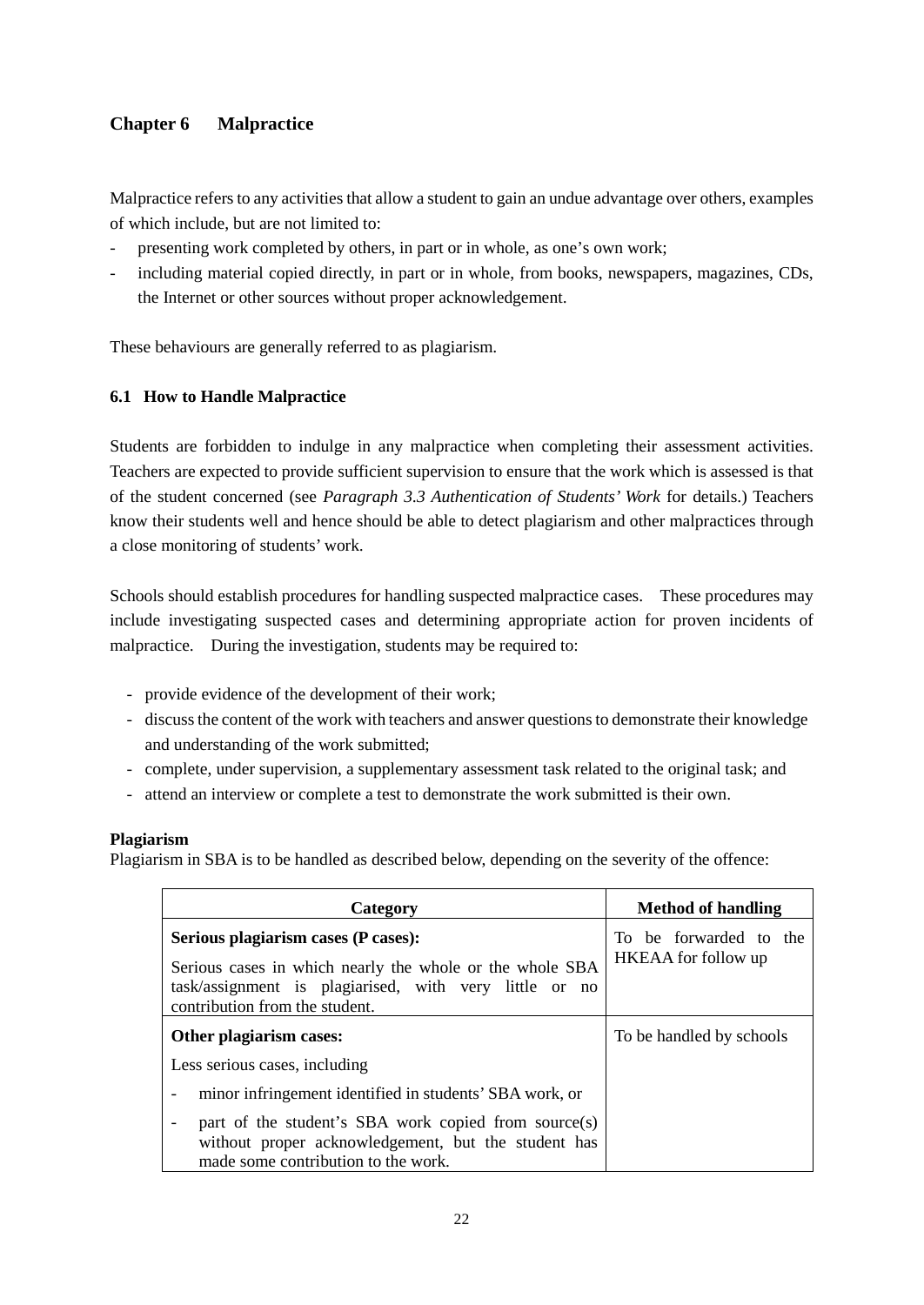# **Procedures in Handling P cases**

Schools should submit a report on the P cases identified to the HKEAA for follow-up, after the completion of mark submission in S6. The report should record details of the case and be submitted with relevant documents. *Appendix F* shows a template of the report for schools' use in reporting such cases, which is available on the HKEAA website (http://www.hkeaa.edu.hk/en/sba/). When submitting the SBA marks to the HKEAA, schools should input "P" in the relevant mark box for the student concerned.

These P cases will be deliberated by the HKEAA's Standing Committee and, for proven cases, a recommendation will be made to the Public Examinations Board (PEB) for their consideration. The PEB will review all the information and evidence and decide on the penalty to be imposed in accordance with the Board's guidelines on handling examination irregularities. The levels of penalty to be imposed for proven P cases are as follows:

- (a) **Zero marks** will be given to the task in which serious plagiarism is proven. In addition, a penalty of **downgrade by one level** will be imposed in the subject concerned.
- (b) For extreme cases, e.g. repeated offence of plagiarism, candidates may be subject to **disqualification from the subject(s) concerned or the whole examination**.

# **Procedures in Handling Other Plagiarism Cases**

Other less serious cases are to be dealt with by the school. These cases need not be reported to the HKEAA for follow-up. However, schools should keep a proper record of such cases.

For proven cases, schools should impose appropriate penalty in accordance with the school regulations and the HKEAA guidelines, taking into consideration the seriousness of the offence. This may include:

- Issuing a warning letter to the students (e.g. for minor offence due to negligence or committed at the initial stage of the assessment);
- Deducting marks for the task concerned; and
- Awarding zero marks for the task concerned.

It is important to note that in marking students' work, any proven plagiarised material should be disregarded and any marks awarded should be based on the students' own work only.

After the release of examination results, candidates may only submit applications to the HKEAA for rechecking of their SBA marks but cannot apply for a re-assessment of their performance in SBA. Hence it is important that students should be informed of the penalty imposed. Schools should handle any queries from students against assessment decisions in accordance with their established internal procedures. Any queries from students should be resolved before submitting the SBA marks to the HKEAA.

### **Plagiarism Cases Identified by the HKEAA**

After the completion of mark submission in S6, the HKEAA will conduct moderation of SBA marks and review of samples of student work collected from schools. Any suspected plagiarism cases identified during this process will be handled in a consistent manner as those identified by schools.

Schools will be required to follow up on any suspected cases identified. Both P cases and other less serious cases will be handled following similar procedures as stipulated above.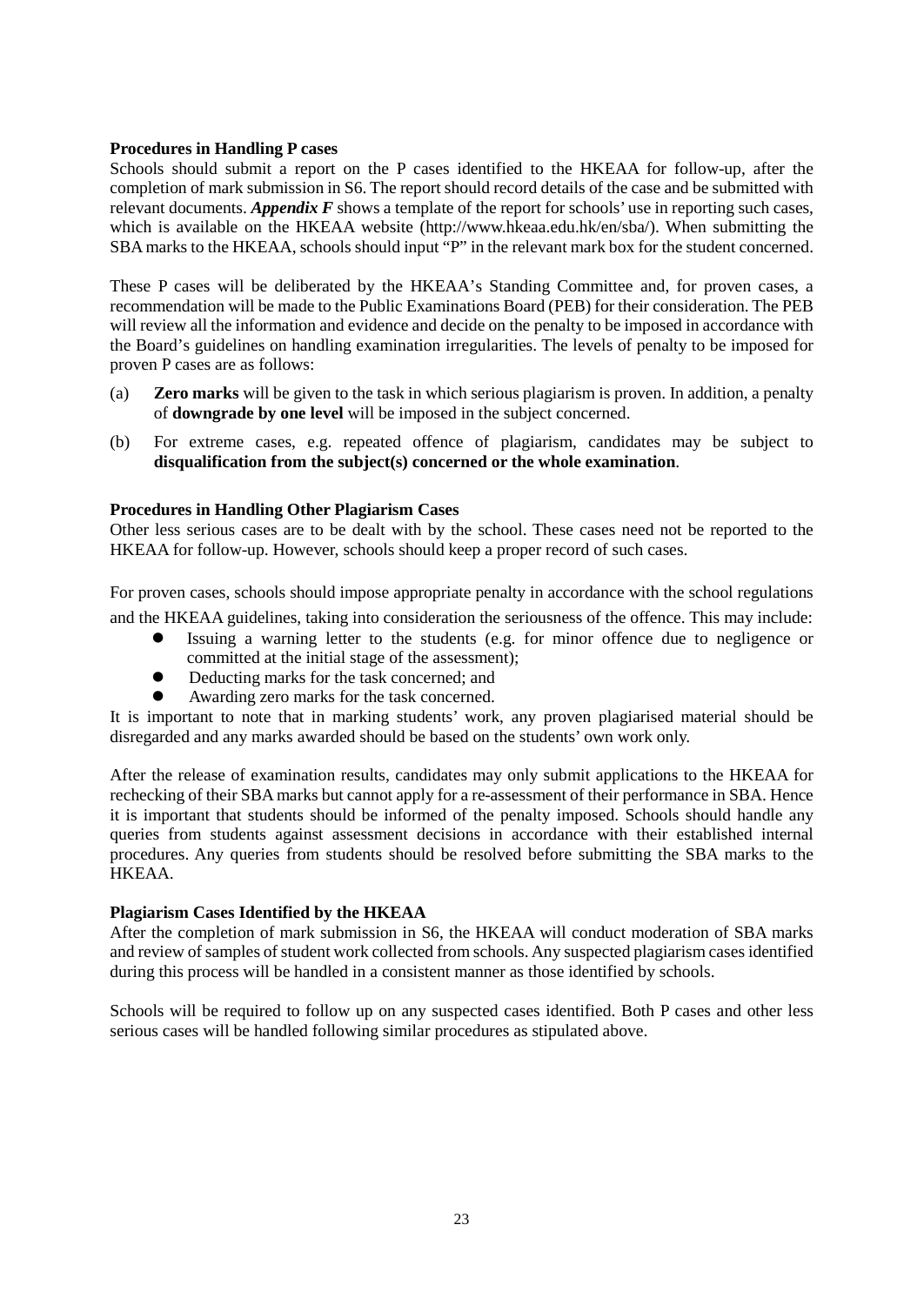# **6.2 Prevention of Malpractice**

At the beginning of the course, schools are expected to advise students on what malpractice is and what its consequences are. To avoid plagiarism, guidance needs to be provided to students on how to acknowledge sources properly in their work.

In completing the SBA, students can make reference to any sources (books, newspapers, magazines, the Internet etc) and/or discuss with their peers/parents but they must not plagiarise when completing their work. They should acknowledge sources properly in their work. Some examples on how to acknowledge sources properly are provided in the booklet "*HKDSE Information on School-based Assessment*", which is available on the HKEAA website (http://www.hkeaa.edu.hk/en/sba/).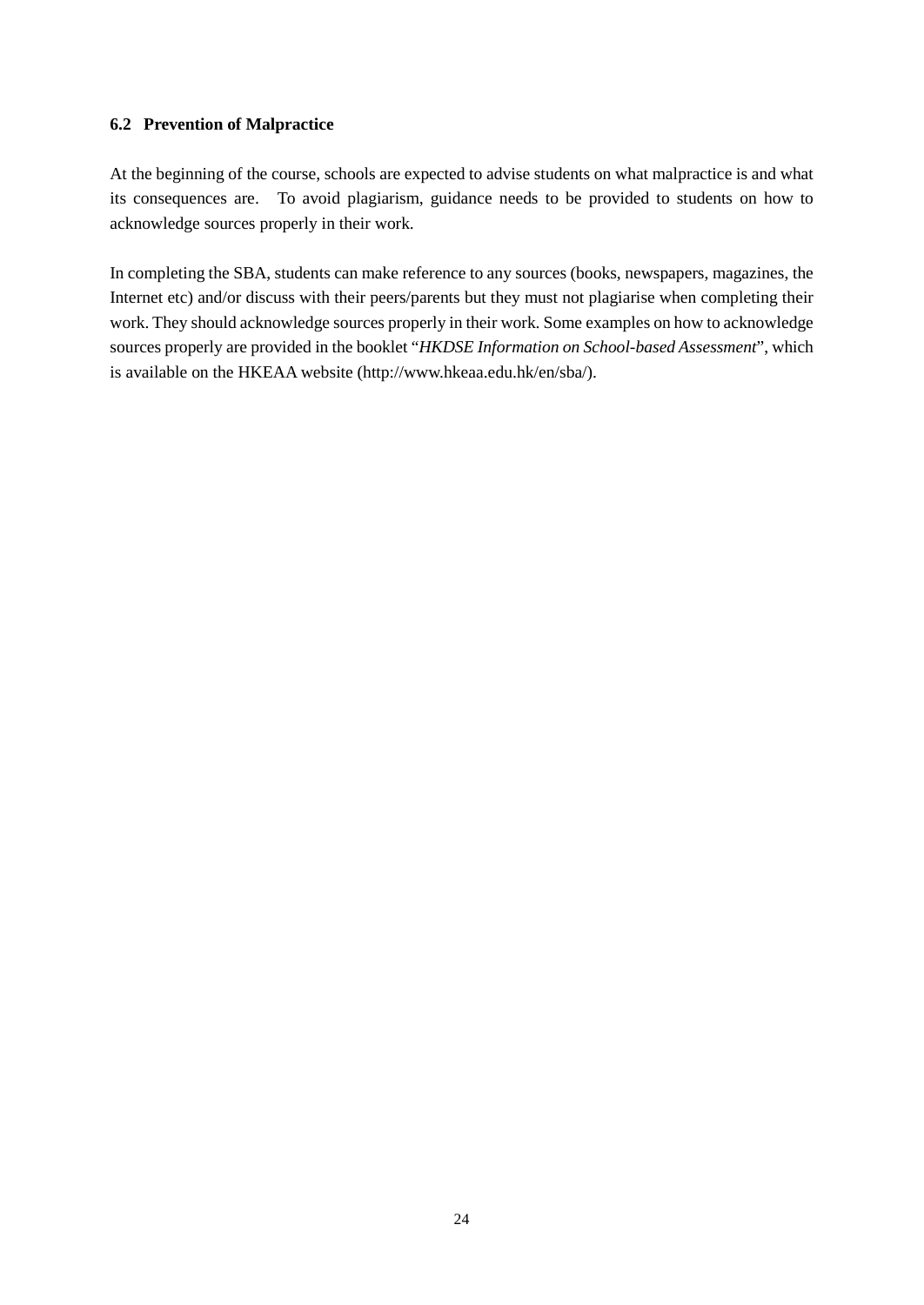# **Roles and Responsibilities of the HKEAA, EDB, Schools and Students**

The following summarises the roles and responsibilities of different parties involved in the administration of the SBA, including the HKEAA, the Education Bureau (EDB), schools (principals and teachers) and students.

# **HKEAA will:**

- 1. develop the assessment framework, assessment/administrative guidelines and marking criteria for SBA;
- 2. conduct research in SBA (e.g. with regard to international policies and practices, moderation methods, psychometric issues involved and implementation issues);
- 3. lead and organise teacher professional development courses on assessment in collaboration with the EDB;
- 4. monitor the conduct of SBA in schools to ensure compliance with SBA requirements;
- 5. appoint SBA Supervisor and District Coordinators to oversee and support the implementation of SBA in individual subjects;
- 6. process assessment records submitted by schools;
- 7. moderate SBA marks submitted by schools; and
- 8. provide feedback to schools.

# **EDB will:**

- 1. develop the curriculum framework;
- 2. sponsor and organise teacher professional development courses on assessment in collaboration with the HKEAA;
- 3. provide learning and teaching resources to facilitate the implementation of SBA in schools;
- 4. support the WebSAMS system to facilitate retention of SBA teacher/class data and assessment records; and
- 5. evaluate quality assurance processes of school assessments including SBA (e.g. through inspection of teaching facilities, observation of lessons and the external school review process).

# **Principals (or their designates) will:**

- 1. establish appropriate regulations and procedures for the proper administration of SBA within the school;
- 2. send representatives to attend SBA conferences and coordinator-teacher meetings;
- 3. nominate a School Coordinator for each subject to oversee the conduct of the SBA in that subject;
- 4. provide information on the administration of SBA as required by the HKEAA;
- 5. endorse the SBA marks for submission to the HKEAA;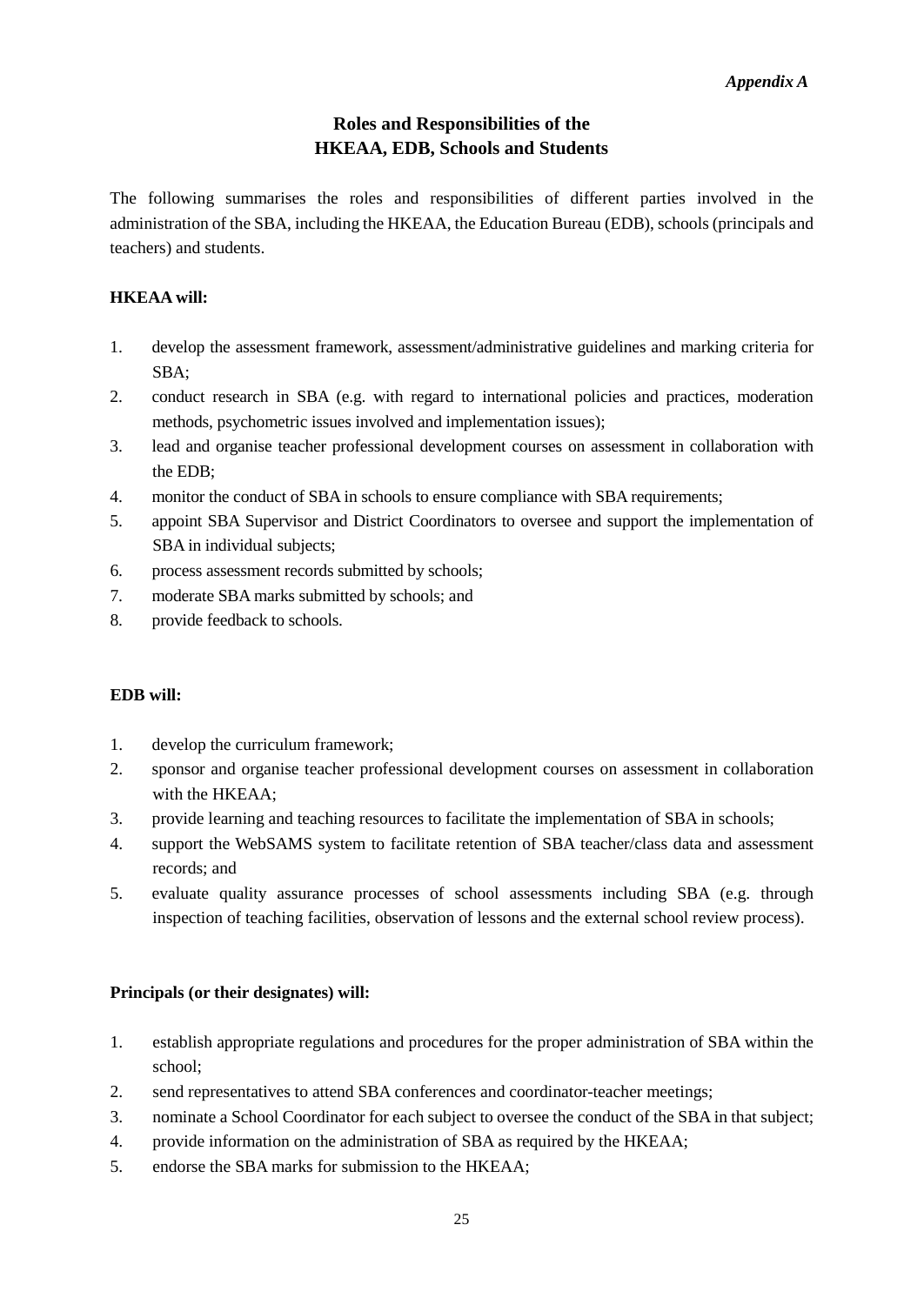- 6. facilitate visits by HKEAA subject managers and examination personnel (e.g. supervisors, district coordinators and moderators) who may need to review students' work and assessment records;
- 7. maintain a quality assurance system for SBA; and
- 8. provide feedback to the HKEAA.

# **Teachers will:**

- 1. explain to students the aims, requirements and assessment criteria of SBA as well as the relevant school regulations and procedures;
- 2. administer SBA as an integral part of learning and teaching;
- 3. administer SBA according to the regulations and procedures set by the HKEAA and the school;
- 4. provide information on the administration of SBA as required by the HKEAA;
- 5. assess students' work/performance using the assessment criteria set by the HKEAA;
- 6. authenticate students' SBA work and performance records;
- 7. submit SBA marks, assessment records and samples of students' work to the HKEAA on schedule;
- 8. retain students' assessment records and make them available for inspection if required; and
- 9. provide feedback to the HKEAA.

# **Students should:**

- 1. understand that:
	- SBA tasks are part of learning and teaching of the respective subject;
	- the process of SBA, including feedback from teachers, helps them develop skills and knowledge that may not be reflected in public examinations;
	- learning through SBA complements learning in other parts of the curriculum;
- 2. become familiar with the task requirements, the assessment criteria, critical dates, school regulations and procedures for SBA;
- 3. complete the assessment tasks honestly and responsibly in accordance with the stipulated requirements;
- 4. complete the assessment tasks on time; and
- 5. keep a proper record of their SBA-related work till the end of the examination cycle and present it for inspection at the request of the school or the HKEAA.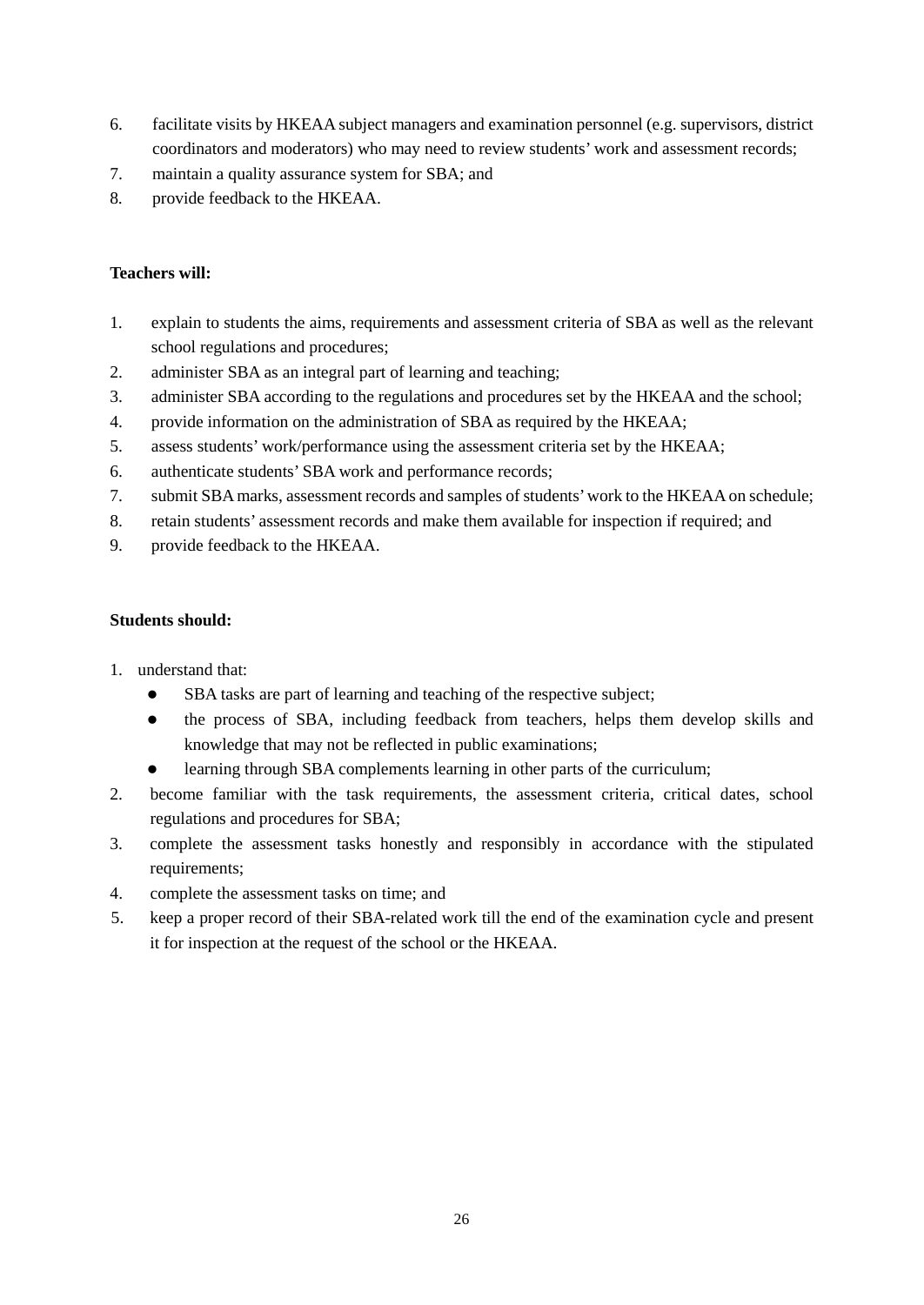# **Roles and Responsibilities of Supervisor, District Coordinators and School Coordinators**

When SBA is implemented in a certain subject, the HKEAA will appoint an SBA Supervisor and District Coordinators to oversee and support the implementation of SBA. School principals will be requested to nominate a teacher to be the School Coordinator for a particular subject, who will serve as a link between the subject teachers within the school and the HKEAA and the District Coordinators. Their roles and responsibilities are summarised below:

# **SBA Supervisor**

The duties of the SBA Supervisor are to:

- 1. be responsible to the HKEAA for the proper monitoring of SBA;
- 2. make any necessary arrangements with District Coordinators to familiarise them and subject teachers with the SBA, and to align assessment standards;
- 3. bring any irregularities to the notice of the HKEAA together with recommendations for action(s) to be taken, including SBA mark adjustment;
- 4. keep the HKEAA informed of the progress of SBA and recommend amendments when deemed desirable;
- 5. oversee the appointed District Coordinators;
- 6. make recommendations to the HKEAA regarding SBA moderation; and
- 7. write a report on the conduct of SBA and submit it to the HKEAA at the end of the school year.

# **SBA District Coordinators**

SBA District Coordinators provide a link between the Supervisor and School Coordinators/teachers. The duties of a District Coordinator are to:

- 1. liaise with School Coordinators and oversee the implementation of SBA in an assigned group of schools;
- 2. conduct meetings with School Coordinators/teachers involved in his/her group as necessary, pass on information about SBA to teachers and discuss difficulties and receive comments/feedback from teachers;
- 3. report to the Supervisor any difficulties or irregularities in the implementation of SBA in the schools in his/her group and recommend any necessary action;
- 4. provide guidance and support to teachers in the implementation of SBA in schools and ensure adherence to the guidelines;
- 5. help teachers in the schools in his/her group to establish as far as possible a uniform standard in assessment;
- 6. assist the Supervisor in matters concerning the operation of SBA;
- 7. inspect samples of students' work and relevant assessment records provided by teachers in his/her group and provide feedback to teachers on the standards of marking and students' work in his/her group; and
- 8. complete a report concerning each of the schools in his/her group at the end of the school year.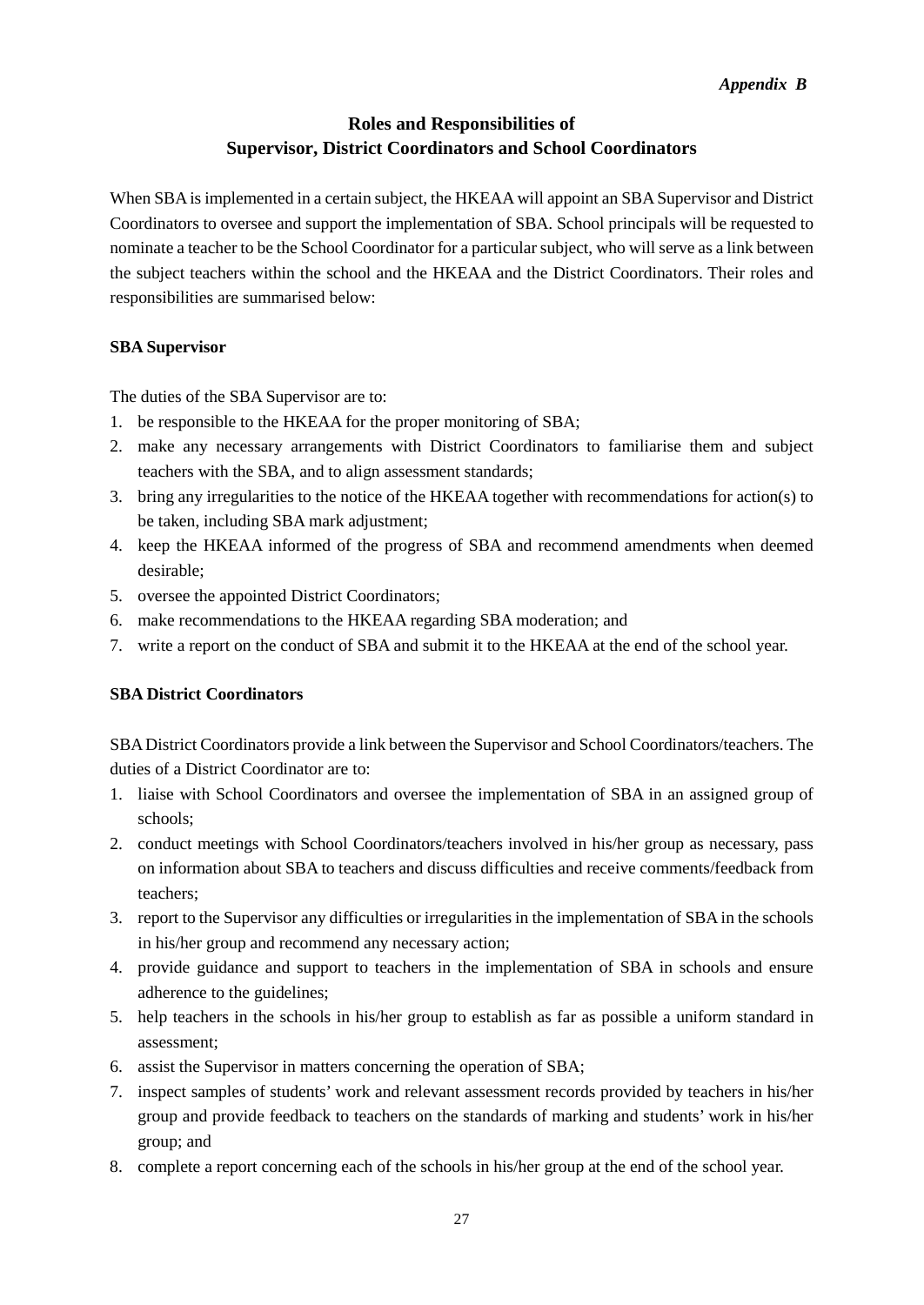### **SBA School Coordinators**

The School Coordinator for English Language, who is nominated by the school principal, provides a link between the subject teachers within a school and the District Coordinator and the HKEAA. The duties of a School Coordinator include, but are not limited to, the following:

- 1. liaise with the HKEAA and the District Coordinator regarding SBA matters;
- 2. coordinate the selection/development of suitable SBA assessment tasks;
- 3. plan the assessment schedule (i.e. number, timing and sequence of assessment tasks) in consultation with all subject teachers teaching the same cohort of students;
- 4. ensure proper understanding of the assessment criteria, and coordinate and standardise the assessment process;
- 5. conduct a within-school meeting to review performance samples and standardise marks before the submission of marks to the HKEAA;
- 6. attend and bring samples of student performance to the inter-school meeting for professional sharing;
- 7. coordinate the reporting of marks to the HKEAA; and
- 8. report to the District Coordinator any difficulties or irregularities in the implementation of SBA in his/her school.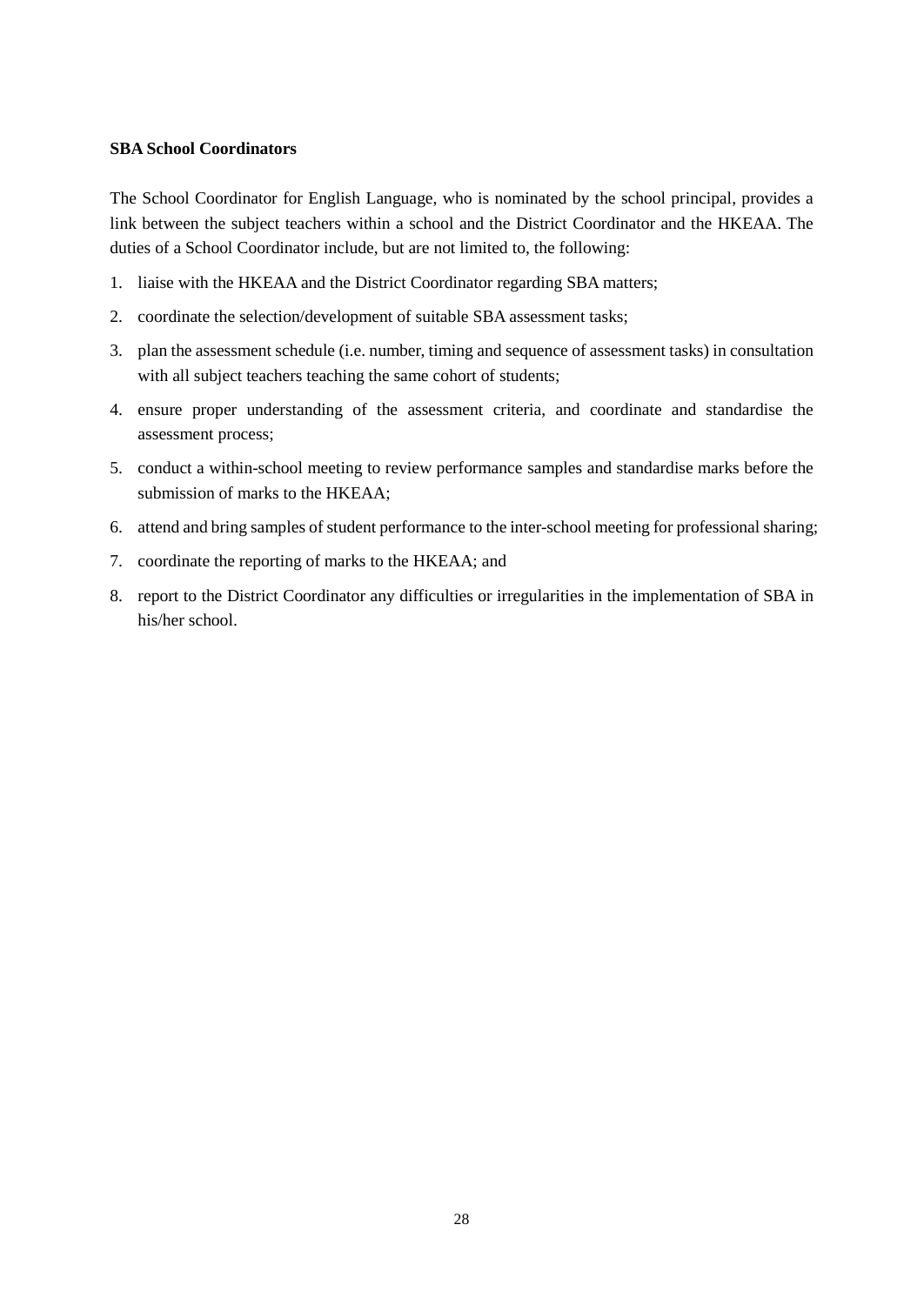# **Calendar of Events**

The following table shows a tentative schedule of SBA events for the 2023 HKDSE English Language Examination:

| <b>School</b><br>Year | <b>Month</b>                                                                                              | <b>Event</b>                                                                                                                                     |  |  |  |
|-----------------------|-----------------------------------------------------------------------------------------------------------|--------------------------------------------------------------------------------------------------------------------------------------------------|--|--|--|
|                       | September 2020                                                                                            | 2023 SBA Handbooks uploaded to the HKEAA websites<br>(http://www.hkeaa.edu.hk/en/sba/)<br>Teachers to start SBA teaching and learning activities |  |  |  |
| S <sub>4</sub>        | October 2020                                                                                              | SBA conference:<br>Introduction of Supervisors and District Coordinators<br>$\bullet$<br>Latest information about the SBA<br>$\bullet$           |  |  |  |
|                       | October – December<br>2020                                                                                | Professional Development in Preparation for the School-based<br>Assessment                                                                       |  |  |  |
|                       | <b>By July 2021</b>                                                                                       | Schools to finalise the assessment plans for S5 and S6                                                                                           |  |  |  |
|                       |                                                                                                           |                                                                                                                                                  |  |  |  |
|                       | September 2021                                                                                            | Schools to provide the following information to the HKEAA:<br>Name(s) and relevant information of S5 teachers and SBA School<br>Coordinator      |  |  |  |
|                       | October 2021                                                                                              | SBA conference:<br><b>Updates on SBA</b><br>$\bullet$<br>Experience sharing on SBA<br>$\bullet$                                                  |  |  |  |
|                       | October<br>- December                                                                                     | Professional Development in Preparation for the School-based<br>Assessment                                                                       |  |  |  |
| S <sub>5</sub>        | 2021                                                                                                      | 2023 SBA Handbook (Updated version) uploaded to the HKEAA<br>websites                                                                            |  |  |  |
|                       |                                                                                                           | †S5 teachers to conduct SBA assessment activities according to<br>school's assessment plan                                                       |  |  |  |
|                       | Late 2021 - Mid 2022                                                                                      | Schools to run the within-school standardisation meeting (chaired by<br>School Coordinators)                                                     |  |  |  |
|                       | June $-$ July 2022                                                                                        | Schools to attend the Inter-school Sharing Session (chaired by SBA<br><b>District Coordinators</b> )                                             |  |  |  |
|                       | †Please note that Part B of the SBA component can be conducted in the second term of S5 or anytime in S6. |                                                                                                                                                  |  |  |  |

*Marks for Part B are to be submitted at the end of S6.* 

| S6 | September 2022 | †S6 teachers to conduct SBA assessment activities according to<br>school's assessment plan<br>Schools to provide the following information to the HKEAA:<br>Name(s) and relevant information of S6 teachers and SBA School<br>٠<br>Coordinators |
|----|----------------|-------------------------------------------------------------------------------------------------------------------------------------------------------------------------------------------------------------------------------------------------|
|----|----------------|-------------------------------------------------------------------------------------------------------------------------------------------------------------------------------------------------------------------------------------------------|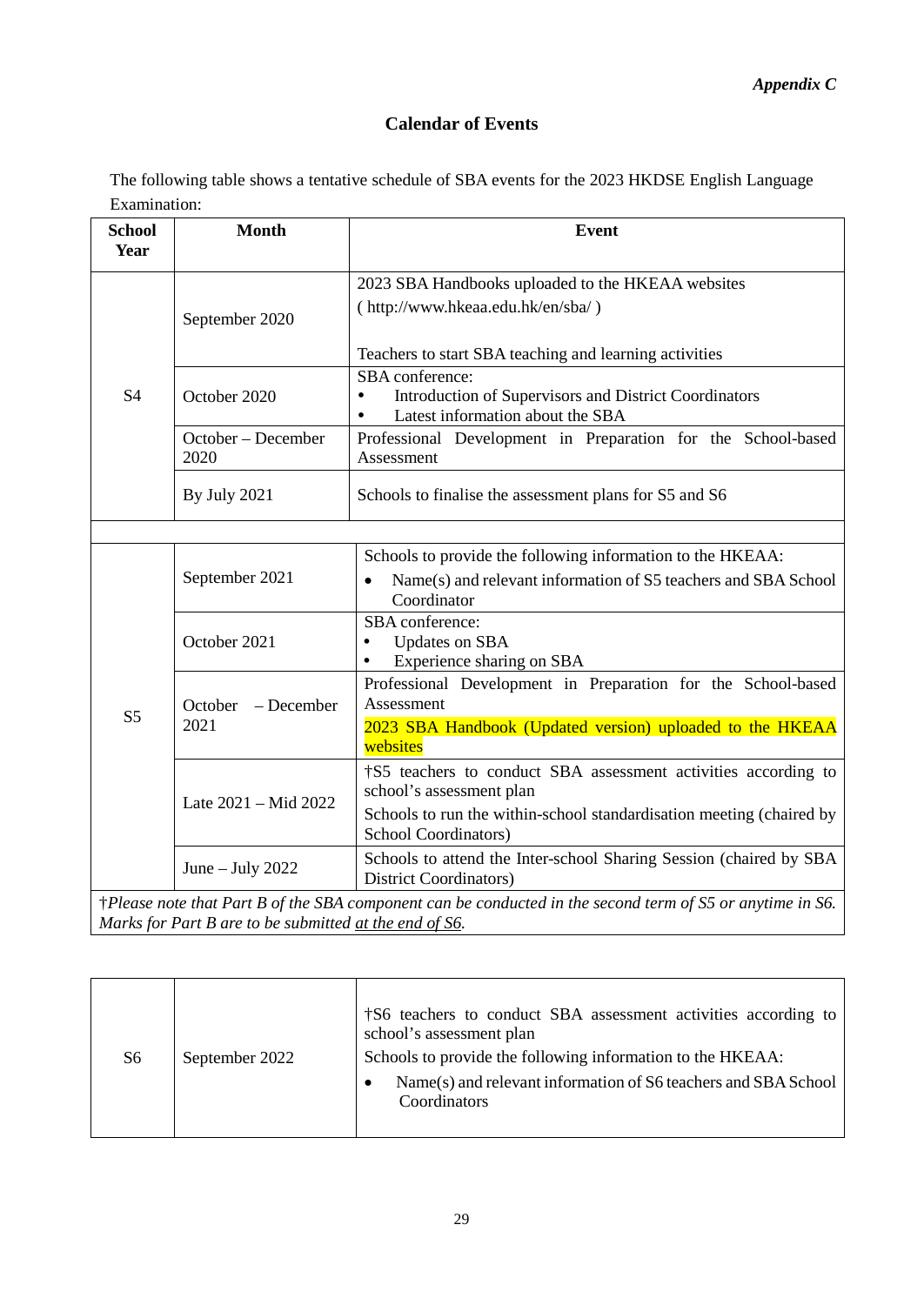|  | October 2022                    | SBA conference:                                                                                                                                                                           |
|--|---------------------------------|-------------------------------------------------------------------------------------------------------------------------------------------------------------------------------------------|
|  |                                 | Updates on SBA                                                                                                                                                                            |
|  |                                 | Feedback to schools on SBA                                                                                                                                                                |
|  |                                 | Experience sharing on SBA                                                                                                                                                                 |
|  |                                 | Schools to run the within-school standardisation meeting (chaired by<br>School Coordinators)                                                                                              |
|  | December $2022 -$<br>March 2023 | Schools to attend the Inter-school Sharing Session (run by SBA)<br><b>District Coordinators</b> )                                                                                         |
|  |                                 | Schools to submit SBA marks, one marks for Part A and one mark for<br>Part B                                                                                                              |
|  |                                 | Schools to submit 6 sets of video (a set refers to one video clip for<br>Part A and one for Part B of the SBA component) and the assessment<br>records of relevant students to the HKEAA. |
|  | April – June 2023               | SBA marks analysed and moderated by the HKEAA                                                                                                                                             |
|  | <b>July 2023</b>                | Release of 2023 HKDSE Examination Results                                                                                                                                                 |
|  | October 2023                    | Schools to receive feedback on the outcome of moderation                                                                                                                                  |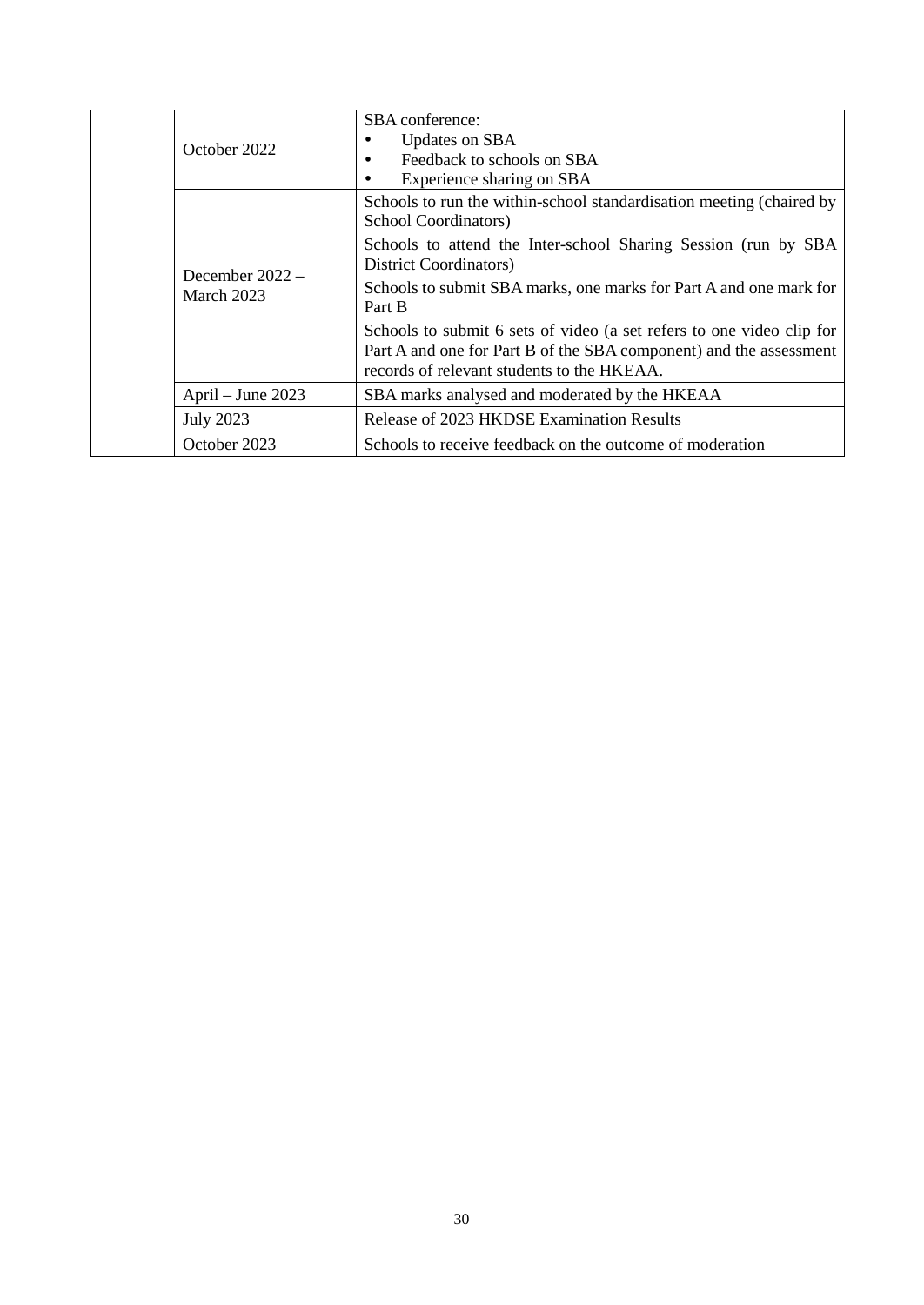# **Channels of Communication**

(1) Teachers may contact the HKEAA via one of the following means:

|          | <b>Examination Arrangements and</b>          | Subject-specific Information and       |
|----------|----------------------------------------------|----------------------------------------|
|          | <b>Application for Special Consideration</b> | <b>Operation of SBA in Schools</b>     |
| Tel      | No.: 3628 8860                               | 3628 8070                              |
|          |                                              |                                        |
| Fax No.: | 36288928                                     | 3628 8091                              |
| Address: | Manager - DSE (SBA)                          | SBA Team,                              |
|          | School Examinations and Assessment Division  | <b>Assessment Development Division</b> |
|          | Hong Kong Examinations and Assessment        | Hong Kong Examinations and             |
|          | Authority                                    | <b>Assessment Authority</b>            |
|          | 12/F, Southorn Centre                        | 13/F, Southorn Centre                  |
|          | 130 Hennessy Road, Wan Chai                  | 130 Hennessy Road, Wan Chai            |
|          | Hong Kong                                    | Hong Kong                              |

- (2) Teachers may view the latest SBAinformation or download useful documents from the HKEAA website:
	- URL: [http://www.hkeaa.edu.hk](http://www.hkeaa.edu.hk/)
	- For general information, please click 'HKDSE' on the homepage, then choose 'Assessment Information', and then choose 'SBA'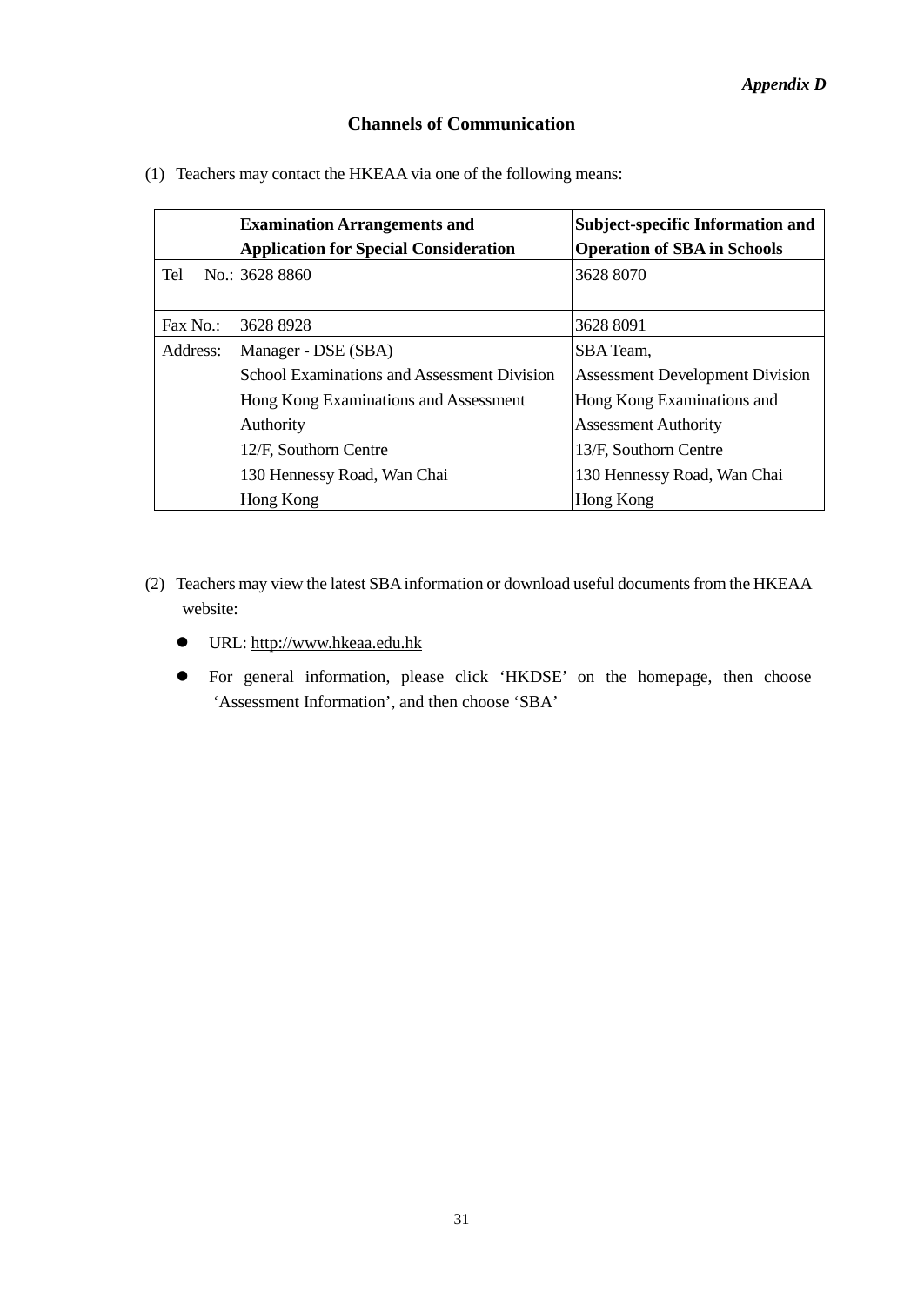*Appendix E* 

# **Hong Kong Diploma of Secondary Education Examination Student Declaration Form for School-based Assessment (SBA) Completed in the School Year 20\_\_-\_\_**

### *Notes:*

- *1. This form should be signed by senior secondary students at the beginning of each school year in which SBA is undertaken. Only one form needs to be completed by each student.*
- *2. The completed form should be retained by the school until the end of the public examination cycle.*

| School Name:<br><u> 1989 - John Stone, amerikansk politiker (* 1989)</u> |           |  |
|--------------------------------------------------------------------------|-----------|--|
| <b>Student's Name:</b>                                                   |           |  |
| Class:                                                                   | Class No: |  |

# **Important Reminder to Students:**

- 1. It is of utmost importance that academic honesty is maintained in SBA. Students are forbidden to indulge in any malpractice when completing their assessments.
- 2. Student can make reference to sources but must not plagiarise when completing their work. They should write in their own words and should not simply copy others' words or ideas and present them as their own. If necessary, they can quote or make reference to something written by another author in their work, as long as they ensure that these quotes or references are identified and the sources properly acknowledged.
- 3. Students are advised not to quote excessively in their work, as this would mean that they themselves could only make a minimal contribution to that piece of work and consequently they would be likely to get low marks from their teacher.
- 4. Students can make reference to the booklet *"HKDSE Information on School-based Assessment"*, [\(http://www.hkeaa.edu.hk/en/sba/\)](http://www.hkeaa.edu.hk/en/sba/). Some examples on how to quote and acknowledge sources properly are provided in the booklet.
- 5. Students will be subject to severe penalties for proven plagiarism. The HKDSE Examination Regulations stipulate that a candidate may be liable to disqualification from the subject concerned or the whole of the Examination, or suffer a mark or grade penalty for breaching the Regulations.

### **I certify that I have read the above Reminder and declare that:**

- **All SBA tasks/assignments work to be completed for all subjects in this school year will be my own work.**
- **My SBA work will not include any materials which have been copied from other sources without acknowledgement.**
- **I am responsible for ensuring that the work produced is my own and will bear the consequences for committing plagiarism or other malpractice in SBA.**

Student's signature: Date: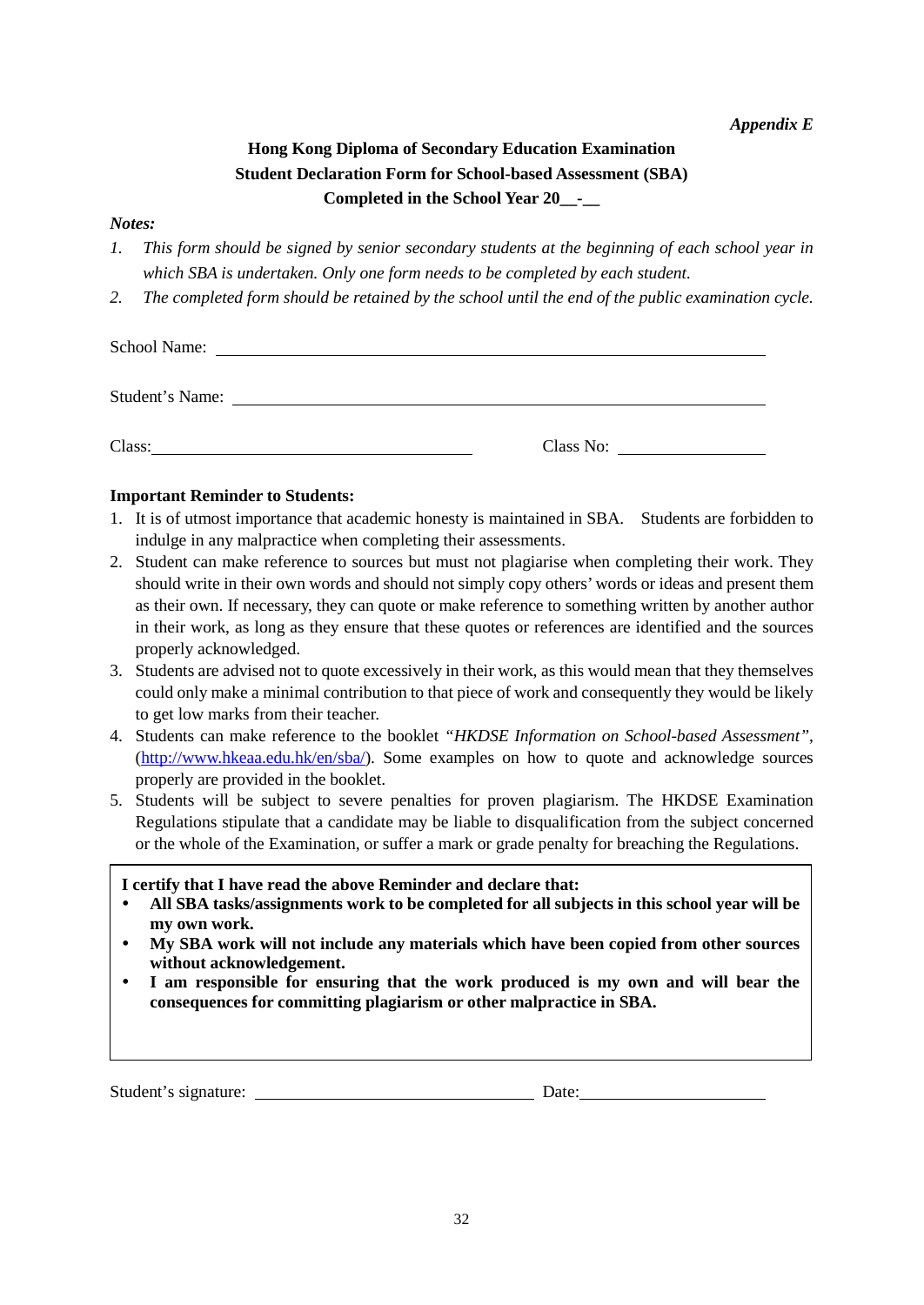# **Hong Kong Diploma of Secondary Education Examination Plagiarism Report in School-based Assessment (SBA)**

# *Notes:*

- *1. Details of serious plagiarism cases (P cases) are to be recorded in this report, which should be submitted to the HKEAA for follow-up after the completion of the mark submission in S6, together with relevant documents.*
- *2. When submitting the SBA marks to the HKEAA, schools should put "P" in the relevant mark box for the student concerned.*

| School Name:    |                |
|-----------------|----------------|
| Student's Name: | Candidate No.: |
| Class:          | Class No.:     |
| Subject:        |                |

# **Case Summary**

|                                              | <b>Details / Remarks</b>                                                                                                                                                                                                                        |
|----------------------------------------------|-------------------------------------------------------------------------------------------------------------------------------------------------------------------------------------------------------------------------------------------------|
| Task/assignment involved                     |                                                                                                                                                                                                                                                 |
| Date of completion of the<br>task/assignment |                                                                                                                                                                                                                                                 |
| Irregularities identified                    | (Please tick as appropriate)<br>$\Box$ Nearly the whole task/assignment is plagiarized<br>The whole task/assignment is plagiarized                                                                                                              |
| Documentation                                | The following documents are submitted as evidence:<br>The SBA task/assignment<br>1.<br>2.<br>The student's work, with the plagiarised part(s) highlighted<br>3.<br>The source material(s) from which the unacknowledged work is<br>copied<br>4. |
| Follow-up actions taken                      | Student was interviewed on _______________(Date) and<br>informed about the submission of this report to the HKEAA.                                                                                                                              |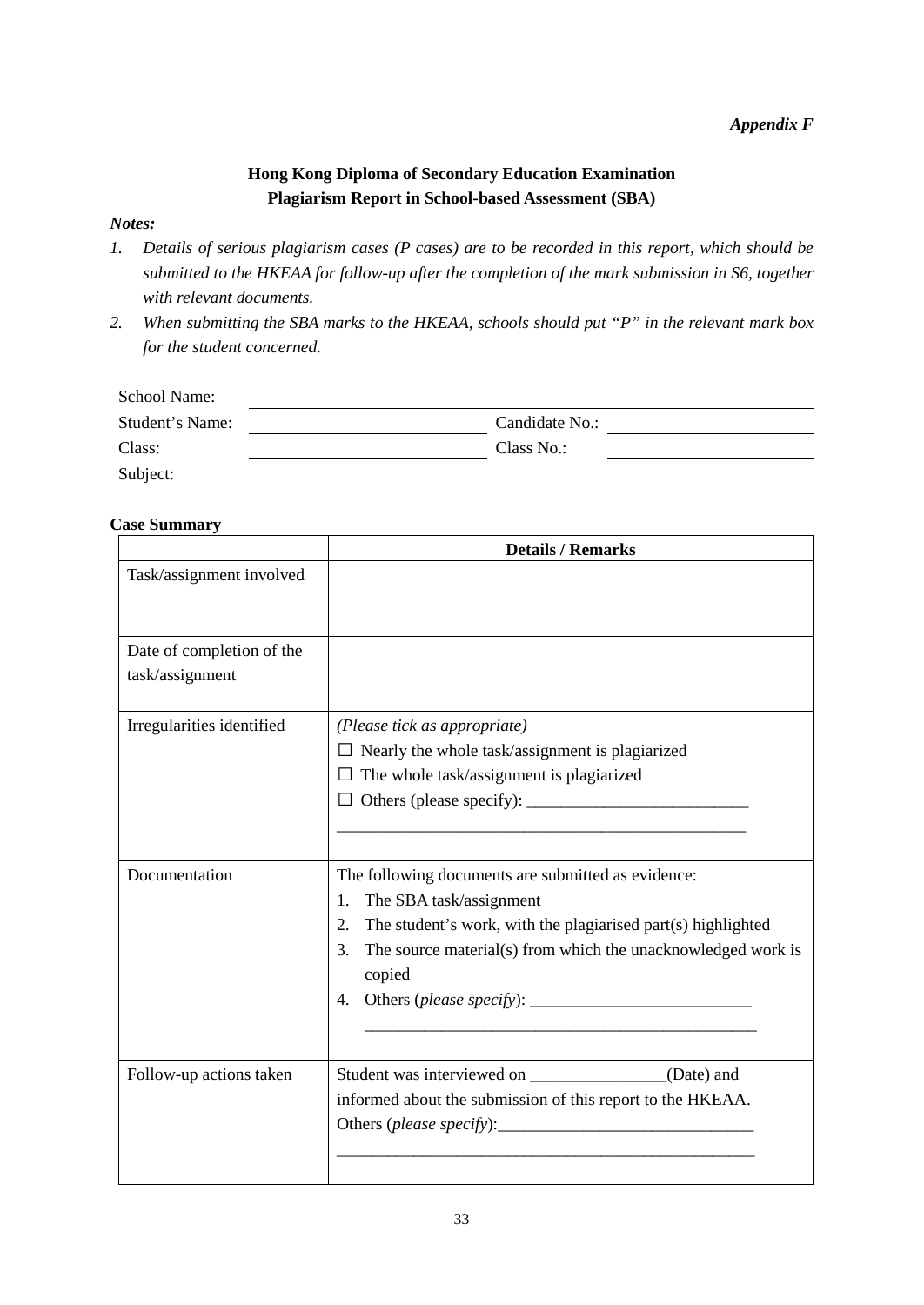| <b>Contact Person</b>        |                        |        |
|------------------------------|------------------------|--------|
| Name:                        | Post:                  |        |
| Telephone No.:               |                        |        |
|                              |                        |        |
| Signature of Subject Teacher | Signature of Principal | School |
| Name of Subject Teacher      | Name of Principal      | seal   |
|                              |                        |        |

Date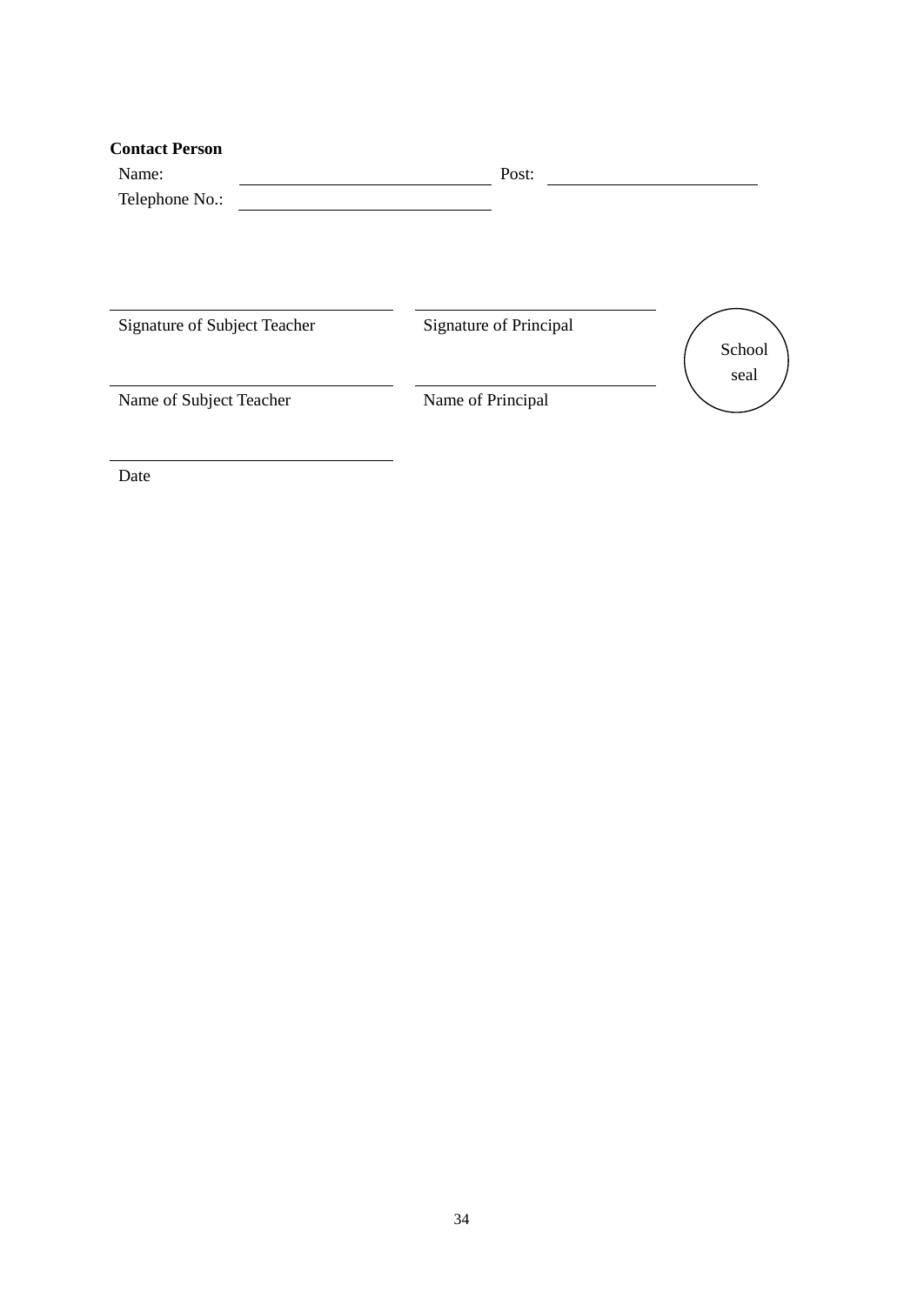# **HKDSE English Language SBA Component** *Appendix G* **Assessment Record (GI**) **for Part A**

| <b>Teacher's Name:</b>                                                                                                                                                                                                                                                                                                                                                                                                                                                                              |                                                                                               |                                                                                                                       |                                                                                                               |                                                                                                                                                                                                                                                                                                                                                                                         |                  |                                     |  |  |
|-----------------------------------------------------------------------------------------------------------------------------------------------------------------------------------------------------------------------------------------------------------------------------------------------------------------------------------------------------------------------------------------------------------------------------------------------------------------------------------------------------|-----------------------------------------------------------------------------------------------|-----------------------------------------------------------------------------------------------------------------------|---------------------------------------------------------------------------------------------------------------|-----------------------------------------------------------------------------------------------------------------------------------------------------------------------------------------------------------------------------------------------------------------------------------------------------------------------------------------------------------------------------------------|------------------|-------------------------------------|--|--|
|                                                                                                                                                                                                                                                                                                                                                                                                                                                                                                     |                                                                                               | <b>Oral Text-type:</b> Group Interaction                                                                              |                                                                                                               |                                                                                                                                                                                                                                                                                                                                                                                         |                  |                                     |  |  |
| Class:                                                                                                                                                                                                                                                                                                                                                                                                                                                                                              | Category: Print / N-Print (circle)<br>Fiction / N-Fiction (circle)<br><b>Summary of task:</b> |                                                                                                                       |                                                                                                               |                                                                                                                                                                                                                                                                                                                                                                                         |                  |                                     |  |  |
| I certify that the text used in this oral assessment is not a class reader, comic, newspaper, or a set text for other subjects, and that the work                                                                                                                                                                                                                                                                                                                                                   |                                                                                               |                                                                                                                       | DECLARATION BY STUDENTS                                                                                       |                                                                                                                                                                                                                                                                                                                                                                                         |                  |                                     |  |  |
| Student's<br>Signature<br>Date                                                                                                                                                                                                                                                                                                                                                                                                                                                                      | 1.                                                                                            | 2.                                                                                                                    | is all my own.                                                                                                | 3.                                                                                                                                                                                                                                                                                                                                                                                      | 4.               |                                     |  |  |
|                                                                                                                                                                                                                                                                                                                                                                                                                                                                                                     |                                                                                               |                                                                                                                       |                                                                                                               |                                                                                                                                                                                                                                                                                                                                                                                         |                  |                                     |  |  |
| Make judgements on the student's performance in each domain with reference to the Assessment Criteria. You should circle one of the<br>numbers 1-6 (or 0 if no language was produced) to indicate how well the student performed in each domain. Then add up the marks for                                                                                                                                                                                                                          |                                                                                               |                                                                                                                       | <b>ADVICE TO TEACHERS</b>                                                                                     | all domains. The total number of possible marks is 24. Add a comment if possible.                                                                                                                                                                                                                                                                                                       |                  |                                     |  |  |
| <b>Student 1:</b>                                                                                                                                                                                                                                                                                                                                                                                                                                                                                   | $No.$ :                                                                                       |                                                                                                                       | <b>Student 2:</b>                                                                                             |                                                                                                                                                                                                                                                                                                                                                                                         | $No.$ :          |                                     |  |  |
| CRITERIA FOR THE AWARD OF MARKS<br>(Circle number for each domain)<br>Pronunciation & delivery<br>1.<br>$\overline{4}$<br>$\Omega$<br>$\mathbf{1}$<br>$\mathfrak{D}$<br>3<br>5<br>2.<br>Communication strategies<br>2<br>3<br>$\overline{4}$<br>$\Omega$<br>$\mathbf{1}$<br>5<br>Vocabulary & language patterns<br>3.<br>3<br>$\overline{4}$<br>5<br>$\overline{2}$<br>$\Omega$<br>1<br>4. Ideas & organisation<br>$\overline{2}$<br>3<br>$\Omega$<br>$\overline{4}$<br>5<br>1<br>TOTAL: $\_\_\/24$ | 6<br>6<br>6<br>6                                                                              | <b>TEACHER'S</b><br><b>COMMENTS</b>                                                                                   | 1.<br>$\Omega$<br>$\mathbf{1}$<br>2.<br>$\Omega$<br>-1<br>3.<br>$\Omega$<br>-1<br>$\Omega$<br>-1              | CRITERIA FOR THE AWARD OF MARKS<br>(Circle number for each domain)<br>Pronunciation & delivery<br>$\overline{2}$<br>3<br>$\overline{4}$<br>.5<br>Communication strategies<br>$\overline{2}$<br>3<br>$\overline{4}$<br>5<br>Vocabulary & language patterns<br>3<br>$\overline{4}$<br>2<br>5<br>4. Ideas & organisation<br>$\overline{2}$<br>3<br>$\overline{4}$<br>5<br>TOTAL: $\_\_/24$ | 6<br>6<br>6<br>6 | <b>TEACHER'S</b><br><b>COMMENTS</b> |  |  |
| Student<br>3:                                                                                                                                                                                                                                                                                                                                                                                                                                                                                       | $No.$ :                                                                                       |                                                                                                                       | <b>Student 4:</b>                                                                                             |                                                                                                                                                                                                                                                                                                                                                                                         | $No.$ :          |                                     |  |  |
| CRITERIA FOR THE AWARD OF MARKS<br>(Circle number for each domain)<br>Pronunciation & delivery<br>1.<br>$\overline{0}$<br>1<br>2<br>$\overline{4}$<br>3<br>5<br>2.<br>Communication strategies<br>$\overline{0}$<br>3<br>$\overline{4}$<br>1<br>2<br>5<br>Vocabulary & language patterns<br>3.<br>$\overline{0}$<br>2<br>3<br>$\overline{4}$<br>1<br>5<br>4.<br>Ideas & organisation<br>$\overline{c}$<br>$\overline{0}$<br>3<br>5<br>1<br>4<br>TOTAL: $\_\_\_\/24$                                 | 6<br>6<br>6<br>6                                                                              | <b>TEACHER'S</b><br><b>COMMENTS</b>                                                                                   | 1.<br>$\Omega$<br>1<br>$\overline{2}$ .<br>$\Omega$<br>-1<br>3.<br>$\Omega$<br>-1<br>4.<br>$\mathbf{0}$<br>-1 | CRITERIA FOR THE AWARD OF MARKS<br>(Circle number for each domain)<br>Pronunciation & delivery<br>2<br>$\overline{4}$<br>3<br>5.<br>Communication strategies<br>2<br>3<br>4<br>5<br>Vocabulary & language patterns<br>2<br>3<br>4<br>5<br>Ideas & organisation<br>$\overline{c}$<br>3<br>5<br>4<br>TOTAL: $\_\_$ /24                                                                    | 6<br>6<br>6<br>6 | <b>TEACHER'S</b><br><b>COMMENTS</b> |  |  |
| I certify that the text used by each student in this oral assessment is not a class reader, comic, newspaper, or a set text for other<br>1.<br>I certify that the assessment was undertaken under the conditions specified in the HKEAA guidelines, that I am the students'<br>2.                                                                                                                                                                                                                   |                                                                                               | <b>AUTHENTICATION</b>                                                                                                 | BY                                                                                                            | <b>TEACHER</b><br>subjects, and that the work is all the student's own.                                                                                                                                                                                                                                                                                                                 |                  |                                     |  |  |
| Teacher's signature:                                                                                                                                                                                                                                                                                                                                                                                                                                                                                |                                                                                               | <u> 1989 - Johann Barbara, martin amerikan basal dan berasal dalam basal dalam basal dalam basal dalam basal dala</u> |                                                                                                               | English teacher, that I conducted the assessment and that the task has not been repeated.<br>Date:                                                                                                                                                                                                                                                                                      |                  |                                     |  |  |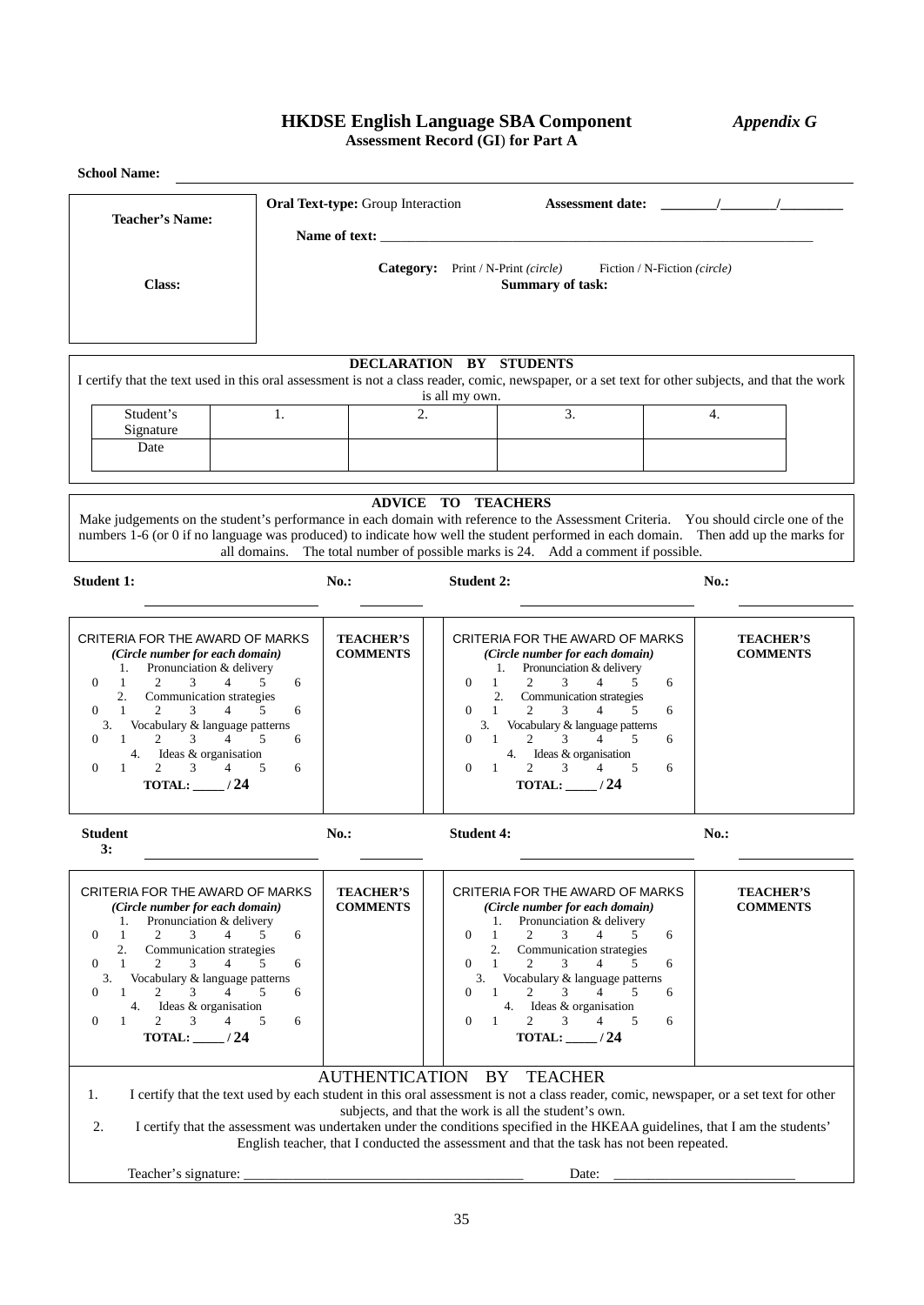### **HKDSE English Language SBA Component** *Appendix G* **Assessment Record (IP) for Part A**

**School Name: Teacher's Name: Oral Text-type:** Individual Presentation **Assessment date: \_\_\_\_\_\_/\_\_\_\_\_\_/\_\_\_\_\_ Class:** Name of text: **Category:** Print / N-Print *(circle)* Fiction / N-Fiction *(circle)* **Student's Name: Summary of task: Student No.: DECLARATION BY STUDENT** I certify that the text used in this oral assessment is not a class reader, comic, newspaper, or a set text for other subjects, and that the work is all my own. Student's signature: \_\_\_\_\_\_\_\_\_\_\_\_\_\_\_\_\_\_\_\_\_\_\_\_\_\_\_\_\_\_\_\_\_\_\_\_\_\_\_\_\_\_\_\_ Date: \_\_\_\_\_\_\_\_\_\_\_\_\_\_\_\_\_\_\_\_\_\_\_\_\_\_\_\_\_\_\_

### **ADVICE TO TEACHERS**

Make judgements on the student's performance in each domain with reference to the Assessment Criteria. You should circle one of the numbers 1-6 (or 0 if no language was produced) to indicate how well the student performed in each domain. Then add up the marks for all domains. The total number of possible marks is 24. Add a comment if possible.

| CRITERIA FOR THE AWARD OF MARKS |          |  |                                     |  |                 |        |      | <b>TEACHER'S COMMENTS</b>                                                                                                        |
|---------------------------------|----------|--|-------------------------------------|--|-----------------|--------|------|----------------------------------------------------------------------------------------------------------------------------------|
| (Circle number for each domain) |          |  |                                     |  |                 |        |      | Comments on aspects of the student's work that led to your<br>assessment and any contextual factors (e.g. amount of rehearsal or |
| 1.                              |          |  | Pronunciation & delivery            |  |                 |        |      | teacher support) that need to be taken into account.                                                                             |
|                                 | $\Omega$ |  | $1 \quad 2 \quad 3 \quad 4$         |  |                 | $\sim$ | 6    |                                                                                                                                  |
| 2.                              |          |  | Communication strategies            |  |                 |        |      |                                                                                                                                  |
|                                 | $\Omega$ |  | $1 \quad 2 \quad 3 \quad 4 \quad 5$ |  |                 |        | 6    |                                                                                                                                  |
| 3.                              |          |  | Vocabulary & language patterns      |  |                 |        |      |                                                                                                                                  |
|                                 | $\Omega$ |  | $1 \quad 2 \quad 3 \quad 4 \quad 5$ |  |                 |        | 6    |                                                                                                                                  |
| 4.                              |          |  | Ideas & organisation                |  |                 |        |      |                                                                                                                                  |
|                                 | $\Omega$ |  | 2 3                                 |  | $4\overline{ }$ | .5     | 6    |                                                                                                                                  |
|                                 |          |  |                                     |  | <b>TOTAL:</b>   |        | ' 24 |                                                                                                                                  |

#### AUTHENTICATION BY TEACHER

- 1. I certify that the text used by the student in this oral assessment is not a class reader, comic, newspaper, or a set text for other subjects, and that the work is all the student's own.
- 2. I certify that the assessment was undertaken under the conditions specified in the HKEAA guidelines, that I am the student's English teacher, that I conducted the assessment and that the task has not been repeated.

| $\sim$<br>∣∩h<br>$\sim$ $\sim$<br>геас<br>. | Jate <sup>-</sup><br>. |  |
|---------------------------------------------|------------------------|--|
|                                             |                        |  |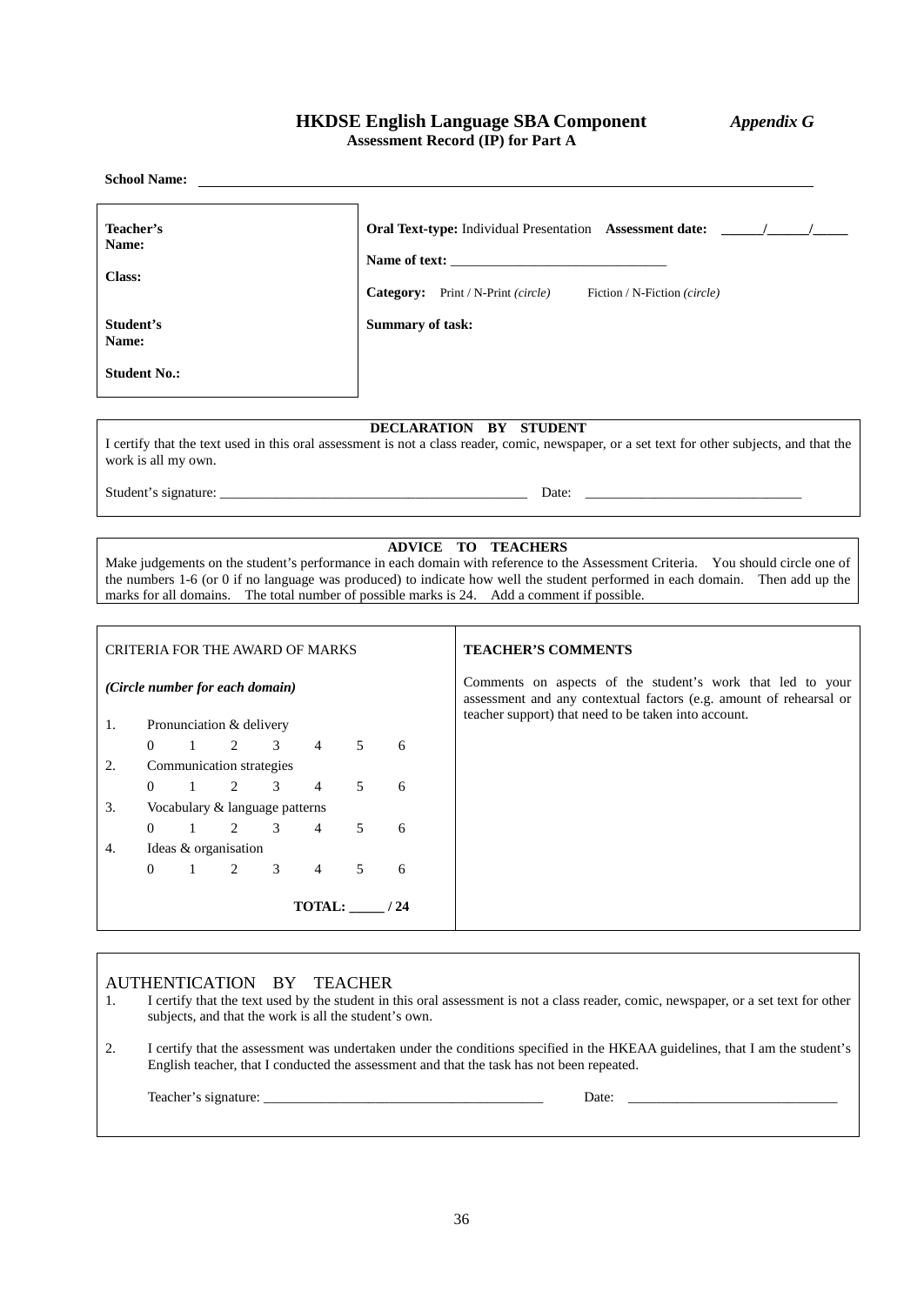# **HKDSE English Language SBA Component** *Appendix G* **Assessment Record (GI**) **for Part B**

| <b>School Name:</b>                                                                                                                                                                                                                                                                                                                                                                                                                                                  |                                                                                                                                                                                                                                                                                                                                                                                                                                                             |                                                                                                                                                       |                                                                                                                                                                                                                                                                                                                                                                              |                                     |  |  |  |  |
|----------------------------------------------------------------------------------------------------------------------------------------------------------------------------------------------------------------------------------------------------------------------------------------------------------------------------------------------------------------------------------------------------------------------------------------------------------------------|-------------------------------------------------------------------------------------------------------------------------------------------------------------------------------------------------------------------------------------------------------------------------------------------------------------------------------------------------------------------------------------------------------------------------------------------------------------|-------------------------------------------------------------------------------------------------------------------------------------------------------|------------------------------------------------------------------------------------------------------------------------------------------------------------------------------------------------------------------------------------------------------------------------------------------------------------------------------------------------------------------------------|-------------------------------------|--|--|--|--|
| <b>Teacher's Name:</b>                                                                                                                                                                                                                                                                                                                                                                                                                                               | Oral Text-type: Group Interaction                                                                                                                                                                                                                                                                                                                                                                                                                           |                                                                                                                                                       |                                                                                                                                                                                                                                                                                                                                                                              | Assessment date: $\frac{1}{2}$ /    |  |  |  |  |
| Class:                                                                                                                                                                                                                                                                                                                                                                                                                                                               | <b>Elective Module(s):</b>                                                                                                                                                                                                                                                                                                                                                                                                                                  | <b>Summary of task</b> (Please specify the text(s) on which the task is based, if applicable):                                                        |                                                                                                                                                                                                                                                                                                                                                                              |                                     |  |  |  |  |
| I certify that the text used (if any) in this oral assessment is not a text used in Part A of the HKDSE English Language SBA component or                                                                                                                                                                                                                                                                                                                            | a set text for other subjects, and that the work is all my own.                                                                                                                                                                                                                                                                                                                                                                                             | DECLARATION BY STUDENTS                                                                                                                               |                                                                                                                                                                                                                                                                                                                                                                              |                                     |  |  |  |  |
| Student's<br>Signature<br>Date                                                                                                                                                                                                                                                                                                                                                                                                                                       | 1.                                                                                                                                                                                                                                                                                                                                                                                                                                                          | 2.                                                                                                                                                    | 3.                                                                                                                                                                                                                                                                                                                                                                           | $\overline{4}$ .                    |  |  |  |  |
| Make judgements on the student's performance in each domain with reference to the Assessment Criteria. You should circle one of the<br>numbers 1-6 (or 0 if no language was produced) to indicate how well the student performed in each domain. Then add up the marks for                                                                                                                                                                                           | all domains.                                                                                                                                                                                                                                                                                                                                                                                                                                                | <b>ADVICE TO TEACHERS</b>                                                                                                                             | The total number of possible marks is 24. Add a comment if possible.                                                                                                                                                                                                                                                                                                         |                                     |  |  |  |  |
| <b>Student 1:</b>                                                                                                                                                                                                                                                                                                                                                                                                                                                    | $No.$ :                                                                                                                                                                                                                                                                                                                                                                                                                                                     | <b>Student 2:</b>                                                                                                                                     |                                                                                                                                                                                                                                                                                                                                                                              | $No.$ :                             |  |  |  |  |
| CRITERIA FOR THE AWARD OF MARKS<br>(Circle number for each domain)<br>Pronunciation & delivery<br>1.<br>4<br>$\Omega$<br>$\mathbf{1}$<br>2<br>3<br>2.<br>Communication strategies<br>$\mathbf{1}$<br>2<br>3<br>4<br>$\Omega$<br>Vocabulary & language patterns<br>3.<br>$\mathbf{1}$<br>3<br>$\Omega$<br>2<br>Ideas & organisation<br>4.<br>$2^{\circ}$<br>$\mathfrak{Z}$<br>$\overline{4}$<br>$\theta$<br>1<br>TOTAL: $\_\_\/24$                                    | <b>TEACHER'S</b><br><b>COMMENTS</b><br>6<br>5<br>6<br>.5<br>6<br>5<br>6                                                                                                                                                                                                                                                                                                                                                                                     | 1.<br>$\Omega$<br>$\mathbf{1}$<br>2<br>2.<br>$\Omega$<br>$\mathbf{1}$<br>2<br>3.<br>$\overline{1}$<br>$\overline{2}$<br>0<br>$\Omega$<br>$\mathbf{1}$ | CRITERIA FOR THE AWARD OF MARKS<br>(Circle number for each domain)<br>Pronunciation & delivery<br>6<br>3<br>4<br>5<br>Communication strategies<br>3<br>4<br>5<br>6<br>Vocabulary & language patterns<br>3<br>5<br>6<br>4. Ideas & organisation<br>$\overline{2}$<br>3<br>5<br>4<br>6<br>TOTAL: $\frac{1}{24}$                                                                | <b>TEACHER'S</b><br><b>COMMENTS</b> |  |  |  |  |
| <b>Student 3:</b>                                                                                                                                                                                                                                                                                                                                                                                                                                                    | $No.$ :                                                                                                                                                                                                                                                                                                                                                                                                                                                     | <b>Student 4:</b>                                                                                                                                     |                                                                                                                                                                                                                                                                                                                                                                              | No.                                 |  |  |  |  |
| CRITERIA FOR THE AWARD OF MARKS<br>(Circle number for each domain)<br>Pronunciation & delivery<br>1.<br>$\boldsymbol{0}$<br>1<br>2<br>3<br>4<br>2.<br>Communication strategies<br>$\overline{4}$<br>$\theta$<br>1<br>$\overline{2}$<br>3<br>Vocabulary & language patterns<br>3.<br>1<br>$\overline{2}$<br>3<br>$\overline{4}$<br>$\theta$<br>Ideas & organisation<br>4.<br>$\overline{2}$<br>3 <sup>7</sup><br>$\theta$<br>$\overline{4}$<br>1<br>TOTAL: $\_\_\/24$ | <b>TEACHER'S</b><br><b>COMMENTS</b><br>6<br>5.<br>5<br>6<br>5<br>6<br>5<br>6                                                                                                                                                                                                                                                                                                                                                                                | 1.<br>$\mathbf{1}$<br>$\Omega$<br>2<br>2.<br>$\mathbf{1}$<br>$\Omega$<br>3.<br>$\Omega$<br>$\overline{1}$<br>$\mathbf{0}$<br>-1                       | CRITERIA FOR THE AWARD OF MARKS<br>(Circle number for each domain)<br>Pronunciation & delivery<br>3<br>4<br>5<br>6<br>Communication strategies<br>$\overline{4}$<br>$\overline{2}$<br>3<br>5<br>6<br>Vocabulary & language patterns<br>$\overline{2}$<br>3<br>4<br>5<br>6<br>4. Ideas & organisation<br>$\overline{2}$<br>3 <sup>7</sup><br>4<br>5<br>6<br>TOTAL: $\_\_$ /24 | <b>TEACHER'S</b><br><b>COMMENTS</b> |  |  |  |  |
| 1.<br>2.                                                                                                                                                                                                                                                                                                                                                                                                                                                             | I certify that the text used by each student in this oral assessment is not a text used in Part A of the HKDSE English Language<br>SBA component or a set text for other subjects, and that the work is all the student's own.<br>I certify that the assessment was undertaken under the conditions specified in the HKEAA guidelines, that I am the students'<br>English teacher, that I conducted the assessment and that the task has not been repeated. | AUTHENTICATION BY TEACHER                                                                                                                             |                                                                                                                                                                                                                                                                                                                                                                              |                                     |  |  |  |  |
|                                                                                                                                                                                                                                                                                                                                                                                                                                                                      |                                                                                                                                                                                                                                                                                                                                                                                                                                                             |                                                                                                                                                       | Date:                                                                                                                                                                                                                                                                                                                                                                        |                                     |  |  |  |  |
|                                                                                                                                                                                                                                                                                                                                                                                                                                                                      |                                                                                                                                                                                                                                                                                                                                                                                                                                                             | 37                                                                                                                                                    |                                                                                                                                                                                                                                                                                                                                                                              |                                     |  |  |  |  |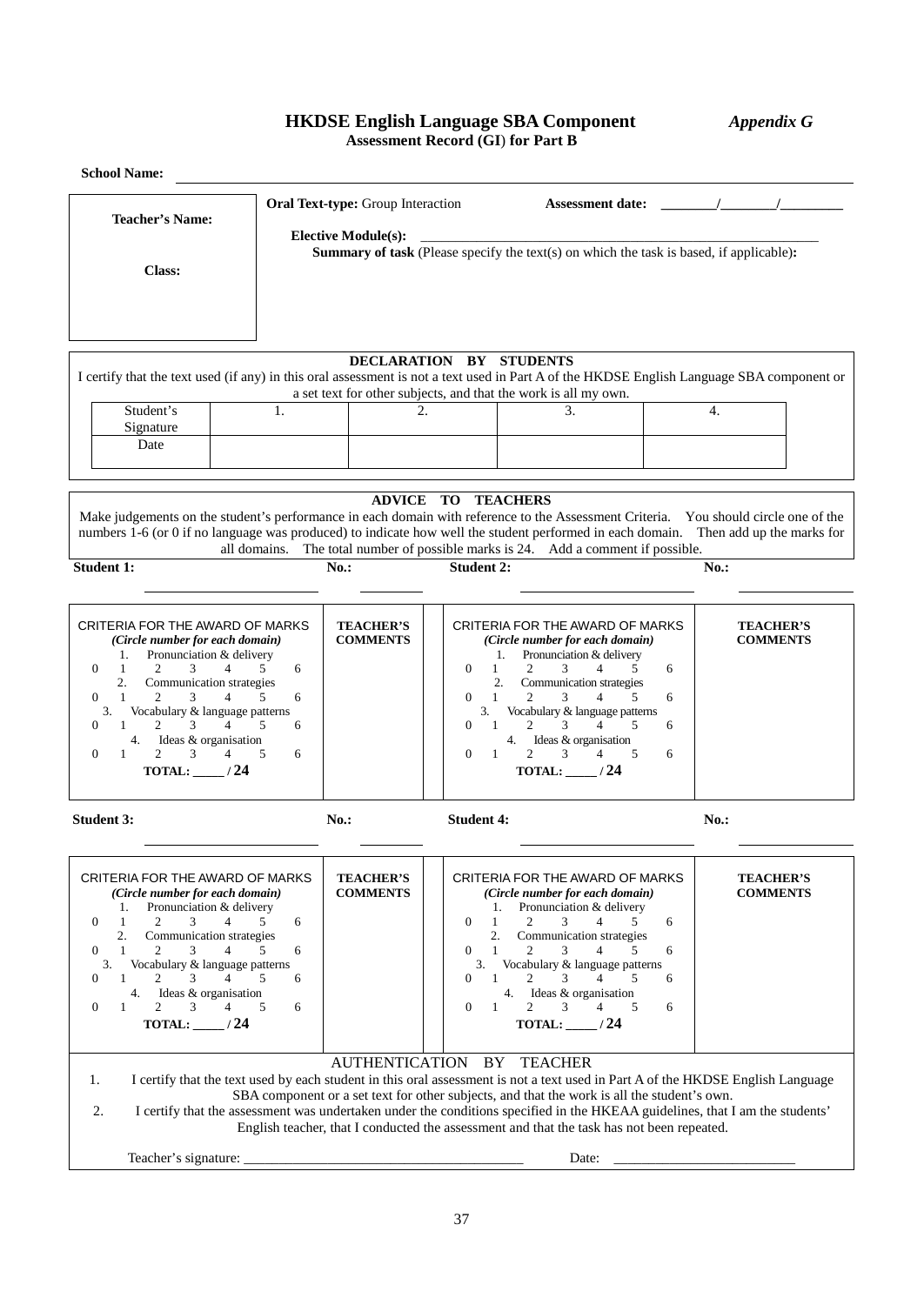# **HKDSE English Language SBA Component** *Appendix G* **Assessment Record (IP) for Part B**

|                              | <b>School Name:</b>                                  |                |                |                |   |                                                                    |                                                                                                                                                                                                                                                                                                                                                                                       |
|------------------------------|------------------------------------------------------|----------------|----------------|----------------|---|--------------------------------------------------------------------|---------------------------------------------------------------------------------------------------------------------------------------------------------------------------------------------------------------------------------------------------------------------------------------------------------------------------------------------------------------------------------------|
| Name:                        | Teacher's                                            |                |                |                |   |                                                                    |                                                                                                                                                                                                                                                                                                                                                                                       |
| Class:<br>Student's<br>Name: |                                                      |                |                |                |   | <b>Elective Module(s):</b>                                         | Summary of task (Please specify the text(s) on which the task is based, if applicable):                                                                                                                                                                                                                                                                                               |
|                              | <b>Student No.:</b>                                  |                |                |                |   |                                                                    |                                                                                                                                                                                                                                                                                                                                                                                       |
|                              |                                                      |                |                |                |   | or a set text for other subjects, and that the work is all my own. | DECLARATION BY STUDENT<br>I certify that the text used (if any) in this oral assessment is not a text used in Part A of the HKDSE English Language SBA component                                                                                                                                                                                                                      |
|                              |                                                      |                |                |                |   |                                                                    |                                                                                                                                                                                                                                                                                                                                                                                       |
|                              |                                                      |                |                |                |   |                                                                    | ADVICE TO TEACHERS<br>Make judgements on the student's performance in each domain with reference to the Assessment Criteria. You should circle one of<br>the numbers 1-6 (or 0 if no language was produced) to indicate how well the student performed in each domain. Then add up the<br>marks for all domains. The total number of possible marks is 24. Add a comment if possible. |
|                              | <b>CRITERIA FOR THE AWARD OF MARKS</b>               |                |                |                |   |                                                                    | <b>TEACHER'S COMMENTS</b>                                                                                                                                                                                                                                                                                                                                                             |
|                              | (Circle number for each domain)                      |                |                |                |   |                                                                    | Comments on aspects of the student's work that led to your<br>assessment and any contextual factors (e.g. amount of rehearsal or<br>teacher support) that need to be taken into account.                                                                                                                                                                                              |
| 1.                           | Pronunciation & delivery<br>$\Omega$<br>$\mathbf{1}$ | $\overline{2}$ | $\mathcal{Z}$  | $\overline{4}$ | 5 | 6                                                                  |                                                                                                                                                                                                                                                                                                                                                                                       |
| 2.                           | Communication strategies                             |                |                |                |   |                                                                    |                                                                                                                                                                                                                                                                                                                                                                                       |
|                              | $\mathbf{1}$<br>$\Omega$                             | 2              | $\overline{3}$ | $\overline{4}$ | 5 | 6                                                                  |                                                                                                                                                                                                                                                                                                                                                                                       |
| 3.                           | Vocabulary & language patterns                       |                |                |                |   |                                                                    |                                                                                                                                                                                                                                                                                                                                                                                       |
|                              | $\Omega$<br>$\mathbf{1}$                             | $\overline{2}$ | 3              | $\overline{4}$ | 5 | 6                                                                  |                                                                                                                                                                                                                                                                                                                                                                                       |
| 4.                           | Ideas & organisation<br>$\mathbf{1}$<br>$\Omega$     | $\mathfrak{D}$ | $\mathfrak{Z}$ | $\overline{4}$ | 5 | 6                                                                  |                                                                                                                                                                                                                                                                                                                                                                                       |
|                              | TOTAL: ____ / 24                                     |                |                |                |   |                                                                    |                                                                                                                                                                                                                                                                                                                                                                                       |

### AUTHENTICATION BY TEACHER

- 1. I certify that the text used by each student in this oral assessment is not a text used in Part A of the HKDSE English Language SBA component or a set text for other subjects, and that the work is all the student's own.
- 2. I certify that the assessment was undertaken under the conditions specified in the HKEAA guidelines, that I am the student's English teacher, that I conducted the assessment and that the task has not been repeated.

| $\sim$<br>$\sim$ $\sim$<br>-210<br>. | Date: |  |
|--------------------------------------|-------|--|
|                                      |       |  |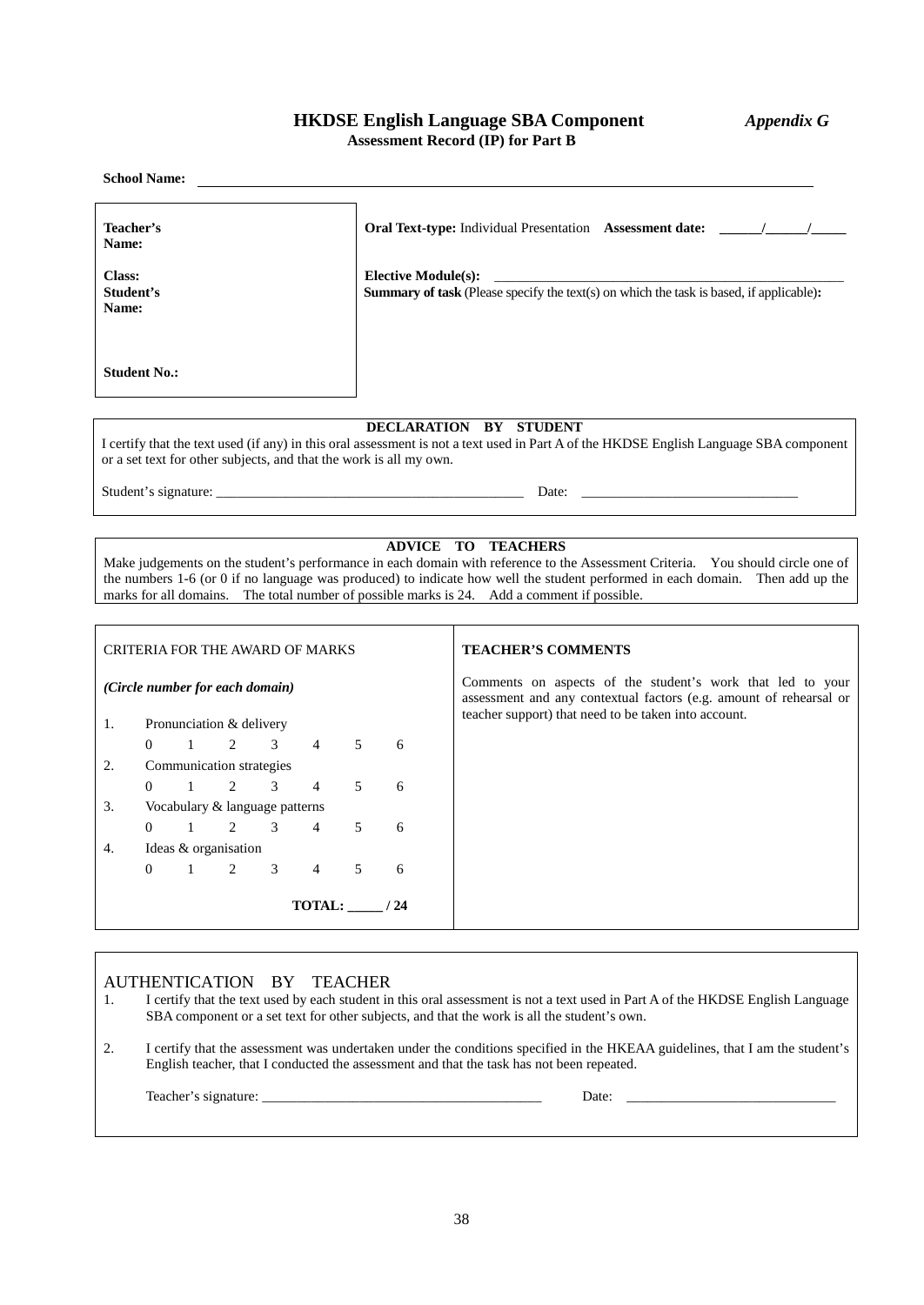### **Framework of Guiding Questions (to clarify, prompt and scaffold presentation and interaction)**

- *Note: The guiding questions can be used to prompt or extend students' responses or to clarify understanding. The questions increase in level of difficulty according to both their linguistic complexity and the amount and kind of thinking that is necessary to respond to them. Students of different English ability levels can be asked to respond to different levels of questions according to what they can handle. Since the purpose of questioning is to get students talking independently in English, scores should not be based on the level of the question, only on the level of the student's performance in asking or responding. Questions requiring students to assess the structure or the literary value of the text should not be asked.*
- *Level 1 General response (Function: recognising general content of text and making connections to prior knowledge/existing experience, but not reliant on having read or viewed text in any depth) Guiding questions: What do you know about X? Have you ever seen/been … etc.*  e.g. This film is about birds. Do you like birds? Have you ever been to Mai Po marshes?
- *Level 2 Literal response (Functions: naming, describing, recounting, indicating sequence and cause and effect, requiring students to retrieve basic facts about text; mainly material and relational processes)*

*Guiding questions: Who, what, where, when, why, how? (In relation to plot, life history, 'facts' of the documentary etc.)* 

- e.g. What happened in the story? (If it is a story) when and where is the story set? Who are the main characters? Why did X do Y to Z?
- *Level 3 Reflective response (Functions: all the above, plus opinion-giving, comparing, explaining, justifying in relation to own feelings/experiences, ideas, etc.; mainly verbal and mental processes, more complex sentences)*

*Guiding questions: What did you think? Did you like? How did you feel?* 

- e.g. Did you like the ending? Why/why not? Who/what was your favourite character/part etc. and why? Did you like X better than Y?
- *Level 4 Interpretive response (Functions: all the above, plus speculating, hypothesizing, etc. as students required to synthesize information from different parts of text, analyse and interpret, discuss implications; longer and more complex utterances)*

*Guiding questions: Why do you think the author/film-maker did X? How do you think people in Y would respond to X? How has the text changed the way you think about Z?* 

- e.g. In what ways did different characters/protagonists respond differently to events in the text?
- *Level 5 Critical response (Functions: all the above, plus demand students apply or integrate ideas in new or creative ways; evaluate actions, events or characters/people in critical ways, hypothesise and speculate; complex use of modality, past tense forms, conditionals)*

*Guiding questions: If you were/did/could … what would …?* 

e.g. If you were the writer/filmmaker, what would you have done differently to communicate your ideas? If you were Harry Potter, what would you have done when X happened, and why?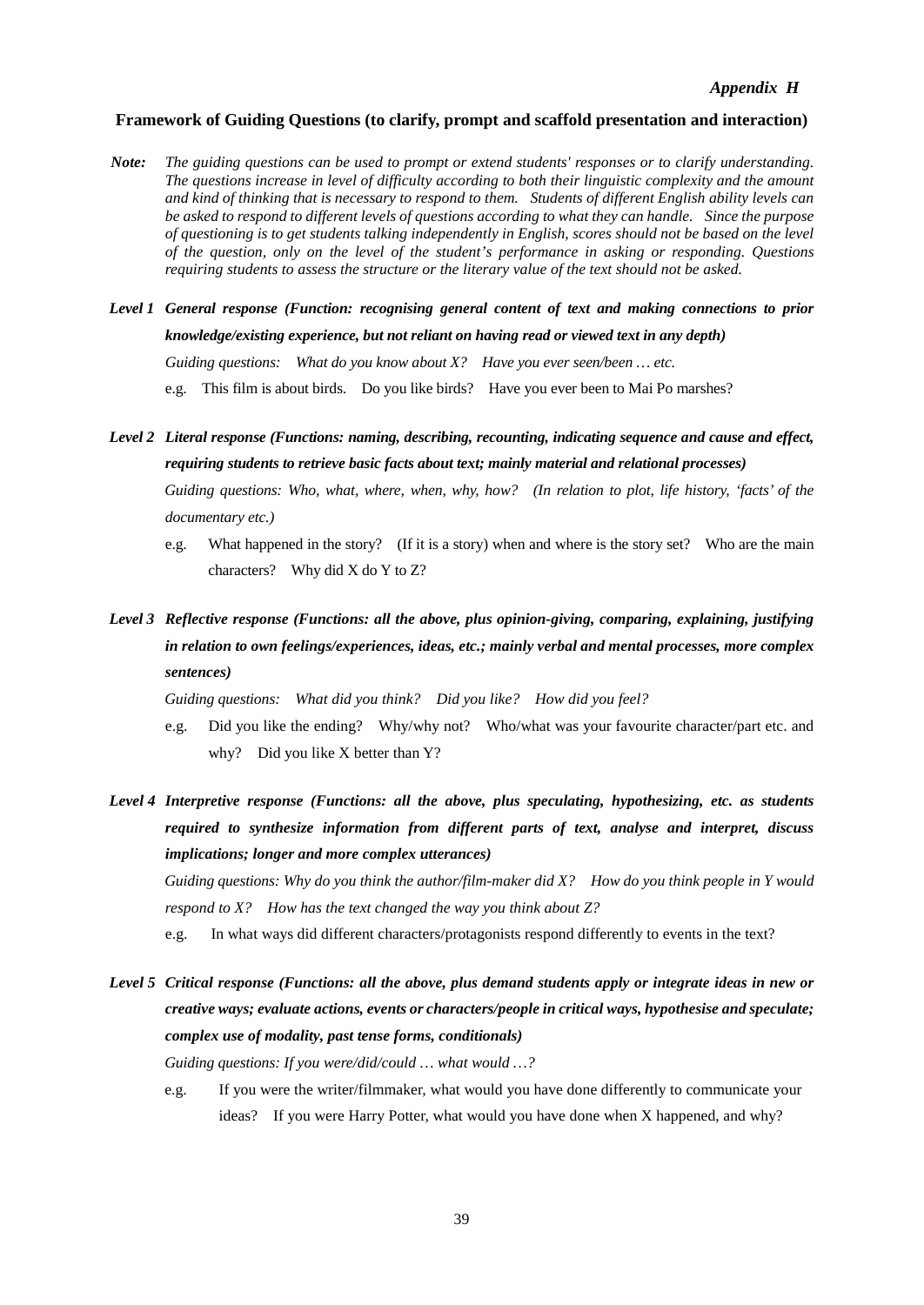# **Summary of the Teaching and Assessment Process**

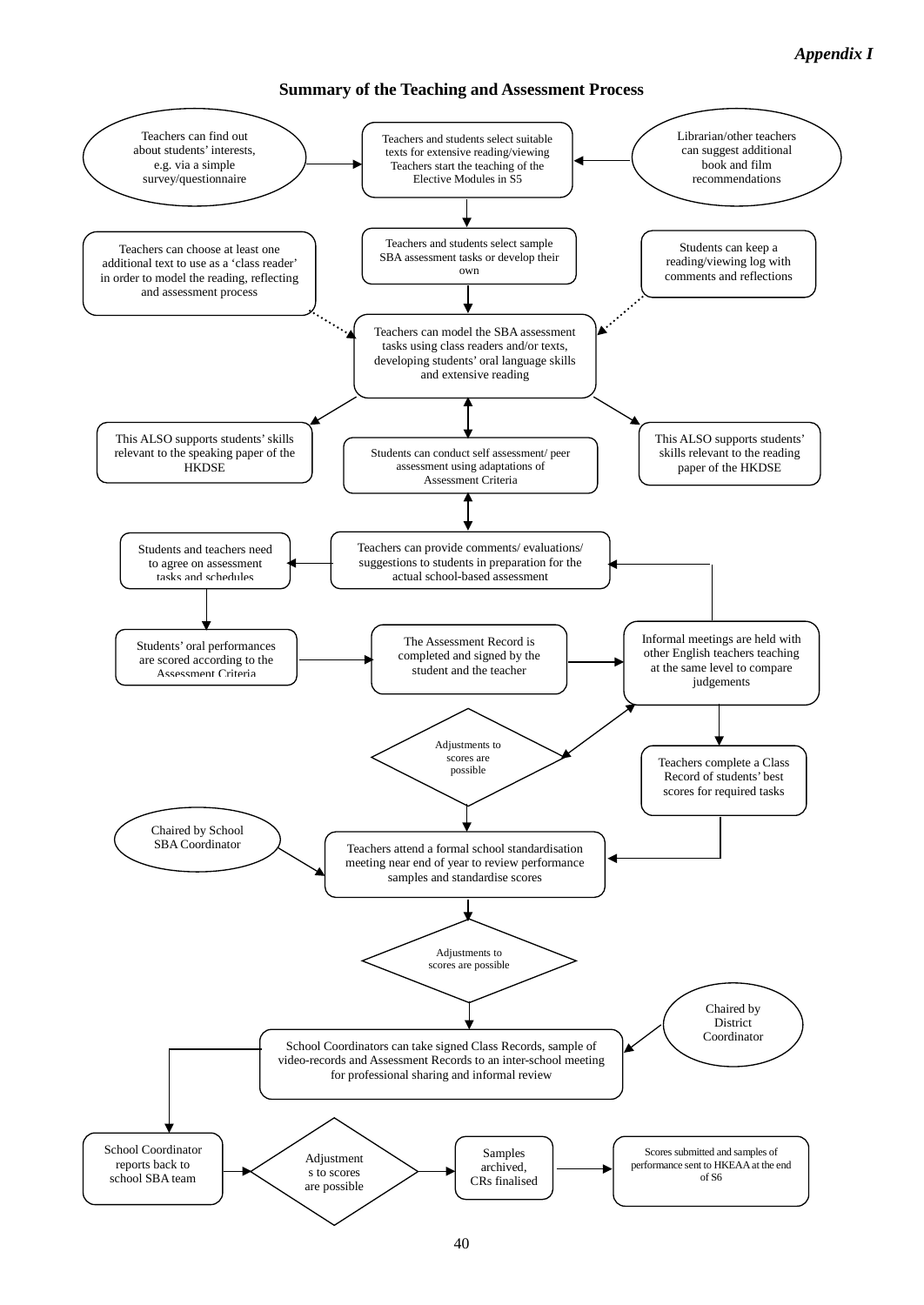# **Hong Kong Diploma of Secondary Education Examination English Language Recommended SBA Practice**

The following summary is for teachers' reference only. Schools can tailor-make their own teaching and assessment plans according to the SBA requirements.

### **Summary of the Teaching and Assessment Process**

# **Before or at the beginning of the S4 school year**

- School Coordinator and S4 teachers meet to plan the extensive reading / viewing scheme (based on existing ERS in junior forms if possible), the assessment schedule and professional development training
- Try to integrate SBA into the curriculum
	- Plan other teaching / learning activities in conjunction with the SBA e.g. writing and listening tasks
	- Reading and speaking skills learnt relevant to the reading and speaking exam papers
- Communicate with students and parents regarding the SBA requirements and assessment schedule
- Conduct survey to find out students' interests
- Recommend suitable texts at students' level for extensive reading /viewing
	- Allow students to choose texts according to their interests
	- Four texts in three years, one each from the four categories
	- Texts should be selected according to the text selection criteria provided (see page 1 of the list of Recommended Texts on the HKEAA website: www.hkeaa.edu.hk)
- Select from sample SBA assessment tasks provided or develop other suitable assessment tasks
- Can prepare an SBA student handbook or logbook containing support materials to help students

### **S4 and First term of S5**

- $\bullet$  Select text(s) to teach extensive reading / viewing skills and how to use the logbook
- Teach different kinds of oral communication skills
- Explain the Assessment Criteria by using a simplified version
- Inform students the schedule for assessment and SBA regulations
- Show clips of students doing GI/IP; have students discuss and assess the students in the clips
	- Use clips from the introductory DVD or clips of own students
	- Video materials also available on the HKedCity SBA platform (http://ec.hkedcity.net/sba)
- Practise doing a few pre-assessment tasks; record performances and give feedback to help students do better in their assessment task
- Teach students relevant self-assessment and peer-assessment skills (see *Appendix K*)
- Give students opportunities to self-assess and peer-assess their performances based on the Assessment Criteria
- Help students select appropriate texts for reading / viewing on their own
- Students should be encouraged to read / view more than one text in each category to widen their exposure and increase their choice
- Students required to read a minimum of four texts from four different categories over the three years
- Form reading groups if necessary so students can support each other
- Check logbooks occasionally to ensure that students are reading / viewing their texts
	- Logbooks do not need to be corrected or marked but some feedback is useful
	- Can give students help with pronunciation and language
- † **Please note that the teaching and learning activities of the Elective Modules should start in S5**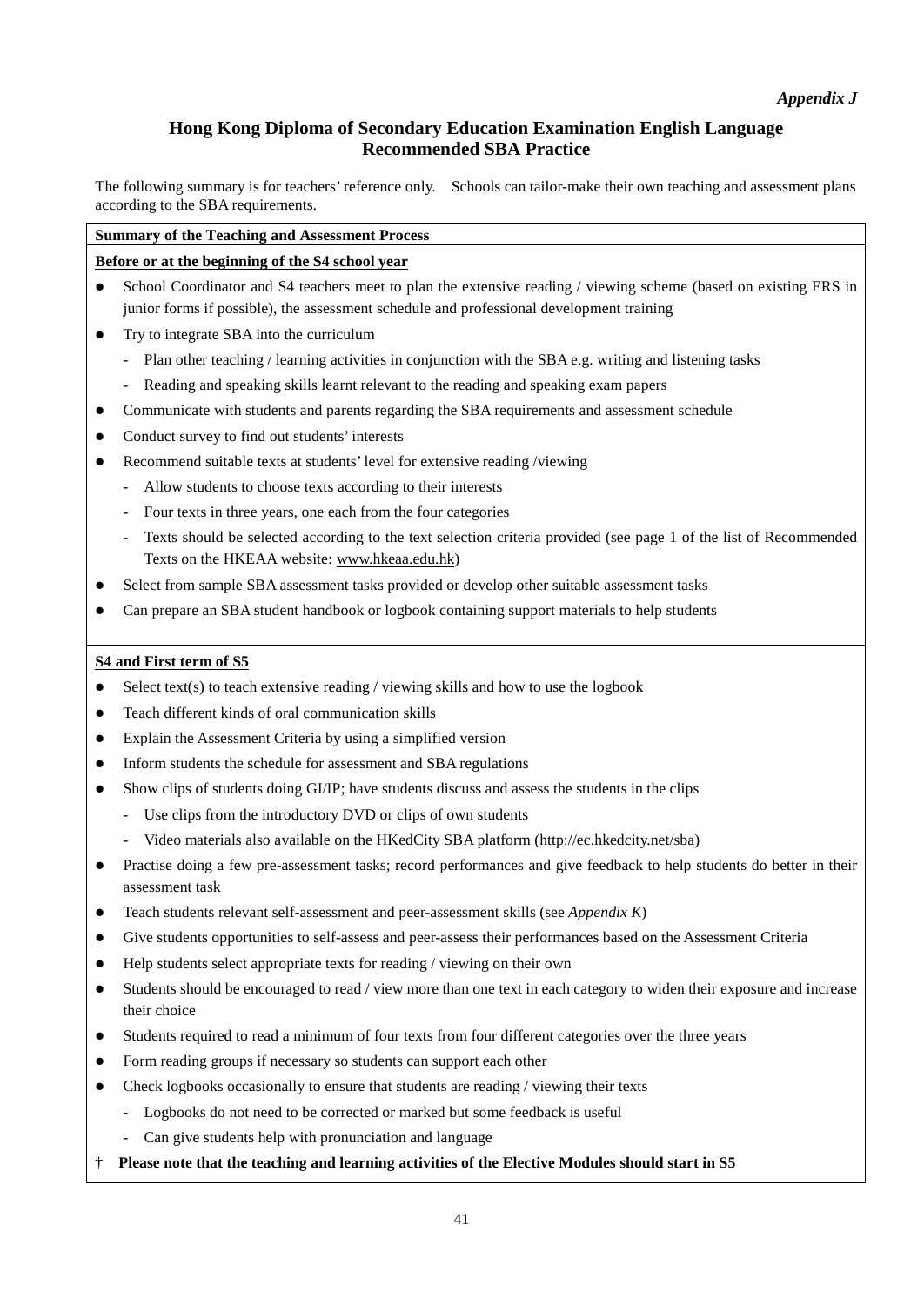#### **Before the actual assessment**

- All S5 teachers meet to view and discuss the Anchor Sets to ensure that they are familiar with the assessment criteria and standards
	- View some clips of own students for discussion and compare judgements
- Decide on assessment tasks and assessment schedule (*Teachers can choose to conduct more than one assessment per year and report the best mark*)
- Prepare Assessment Record
	- Refer to the samples provided in the SBA Handbook
	- Can be downloaded from HKEAA website and adapted for own use

#### **Second term of S5**

- Actual assessment (either GI or IP)
	- Students must be familiar with the type of assessment task and the type of text
	- Students can be allowed to choose the texts they want to be assessed on if they have read / viewed more than the required number of texts
	- Teachers can give students the general assessment task a few days in advance for preparation (length of time depends on nature of task and ability of students; but to avoid memorisation and extensive rehearsal, the exact assessment task should be given shortly before the assessment)
	- Students must be assessed by usual English subject teacher
	- Students should be given appropriate time to produce enough oral language to be assessed (about 3-5 minutes each)
	- Teachers can be flexible with timing to cater to students' ability
	- Different assessment tasks can be given to students depending on their ability and the texts they have read
	- For group interactions, students can be assessed in pairs or groups of three or four or more
	- Depending on the complexity of the task, about 15 minutes preparation time should be given before the actual assessment for students to make notes
	- Students can refer to their texts and logbooks during preparation
	- During the assessment students can only refer to notes made on one 4x6 note card
	- During the assessment teachers can interact with students / ask impromptu questions / scaffold students' oral interaction
	- If teachers suspect the work is not the students' own, another assessment should be arranged
	- Video recording of at least nine students, three each with the best, average and lowest performance for standardisation and review purposes; more recordings can be made and used for feedback purposes
	- Recordings need not be of professional quality
	- Students are scored according to the assessment criteria and scores recorded on the Assessment Record which is signed by the students and the teacher for authentication
	- Scores and other feedback should be given to students to help them do better in the next assessment

#### **† The assessment for Part B of the SBA component can be conducted in the second term of S5** *or* **anytime in S6**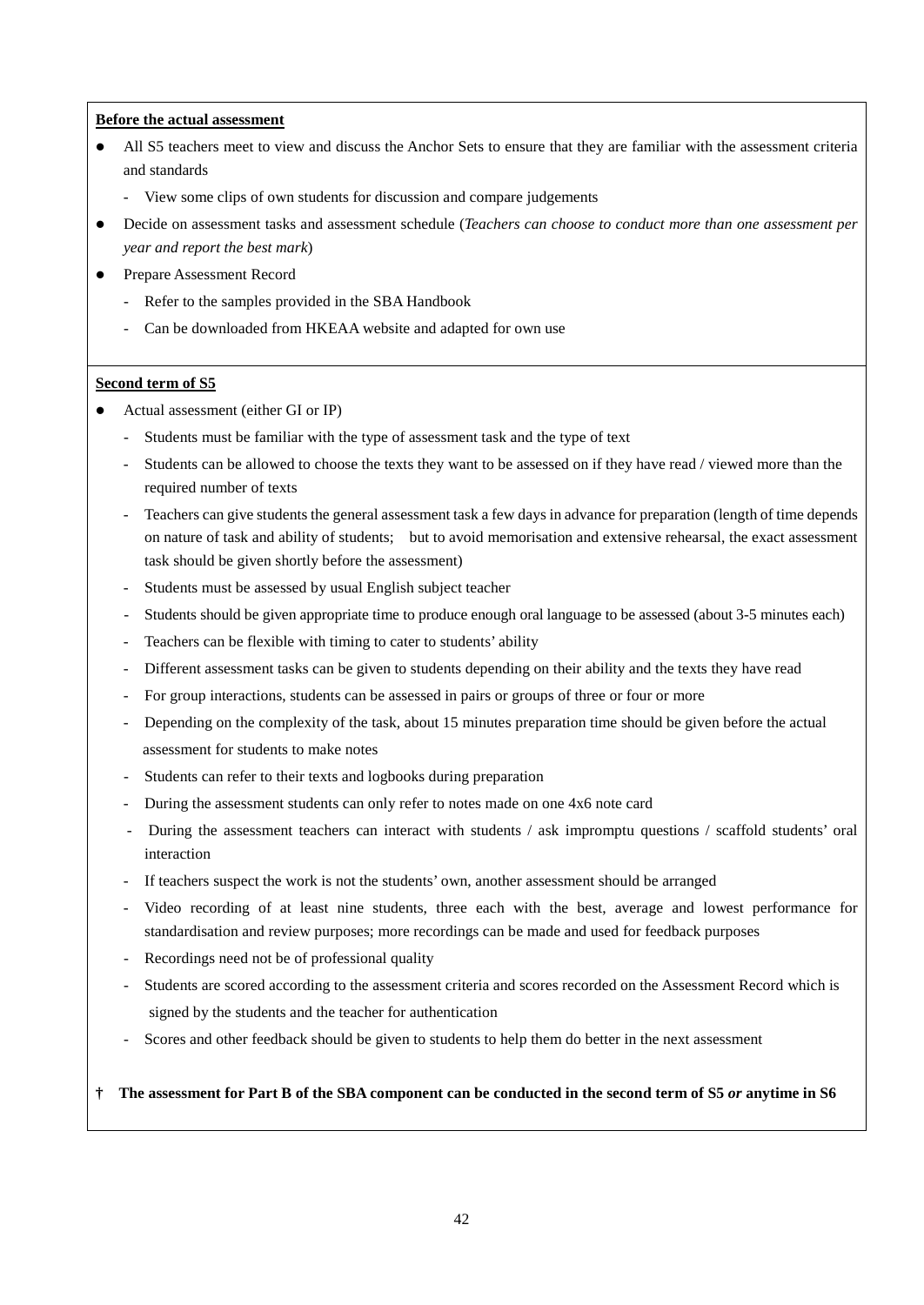### **Late June**

- Students' scores are recorded on the Class Record
- All S5 teachers attend a formal within-school standardisation meeting chaired by the School Coordinator to standardise scores
	- Review video recordings with reference to the Assessment Criteria
	- Adjustments to scores should be made if necessary to ensure fairness and standardisation
	- Should inform students if scores are adjusted

### **Early July**

- School Coordinators attend district level inter-school meeting chaired by District Coordinator for professional sharing and informal review
	- Review video recordings
	- Share experience and good practices
	- Adjustments to scores are still possible at this stage, but not compulsory
- School Coordinator reports back to school SBA team
- The S5 SBA marks should be properly kept by the school for submission in S6.

The whole process should be repeated in S6, with within-school and inter-school meetings conducted in late February to early March.

At the end of S6, schools need to submit one SBA mark via principal using the online mark submission platform.

For review of students' work, 6 video clips and the assessment records of relevant students should be submitted to the HKEAA by mid March.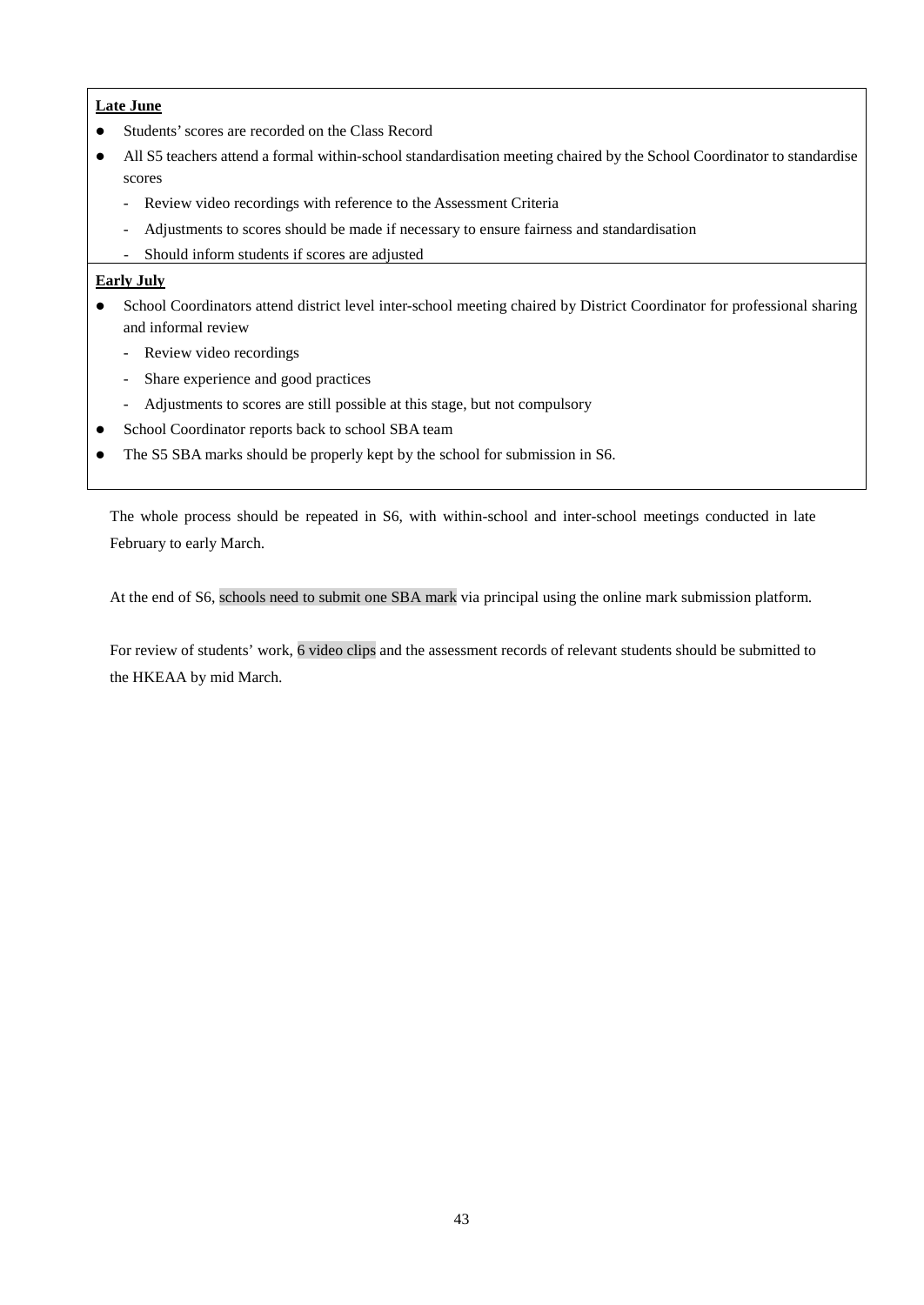# *Appendix K*

### **Teachers' guidelines for student-oriented criteria**

### **1 Why are peer- and self-assessment useful?**

To improve their performance in Group Interaction and Individual Presentation, students need a clear picture of the levels they are trying to reach. Through training in peer- and self-assessment, students can understand better the criteria used to assess their learning and align their understanding of the standards required with those of teachers and others. Students can also learn to:

- think critically about their learning
- give constructive feedback as they learn to assess other people's work
- determine what criteria should be used in judging their work, and
- apply these objectively to their own work in order to facilitate their continuing learning.

### **2 What do students need to carry out peer- and self-assessment successfully?**

Students need training, feedback from their peers and teacher, and the time and opportunity to put what they have learnt into practice.

### **Training for peer-assessment**

Start off by conducting training sessions - one each for Individual Presentation (IP) and Group Interaction (GI):

- A. Arrange the lesson in a classroom with LCD projector and computer access. Choose an exemplar from those in the SBA introductory to play for the students. Divide students into small groups to facilitate discussion.
- B. Give students copies of the GI/IP Student-oriented Criteria assessment sheets.
- C. Read out one heading to the students, e.g. *Pronunciation and delivery*. Ask for ideas about phrases and/or behaviour students could look for when assessing this domain.
- D. Read out and explain the criteria under this domain. Ask students to tell you the Chinese translation for concepts that you think they may have difficulty understanding. Help them align their understanding with the Chinese words given in the Teacher's Glossary.
- E. Tell students to assess the students on the video on the criteria in this domain only. Play the video extract. Encourage them to answer in English/Chinese the open-ended questions at the bottom of the sheets.

### **Feedback**

After the performance:

- F. Ask students which boxes they have ticked, e.g. *Almost never*, *Most of the time*.
- Let students discuss their opinions of and examples from the video exemplar. Encourage them to agree jointly on one box that best describes the performance.
- H. Ask students to feed back their open-ended comments, imaging that the participants in the sample are present. Encourage constructive feedback that shows the speakers how they might start improving on the weaknesses in their speaking, without compromising its strengths. Repeat steps C to G with the other domains, using the same exemplar video extract. Alternatively, you could play students several exemplars of performance and ask students to compare the strengths and weaknesses of each, focusing on one domain at a time.
- I. Finally, feed back your own judgements about the levels of the performance of the participants.

In a separate lesson, repeat the training presentation for the other mode of presentation (GI/IP) not yet done with the class.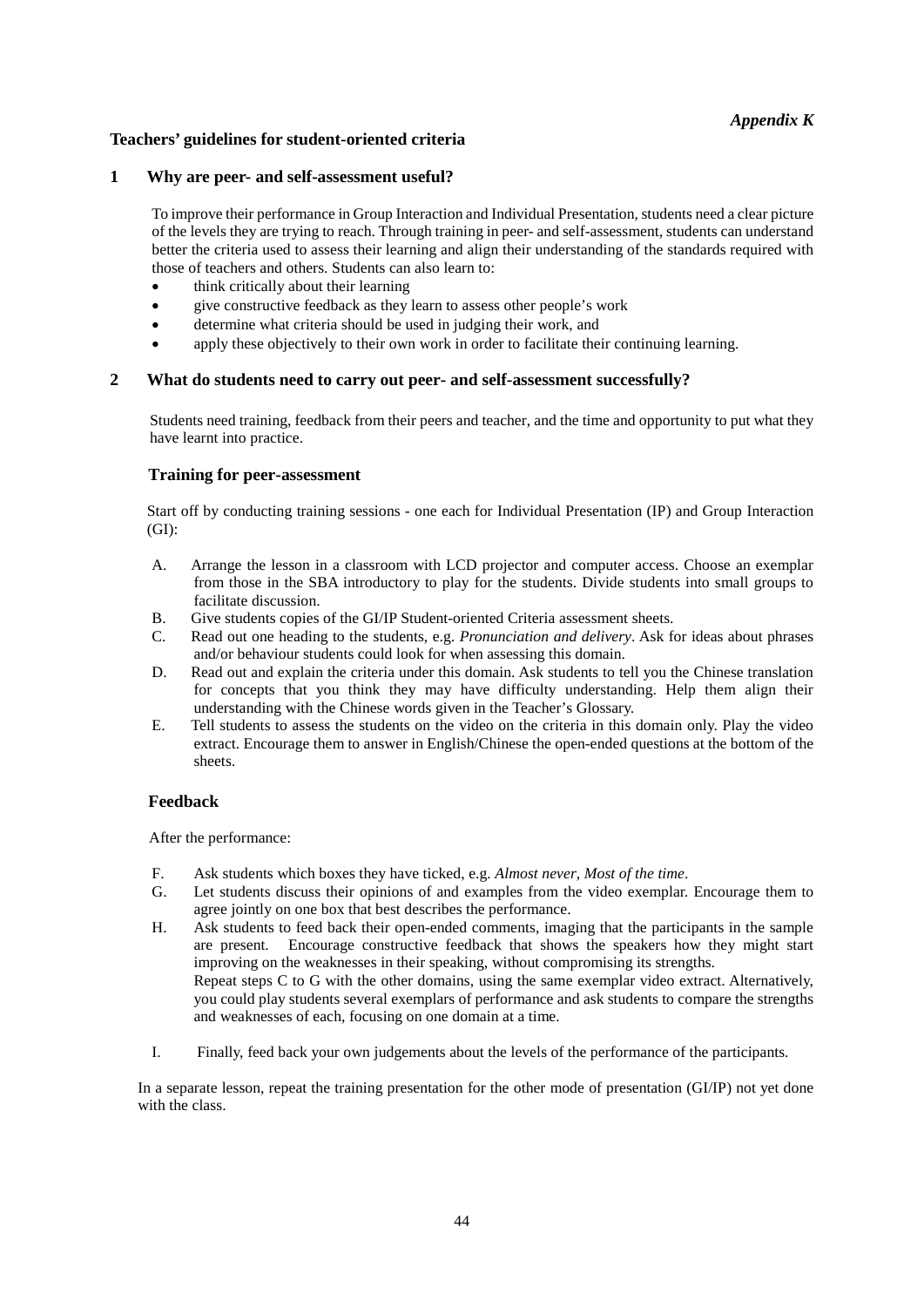### **Training for self-assessment**

Discuss and give students practice of working with those assessment criteria that are NOT the same as on the peer-assessment Student -oriented Criteria sheets (i.e. 5, 6, 10 and 11).

Note: Criterion 6 refers to questions that the IP presenter may invite observers to ask him/her at the end of his/her presentation. This may happen at a high level of presentation).

### **3 Peer- and self- assessment in the classroom**

#### **Make sure:**

- you know what the criteria mean
- you have thought about the topic you have set the students. What should a good presentation/discussion of this topic include? (E.g. Should students seek to persuade the audience? What is a 'good organisation' of the points for this topic?)
- you have enough copies of the Student-oriented Criteria peer evaluation sheets for the observers, and enough self-assessment sheets for the presenters and/or group members
- you have a video camera, video tape, tripod, microphone stand (if available) and that you set up the desks somewhere near electricity points
- the observers can clearly see the participants.

#### **In the classroom:**

- 1. Give out Student-oriented Criteria sheets and ask the students to carry out the Individual Presentation/Group Interaction.
- 2. After the presentation/interaction give students opportunity for feedback and discussion. Ensure criticism is constructive and focuses on what the presenters can do to improve. Encourage observers to give the presenters the peer-assessment sheets.
- 3. Arrange for the presenters to watch their videoed presentation, and to fill in their self-assessment. They should take into account what their peers have said/written.
- 4. Provide presenters with an opportunity for feedback with you on their performance.

*Note*: For the first peer- / self-assessment *after* the training has been carried out, you may want to assign a different domain to each group when observing the GI / IP. Make sure that all students have a chance to observe each of the different domains. Remember that the target is for students to be able to assess others' and their own performance in all of the domains at once.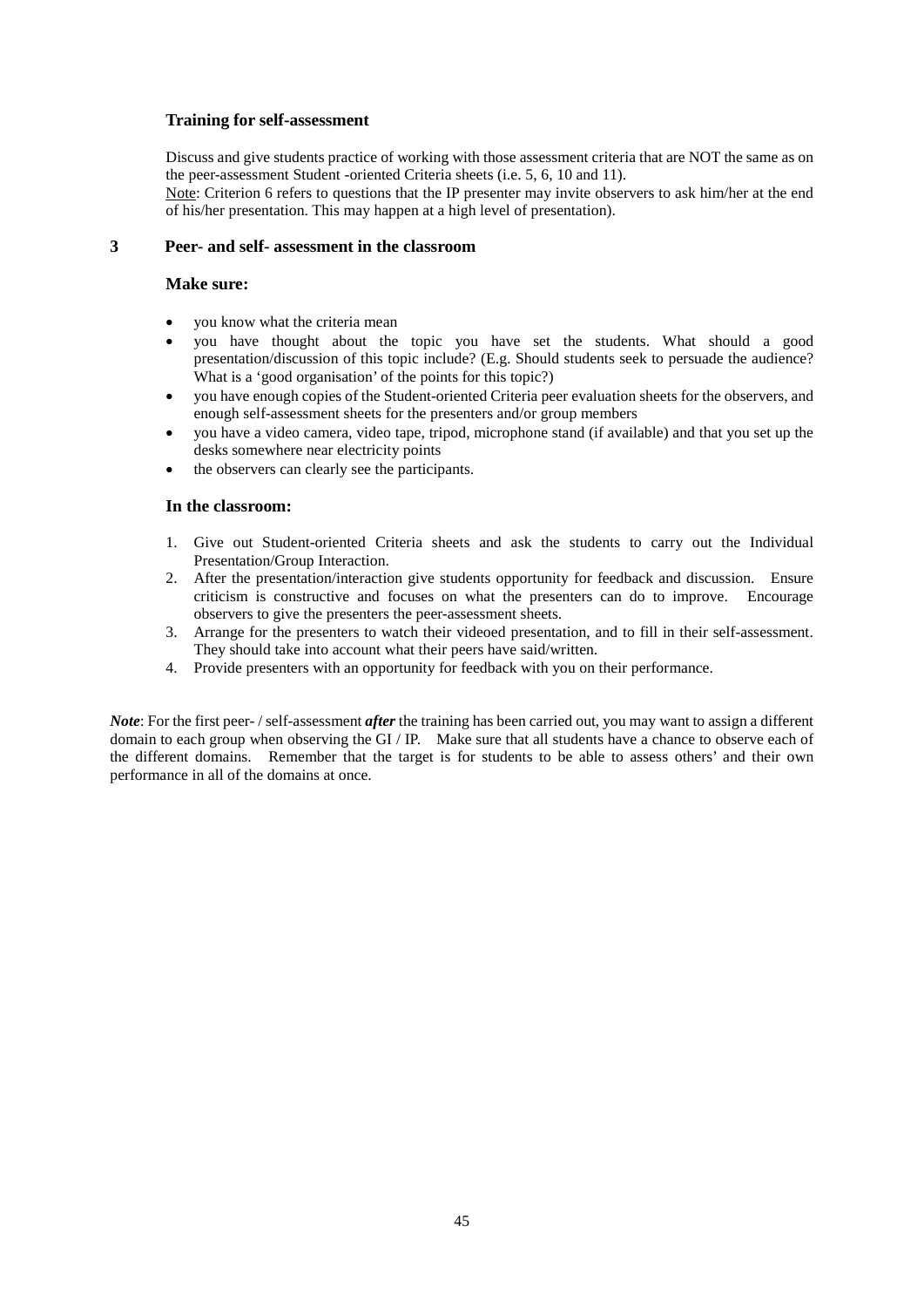# **Peer Evaluation Form**

### **Group Interaction**

**Name of group member: \_\_\_\_\_\_\_\_\_\_\_\_\_\_\_\_\_\_\_\_\_ Your name: \_\_\_\_\_\_\_\_\_\_\_\_\_\_\_\_\_\_**

**Tick the boxes that best describe how well your classmate takes part in the discussion and add your comments below.**

|                               |                  |     |                                                                                                                        | Almost<br>never | <b>Not</b><br>very<br>often | Some<br>of the<br>time | Usually | Most of<br>the time | Almost<br>all of<br>the time |
|-------------------------------|------------------|-----|------------------------------------------------------------------------------------------------------------------------|-----------------|-----------------------------|------------------------|---------|---------------------|------------------------------|
|                               |                  | 1.  | His/Her voice is loud enough                                                                                           |                 |                             |                        |         |                     |                              |
|                               |                  | 2.  | He/She can pronounce English<br>sounds and words clearly                                                               |                 |                             |                        |         |                     |                              |
| Pronunciation and<br>delivery |                  | 3.  | He/She can vary his/her intonation<br>and talk at the right speed to help<br>his/her group mates understand<br>him/her |                 |                             |                        |         |                     |                              |
|                               |                  | 4.  | He/She has friendly body language<br>and makes eye contact                                                             |                 |                             |                        |         |                     |                              |
| Communicatio                  | strategies       | 5.  | He/She can join in the discussion<br>and encourage others to speak                                                     |                 |                             |                        |         |                     |                              |
|                               |                  | 6.  | He/She can use the right words to<br>explain his/her ideas                                                             |                 |                             |                        |         |                     |                              |
| Vocabulary and                | anguage patterns | 7.  | He/She can use grammatically<br>correct language                                                                       |                 |                             |                        |         |                     |                              |
|                               |                  | 8.  | When he/she makes an error, he/she<br>can correct it                                                                   |                 |                             |                        |         |                     |                              |
|                               |                  | 9.  | His/Her ideas are relevant to the<br>topic of discussion                                                               |                 |                             |                        |         |                     |                              |
| Ideas and                     | organisation     | 10. | He/She pays attention to others'<br>ideas and responds by adding to<br>them                                            |                 |                             |                        |         |                     |                              |

The thing I liked most about his/her discussion was…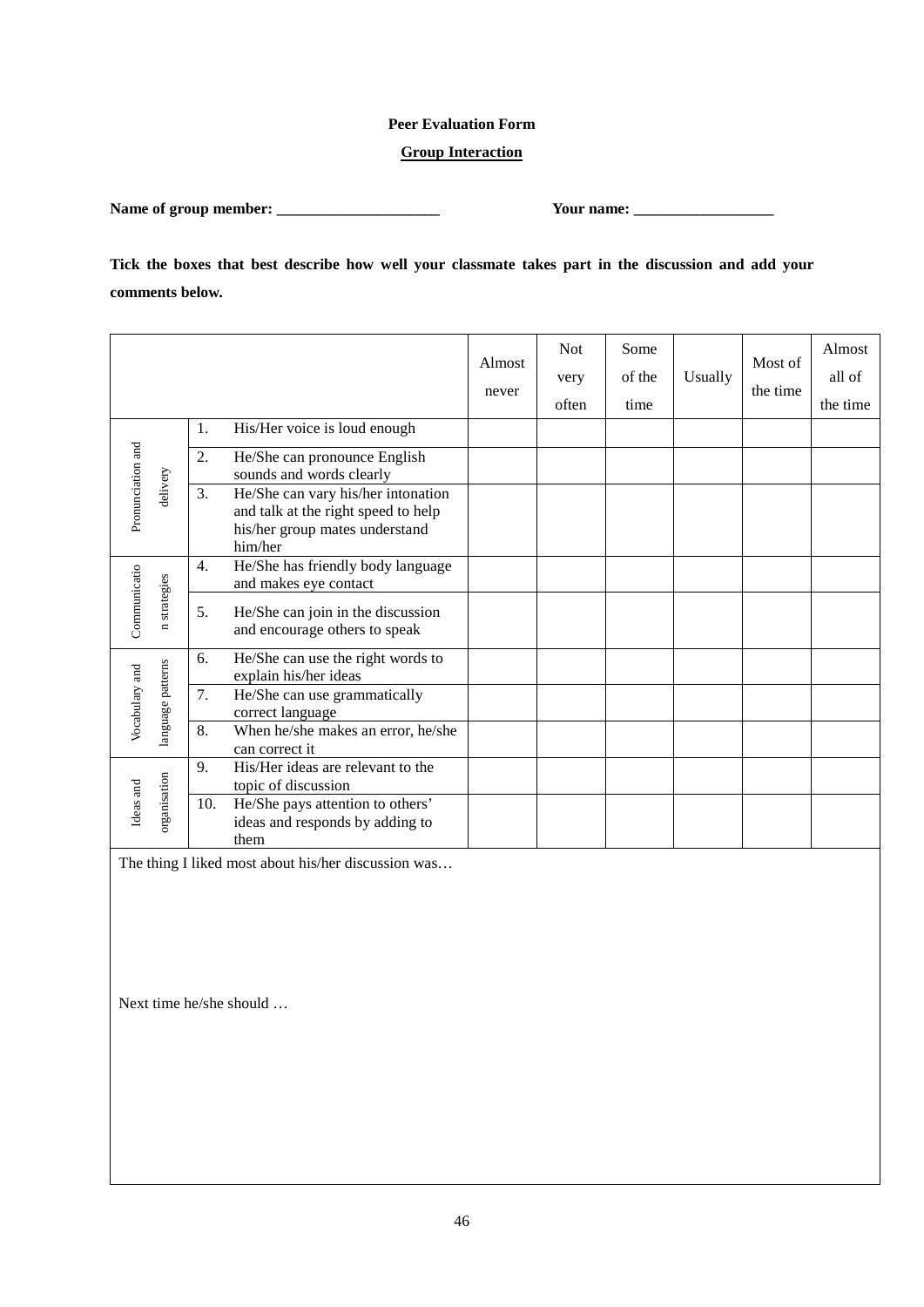# **Peer Evaluation Form**

# **Individual Presentation**

**Name of presenter: \_\_\_\_\_\_\_\_\_\_\_\_\_\_\_\_\_\_\_\_\_\_ Your name:\_\_\_\_\_\_\_\_\_\_\_\_\_\_\_\_\_\_\_\_\_\_\_\_**

# **Tick the boxes that describe your classmate's presentation and add your comments below.**

|                                     |     |                                                                                                                        | Almost<br>never | <b>Not</b><br>very<br>often | Some of<br>the time | Usually | Most of<br>the time | Almost<br>all of<br>the time |
|-------------------------------------|-----|------------------------------------------------------------------------------------------------------------------------|-----------------|-----------------------------|---------------------|---------|---------------------|------------------------------|
|                                     | 1.  | His/Her voice is loud enough                                                                                           |                 |                             |                     |         |                     |                              |
|                                     | 2.  | He/She can pronounce English<br>sounds and words clearly                                                               |                 |                             |                     |         |                     |                              |
| Pronunciation and delivery          | 3.  | He/She can vary his/her intonation<br>and talk at the right speed to help<br>his/her group mates understand<br>him/her |                 |                             |                     |         |                     |                              |
|                                     | 4.  | He/She has friendly body language<br>and makes eye contact                                                             |                 |                             |                     |         |                     |                              |
| Communication<br>strategies         | 5.  | He/She can manage the timing of<br>his/her presentation well                                                           |                 |                             |                     |         |                     |                              |
|                                     | 6.  | He/She can get others to ask<br>him/her questions and answer them                                                      |                 |                             |                     |         |                     |                              |
|                                     | 7.  | He/She can use the right words to<br>explain his/her ideas                                                             |                 |                             |                     |         |                     |                              |
| language patterns<br>Vocabulary and | 8.  | He/She can use grammatically<br>correct language                                                                       |                 |                             |                     |         |                     |                              |
|                                     | 9.  | When he/she makes an error,<br>he/she can correct it                                                                   |                 |                             |                     |         |                     |                              |
|                                     | 10. | He/She can speak without<br>depending on his/her notes                                                                 |                 |                             |                     |         |                     |                              |
| organisation<br>Ideas and           | 11. | His/Her ideas are relevant to the<br>topic of the presentation                                                         |                 |                             |                     |         |                     |                              |
|                                     | 12. | His/Her ideas are well organised<br>and clearly linked together                                                        |                 |                             |                     |         |                     |                              |

The thing I liked most about his/her presentation was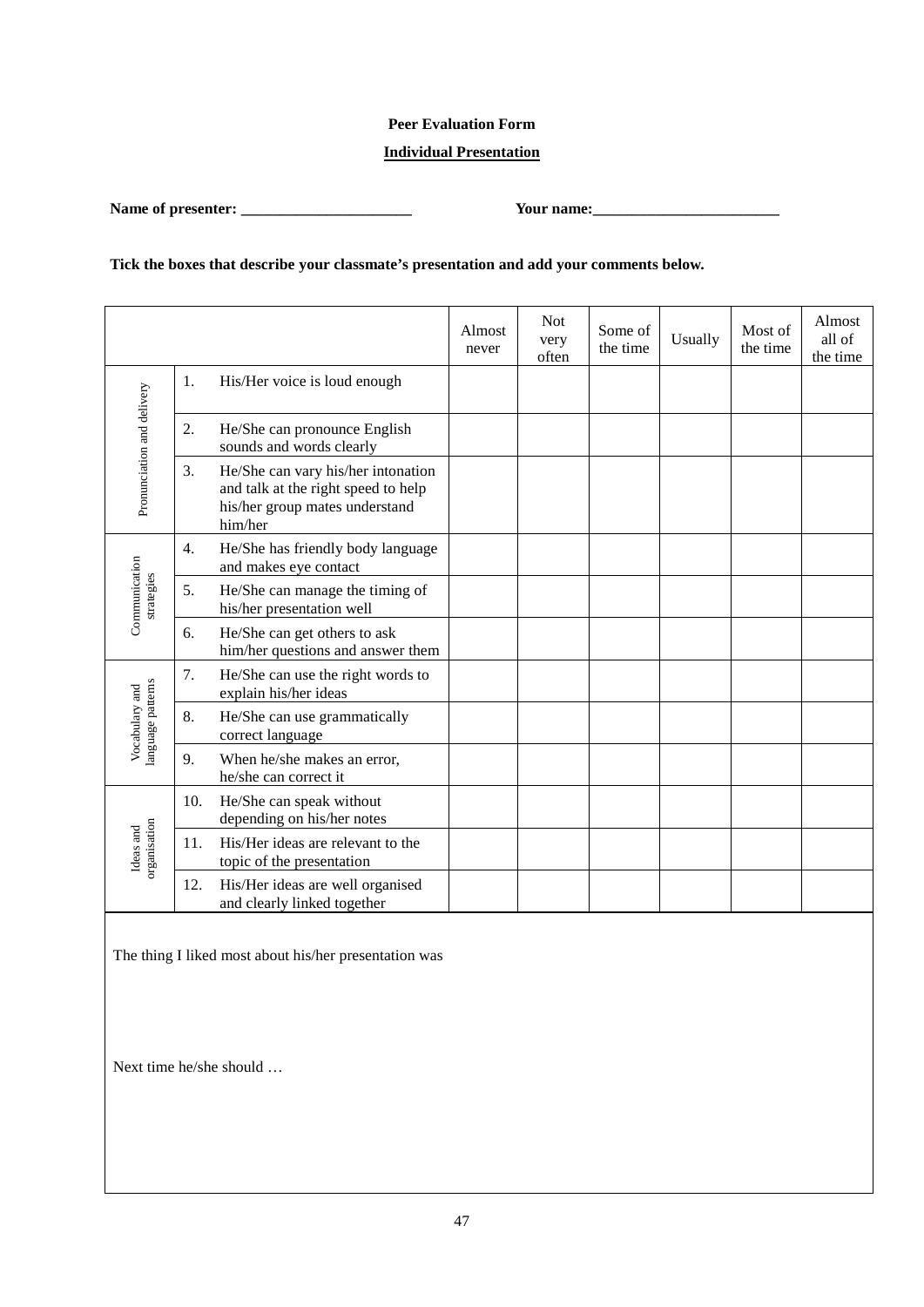## **Self Evaluation Form**

### **Group Interaction**

**Your name: \_\_\_\_\_\_\_\_\_\_\_\_\_\_\_\_\_\_\_\_\_\_\_\_\_\_\_\_**

**Tick the boxes that best describe how well you could take part in the discussion and add your comments below.**

|                                     |                  |                                                                                                   | Almost<br>never | <b>Not</b><br>very<br>often | Some of<br>the time | Usually | Most of<br>the time | Almost<br>all of<br>the time |
|-------------------------------------|------------------|---------------------------------------------------------------------------------------------------|-----------------|-----------------------------|---------------------|---------|---------------------|------------------------------|
|                                     | 1.               | My voice was loud enough                                                                          |                 |                             |                     |         |                     |                              |
| delivery                            | 2.               | I could pronounce English sounds<br>and words clearly                                             |                 |                             |                     |         |                     |                              |
| Pronunciation and                   | 3.               | I could vary my intonation and talk<br>at the right speed to help my group<br>mates understand me |                 |                             |                     |         |                     |                              |
|                                     | $\overline{4}$ . | I had friendly body language and<br>made eye contact                                              |                 |                             |                     |         |                     |                              |
| Communication<br>strategies         | 5.               | I could join in the discussion and<br>encourage others to speak                                   |                 |                             |                     |         |                     |                              |
|                                     | 6.               | I could use the right words to<br>explain my ideas                                                |                 |                             |                     |         |                     |                              |
| language patterns<br>Vocabulary and | 7.               | I could use grammatically correct<br>language                                                     |                 |                             |                     |         |                     |                              |
|                                     | 8.               | When I made an error, I could<br>correct it                                                       |                 |                             |                     |         |                     |                              |
| organisation<br>Ideas and           | 9.               | My ideas were relevant to the topic<br>of discussion                                              |                 |                             |                     |         |                     |                              |
|                                     | 10.              | I paid attention to others' ideas and<br>responded by adding to them                              |                 |                             |                     |         |                     |                              |

The things I liked most about my presentation was

Next time I will …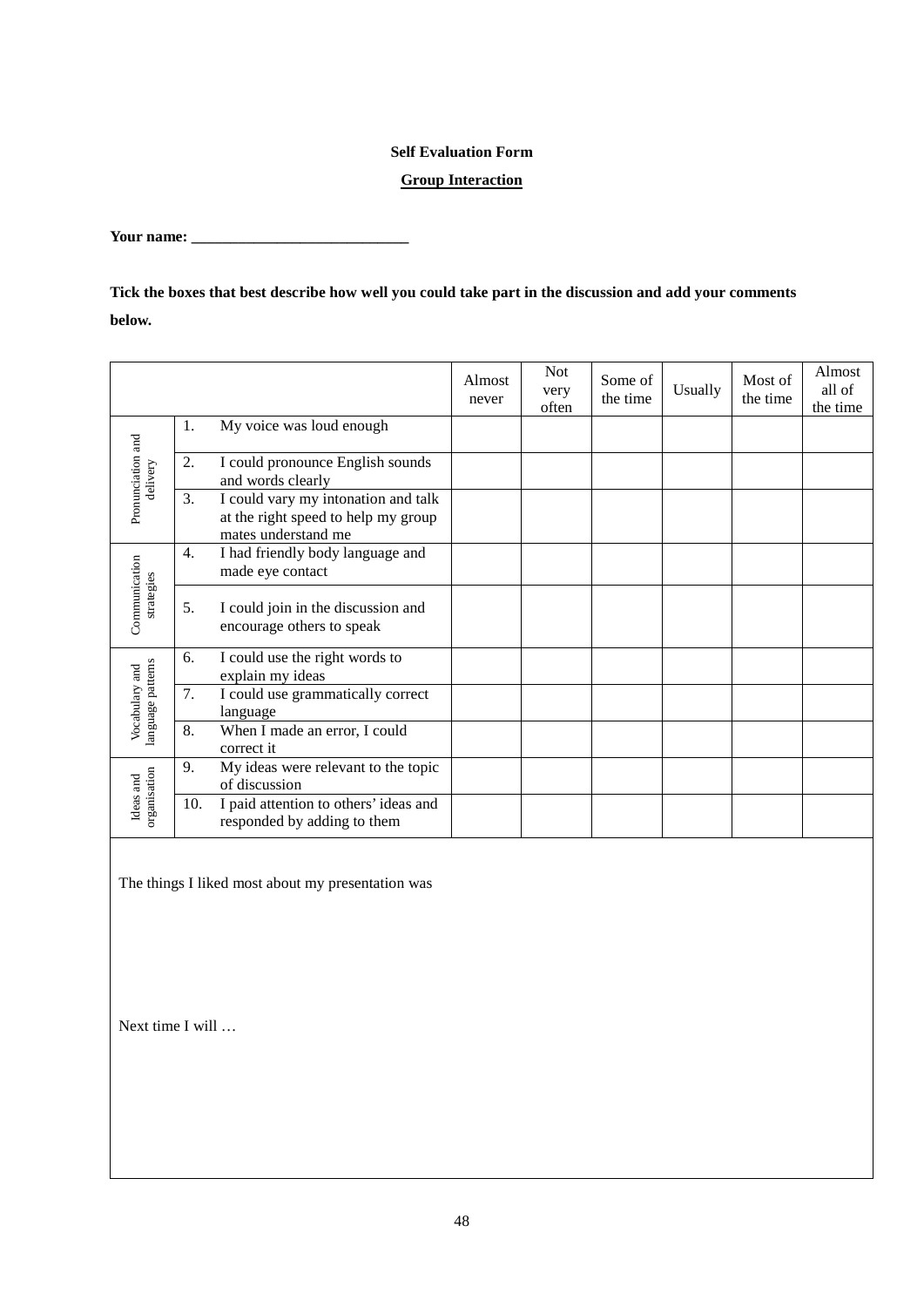### **Self Evaluation Form**

### **Individual Presentation**

**Your name: \_\_\_\_\_\_\_\_\_\_\_\_\_\_\_\_\_\_\_\_\_\_\_\_\_\_\_\_**

# **Tick the boxes that best describe how well you presented and add your comments below.**

|                                    |     |                                                                                                | Almost<br>never | <b>Not</b><br>very<br>often | Some of<br>the time | Usually | Most of<br>the time | Almost<br>all of<br>the time |
|------------------------------------|-----|------------------------------------------------------------------------------------------------|-----------------|-----------------------------|---------------------|---------|---------------------|------------------------------|
|                                    | 1.  | My voice was loud enough                                                                       |                 |                             |                     |         |                     |                              |
| Pronunciation and<br>delivery      | 2.  | I could pronounce English sounds<br>and words clearly                                          |                 |                             |                     |         |                     |                              |
|                                    | 3.  | I could vary my intonation and<br>talk at the right speed to help my<br>group mates understand |                 |                             |                     |         |                     |                              |
|                                    | 4.  | I had friendly body language and<br>made eye contact                                           |                 |                             |                     |         |                     |                              |
| Communication<br>strategies        | 5.  | I could manage the timing of my<br>presentation well                                           |                 |                             |                     |         |                     |                              |
|                                    | 6.  | I could get others to ask me<br>questions and answer them                                      |                 |                             |                     |         |                     |                              |
|                                    | 7.  | I could use the right words to<br>explain my ideas                                             |                 |                             |                     |         |                     |                              |
| anguage patterns<br>Vocabulary and | 8.  | I could use grammatically correct<br>language                                                  |                 |                             |                     |         |                     |                              |
|                                    | 9.  | When I made an error, I could<br>correct it                                                    |                 |                             |                     |         |                     |                              |
| organisation<br>Ideas and          | 10. | I could speak without depending<br>on my notes                                                 |                 |                             |                     |         |                     |                              |
|                                    | 11. | My ideas were relevant to the<br>topic of the presentation                                     |                 |                             |                     |         |                     |                              |
|                                    | 12. | My ideas were well organised and<br>clearly linked together                                    |                 |                             |                     |         |                     |                              |

The thing I liked most about my presentation was

Next time I will …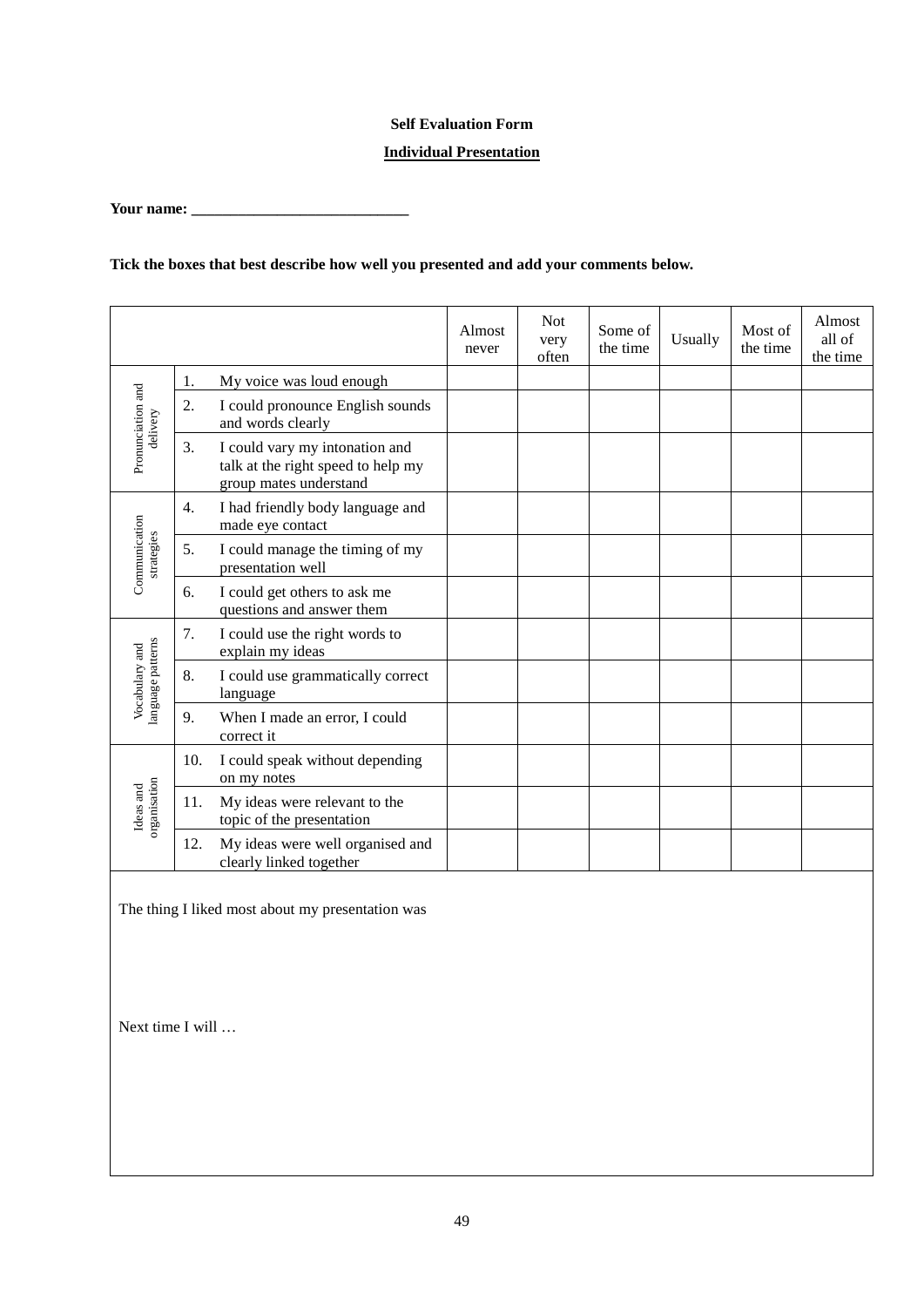### **Evaluation Form**

### **Individual Presentation**

**Name of presenter: \_\_\_\_\_\_\_\_\_\_\_\_\_\_\_\_\_\_\_\_\_\_\_\_\_ Your name:\_\_\_\_\_\_\_\_\_\_\_\_\_\_\_\_\_\_\_\_\_\_\_\_**

# **Tick the boxes that describe your classmate's presentation and add your comments below.**

|                                    |     |                                                                                                                        | Almost<br>never | <b>Not</b><br>very<br>often | Some of<br>the time | Usually | Most of<br>the time | Almost<br>all of<br>the time |
|------------------------------------|-----|------------------------------------------------------------------------------------------------------------------------|-----------------|-----------------------------|---------------------|---------|---------------------|------------------------------|
|                                    | 1.  | His/Her voice is loud enough                                                                                           |                 |                             |                     |         |                     |                              |
|                                    | 2.  | He/She can pronounce English<br>sounds and words clearly                                                               |                 |                             |                     |         |                     |                              |
| Pronunciation and delivery         | 3.  | He/She can vary his/her intonation<br>and talk at the right speed to help<br>his/her group mates understand<br>him/her |                 |                             |                     |         |                     |                              |
|                                    | 4.  | He/She has friendly body language<br>and makes eye contact                                                             |                 |                             |                     |         |                     |                              |
| Communication<br>strategies        | 5.  | He/She can manage the timing of<br>his/her presentation well                                                           |                 |                             |                     |         |                     |                              |
|                                    | 6.  | He/She can get others to ask<br>him/her questions and answer them                                                      |                 |                             |                     |         |                     |                              |
|                                    | 7.  | He/She can use the right words to<br>explain his/her ideas                                                             |                 |                             |                     |         |                     |                              |
| anguage patterns<br>Vocabulary and | 8.  | He/She can use grammatically<br>correct language                                                                       |                 |                             |                     |         |                     |                              |
|                                    | 9.  | When he/she makes an error, he/she<br>can correct it                                                                   |                 |                             |                     |         |                     |                              |
| organisation<br>Ideas and          | 10. | He/She can speak without<br>depending on his/her notes                                                                 |                 |                             |                     |         |                     |                              |
|                                    | 11. | His/Her ideas are relevant to the<br>topic of the presentation                                                         |                 |                             |                     |         |                     |                              |
|                                    | 12. | His/Her ideas are well organised<br>and clearly linked together                                                        |                 |                             |                     |         |                     |                              |

The thing I liked most about his/her presentation was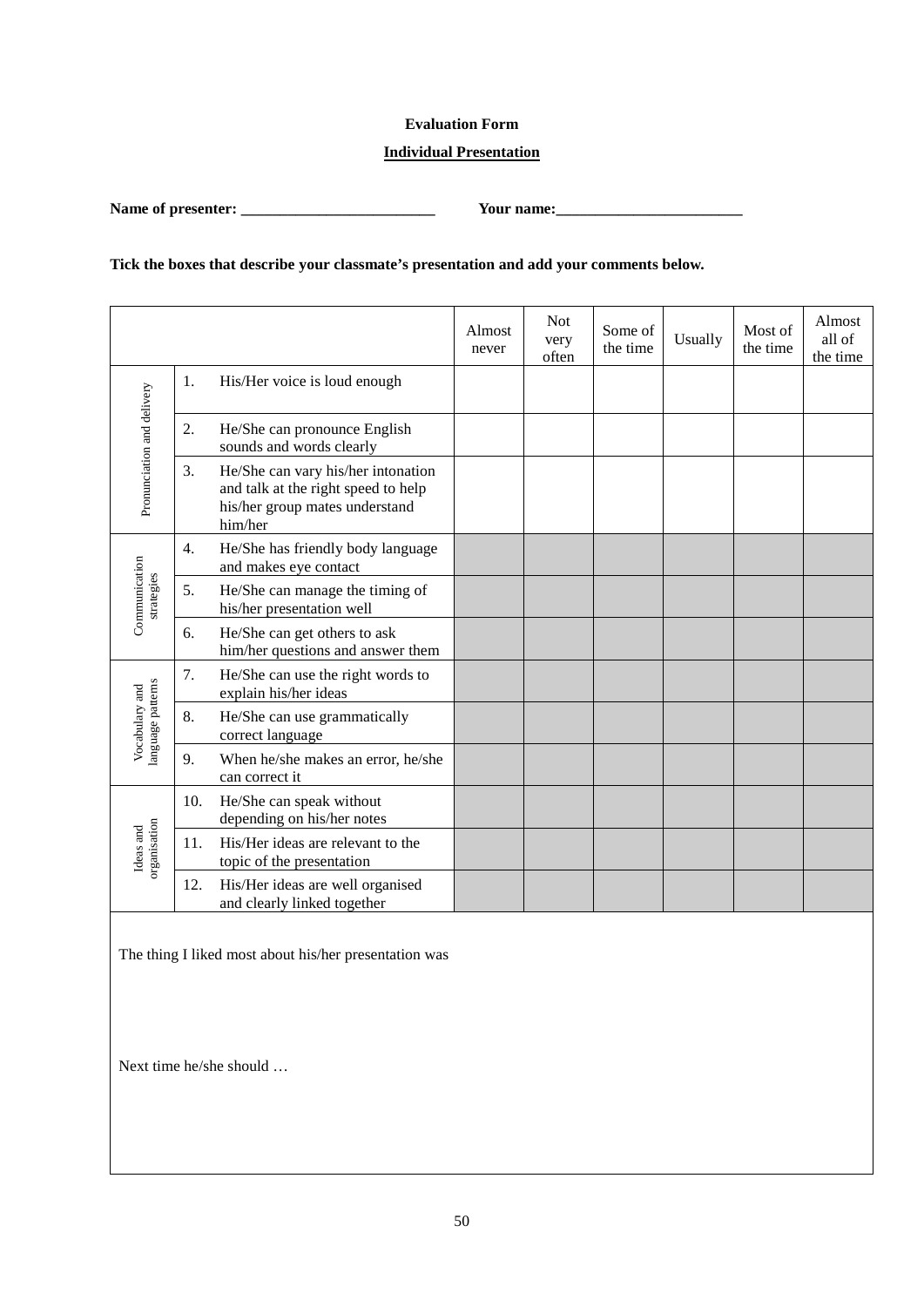### **Peer evaluation form**

### **Individual Presentation**

**Name of presenter: \_\_\_\_\_\_\_\_\_\_\_\_\_\_\_\_\_\_\_ Your name: \_\_\_\_\_\_\_\_\_\_\_\_\_\_\_\_\_\_\_\_\_\_\_**

# **Tick the boxes that describe your classmate's presentation and add your comments below.**

|                                     |     |                                                                                                                        | Almost<br>never | <b>Not</b><br>very<br>often | Some of<br>the time | Usually | Most of<br>the time | Almost<br>all of<br>the time |
|-------------------------------------|-----|------------------------------------------------------------------------------------------------------------------------|-----------------|-----------------------------|---------------------|---------|---------------------|------------------------------|
|                                     | 1.  | His/Her voice is loud enough                                                                                           |                 |                             |                     |         |                     |                              |
|                                     | 2.  | He/She can pronounce English<br>sounds and words clearly                                                               |                 |                             |                     |         |                     |                              |
| Pronunciation and<br>delivery       | 3.  | He/She can vary his/her intonation<br>and talk at the right speed to help<br>his/her group mates understand<br>him/her |                 |                             |                     |         |                     |                              |
|                                     | 4.  | He/She has friendly body language<br>and makes eye contact                                                             |                 |                             |                     |         |                     |                              |
| Communication<br>strategies         | 5.  | He/She can manage the timing of<br>his/her presentation well                                                           |                 |                             |                     |         |                     |                              |
|                                     | 6.  | He/She can get others to ask him/her<br>questions and answer them                                                      |                 |                             |                     |         |                     |                              |
|                                     | 7.  | He/She can use the right words to<br>explain his/her ideas                                                             |                 |                             |                     |         |                     |                              |
| language patterns<br>Vocabulary and | 8.  | He/She can use grammatically<br>correct language                                                                       |                 |                             |                     |         |                     |                              |
|                                     | 9.  | When he/she makes an error, he/she<br>can correct it                                                                   |                 |                             |                     |         |                     |                              |
| organisation<br>Ideas and           | 10. | He/She can speak without<br>depending on his/her notes                                                                 |                 |                             |                     |         |                     |                              |
|                                     | 11. | His/Her ideas are relevant<br>to the<br>topic of the presentation                                                      |                 |                             |                     |         |                     |                              |
|                                     | 12. | His/Her ideas are well organised and<br>clearly linked together                                                        |                 |                             |                     |         |                     |                              |

The thing I liked most about his/her presentation was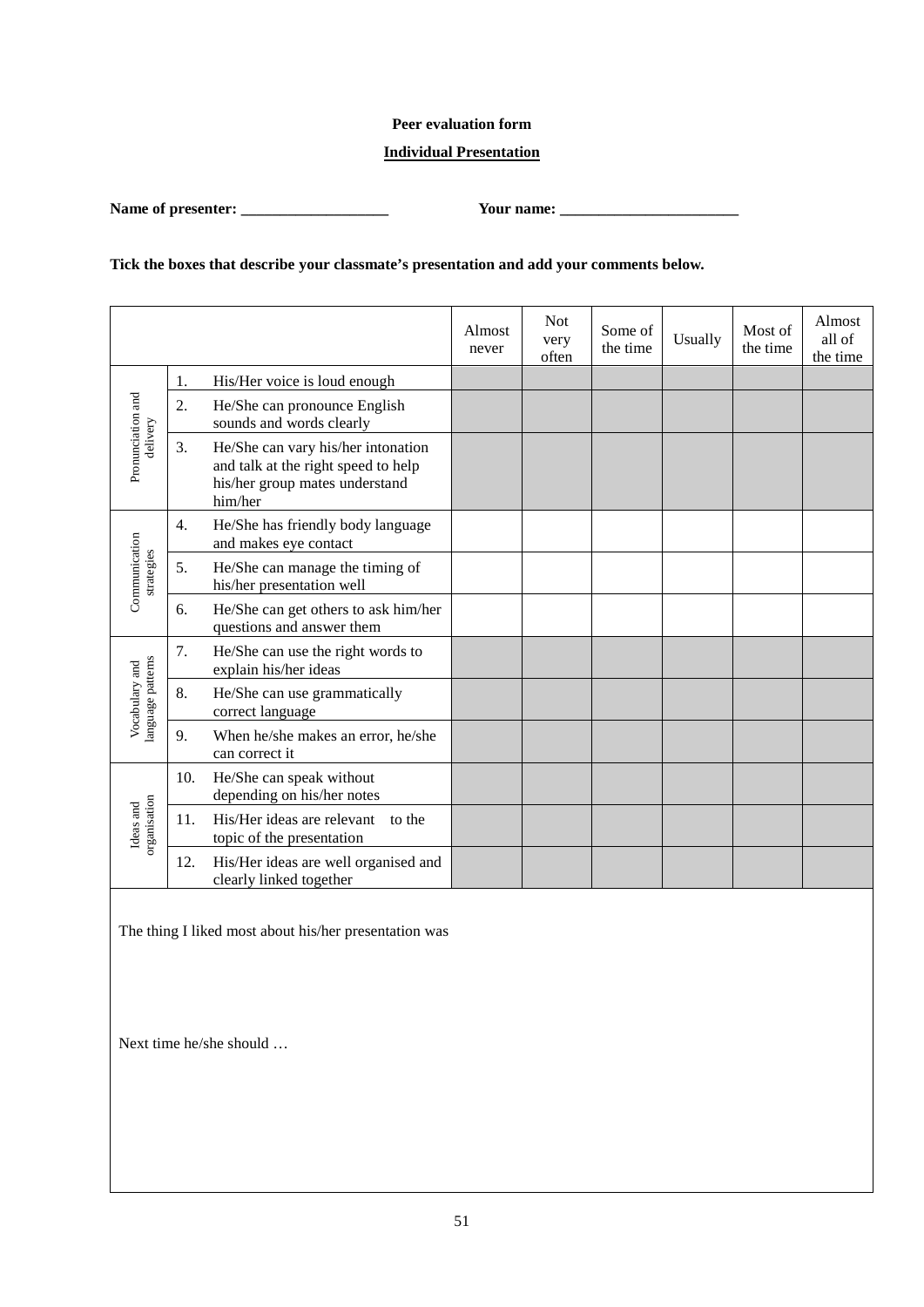### **Peer evaluation form**

### **Individual Presentation**

**Name of presenter: \_\_\_\_\_\_\_\_\_\_\_\_\_\_\_\_\_\_\_ Your name:\_\_\_\_\_\_\_\_\_\_\_\_\_\_\_\_\_\_\_\_\_\_\_**

# **Tick the boxes that describe your classmate's presentation and add your comments below.**

|                                    |     |                                                                                                                        | Almost<br>never | <b>Not</b><br>very<br>often | Some of<br>the time | Usually | Most of<br>the time | Almost<br>all of<br>the time |
|------------------------------------|-----|------------------------------------------------------------------------------------------------------------------------|-----------------|-----------------------------|---------------------|---------|---------------------|------------------------------|
|                                    | 1.  | His/Her voice is loud enough                                                                                           |                 |                             |                     |         |                     |                              |
| Pronunciation and<br>delivery      | 2.  | He/She can pronounce English<br>sounds and words clearly                                                               |                 |                             |                     |         |                     |                              |
|                                    | 3.  | He/She can vary his/her intonation<br>and talk at the right speed to help<br>his/her group mates understand<br>him/her |                 |                             |                     |         |                     |                              |
|                                    | 4.  | He/She has friendly body language<br>and makes eye contact                                                             |                 |                             |                     |         |                     |                              |
| Communication<br>strategies        | 5.  | He/She can manage the timing of<br>his/her presentation well                                                           |                 |                             |                     |         |                     |                              |
|                                    | 6.  | He/She can get others to ask<br>him/her questions and answer them                                                      |                 |                             |                     |         |                     |                              |
|                                    | 7.  | He/She can use the right words to<br>explain his/her ideas                                                             |                 |                             |                     |         |                     |                              |
| anguage patterns<br>Vocabulary and | 8.  | He/She can use grammatically<br>correct language                                                                       |                 |                             |                     |         |                     |                              |
|                                    | 9.  | When he/she makes an error,<br>he/she can correct it                                                                   |                 |                             |                     |         |                     |                              |
| organisation<br>Ideas and          | 10. | He/She can speak without<br>depending on his/her notes                                                                 |                 |                             |                     |         |                     |                              |
|                                    | 11. | His/Her ideas are relevant to the<br>topic of the presentation                                                         |                 |                             |                     |         |                     |                              |
|                                    | 12. | His/Her ideas are well organised<br>and clearly linked together                                                        |                 |                             |                     |         |                     |                              |

The thing I liked most about his/her presentation was